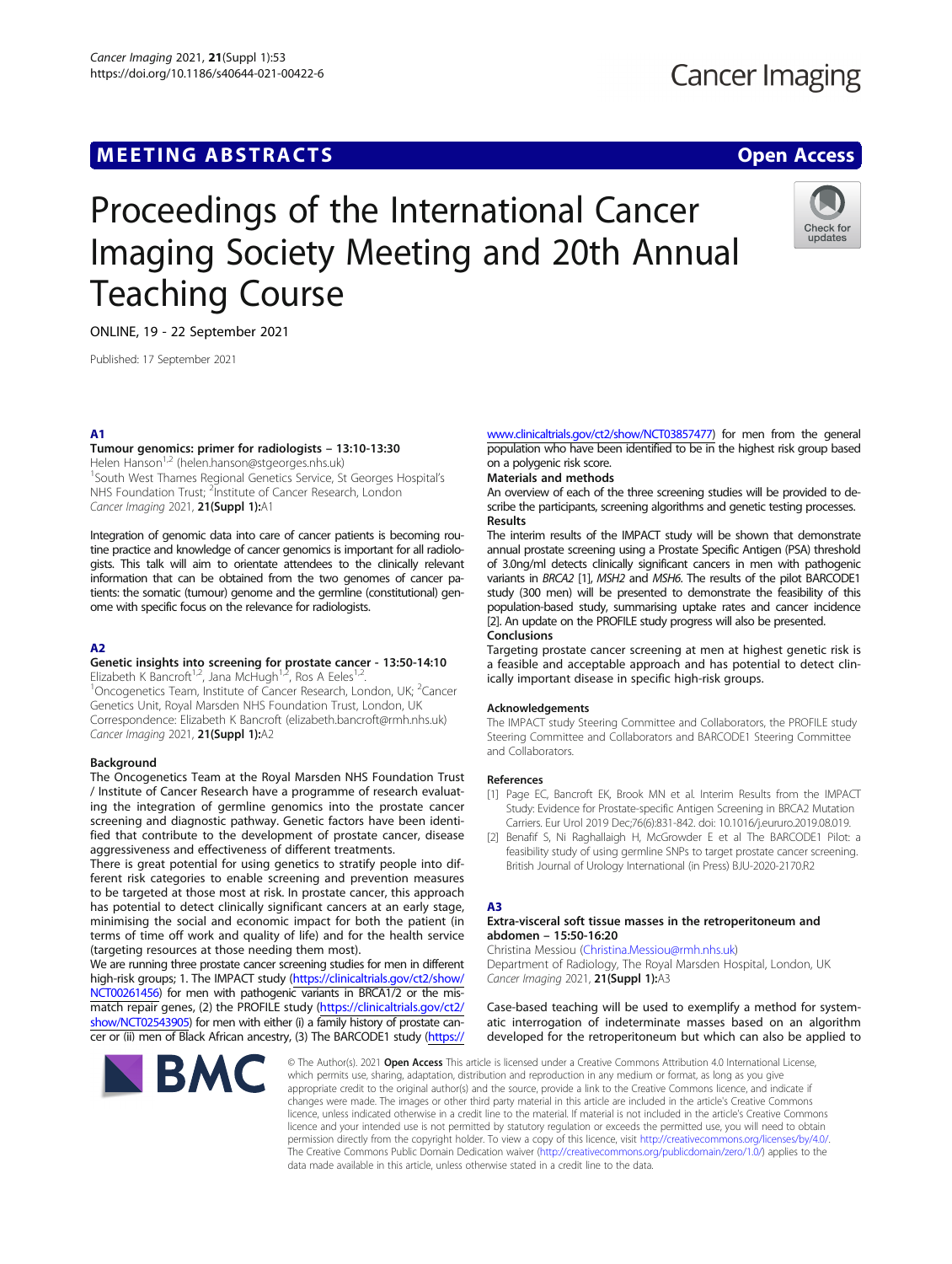the remainder of the abdomen and abdominal wall [1,2]. Features of common masses and characteristic features of less common aetiologies will be presented through interactive cases.

Extra-visceral soft tissue masses in the retroperitoneum and abdomen can be incidental findings and have a broad differential diagnosis. Although rare, the potential diagnosis of soft tissue sarcoma should be considered early to ensure referral to a soft tissue sarcoma centre and to avoid inappropriate excision biopsy or incomplete resection. Completeness of surgical resection and centralized multidisciplinary management in a specialist sarcoma centre are both key factors influencing long term survival [3,4]. Twenty percent of indeterminate masses referred to sarcoma centres are not sarcomas and imaging diagnosis can be challenging [5]. A tissue diagnosis using core needle biopsy is crucial for differentiating benign from malignant pathologies, sarcoma from non-sarcomas and for treatment planning which may include neoadjuvant therapy for some tumour types. Core needle biopsy is safe and does not influence local recurrence or overall survival for patients with sarcoma [6,7].

Although sarcomas are rare, the most common subtype in adults is liposarcoma and therefore interrogation of an indeterminate mass should begin with a careful search for the presence of fat. If fat is identified, features suggesting benign lesions such as renal angiomyolipoma or adrenal myelolipoma should be considered. Non-fatty masses can reflect metastatic disease or germ cell tumours and therefore complete staging and tumour markers are advised. The second commonest sarcoma in the retroperitoneum is leiomyosarcoma. These can be easily recognised due to their venous origin, usually the inferior vena cava, although renal and gonadal vein leiomyosarcomas are also seen. Presence of lymph nodes usually suggests a non-sarcomatous cause (i.e. lymphoma or metastatic disease) as with the exception of rare subtypes (rhabdomyosarcoma, clear cell, epitheliod sarcoma) nodal disease is rare in sarcoma. Schwannomas are the most common benign soft tissue tumour in the retroperitoneum and are usually well defined, slow growing and can show cystic degeneration. In particular, for patients with NF1, malignant peripheral nerve sheath tumours should also be considered as they are highly aggressive sarcomas with poor outcome.

Masses in the anterior abdominal wall present a specific challenge and benign aetiologies predominate [2]. In younger females, fibromatosis is the commonest cause, followed by lipomas and inflammation. Malignant masses in the anterior abdominal wall are frequently metastases but sarcomas and lymphoma should also be considered.

#### References

- 1. Messiou C, Moskovic E, Vanel D et al. Primary retroperitoneal soft tissue sarcoma: Imaging appearances, pitfalls and diagnostic algorithm. Eu J Surg Onc 2017;43:1191-1198.
- 2. Bashir U, Moskovic E, Strauss D et al. Soft-tissue masses in the abdominal wall. Clin Rad 2014;69:422-31.
- 3. Messiou C, Morosi C. Imaging in retroperitoneal sarcomas. J Surg Oncon 2018; 117:25-32.
- 4. van Houdt W, Zaidi S, Messiou C et al. Treatment of retoperitoneal sarcoma: current standards and new developments. Curr Opin Oncol 2017;29: 260-267.
- 5. Morosi C, Stacchiotti S, Marcchiano A et al. Correlation between radiological assessment and histopathological diagnosis in retroperitoneal tumors: analysis of 291 consecutive patients at a tertiary reference sarcoma center. Eu J Surg Oncol 2014;40:1662-70.
- 6. Wilkinson M, Martin J, Khan A et al. Percutaneous core needle biopsy in retroperitoneal sarcomas does not influence local recurrence or overall survival. Ann Surg Oncol 2015;22:853-858.
- 7. Strauss D, Qureshi YA, Hayes AJ et al. The role of core needle biopsy in the diagnosis of suspected soft tissue tumours. J Surg Oncol 2010;102:523-9.

#### A4

### Pancreatic cystic lesions – 17:00-17:20

Giovanni Morana, Silvia Venturini

Radiological Department, General Hospital Ca' Foncello, Treviso (Italy) Correspondence: Giovanni Morana ([giovanni.morana@aulss2.veneto.it\)](mailto:giovanni.morana@aulss2.veneto.it) Cancer Imaging 2021, 21(Suppl 1):A4

Cystic pancreatic lesions (CPLs) are frequently detected in daily practice, with a detection range from 2.4 % to 19.6 %, whose prevalence as well as size and number increase with age (from 7.9 below 70 y to 40.2 over 70 y) [1–5]. A precise characterization is fundamental for the correct management of these lesions, as they have heterogeneous biological behavior and different prognosis (according to histological type and differentiation) thus requiring different therapeutic options [6].

According to data extrapolated from WHO classification, CPLs are classified in epithelial and non-epithelial and each of these categories are further subdivided in neoplastic and non-neoplastic [7]

From the radiological viewpoint, the key factor to characterize a CPL is to establish whether the lesion communicates or not with the main pancreatic duct (MPD) (Tab. 1).

| <b>Cystic Pancreatic Lesions: radiological classification</b> |                    |                                                                                                                                                                                                                                                                                                    |
|---------------------------------------------------------------|--------------------|----------------------------------------------------------------------------------------------------------------------------------------------------------------------------------------------------------------------------------------------------------------------------------------------------|
| Non-communicating<br>with MPD                                 | Non-<br>neoplastic | <b>WON</b><br>Congenital cyst<br><b>Retention Cyst</b>                                                                                                                                                                                                                                             |
|                                                               | Neoplastic         | Mucinous<br>- Mucinous cystic neoplasms (MCN)<br>Non mucinous<br>- Serous cystic neoplasm (SCN)<br>- Solid pseudopapillary neoplasm (SPN)<br>- Cystic pancreatic neuroendocrine<br>neoplasms (CPNETs)<br>- Acinar cell cystic neoplasm (ACCN)<br>Ductal adenocarcinoma with cystic<br>degeneration |
| Communicating with<br>MPD                                     | Non-<br>neoplastic | Pseudocyst<br><b>WON</b>                                                                                                                                                                                                                                                                           |
|                                                               | Neoplastic         | Intraductal papillary mucinous neoplasm<br>(IPMN)                                                                                                                                                                                                                                                  |

Tab. 1 Radiological classification of CPLs.

The role of imaging is to differentiate benign from malignant or potentially malignant CPLs avoiding unnecessary surgery and to early detect morphological changes in potentially malignant CPLs in order to offer more chance of survival to these patients.

Both MRI with MRCP and MDCT have high diagnostic performance in differentiating benign from malignant CPLs, with an accuracy ranging from 73% to 81% for MRI and 75% to 78% for MDCT, respectively [8–11].

With Imaging, best with MRI, it is possible to classify the different lesions, to highlight the imaging features suggestive for the pathological diagnosis, to identify the imaging criteria suggesting the malignant evolutions of CPLs, thus addressing the patient to the best therapeutic option.

As a rule of thumb, after excluding pseudocyst or WON (in case of lack of history of severe acute pancreatitis) [12], most frequent non communicating CPLs can be mucinous or serous cystadenomas, whose differential diagnosis is important due to the different management of these lesions, surgical for the first, while most frequent communicating CPLs are given by IPMNs, where it is important to detect worrisome features or high risk stigmata, which require a strict follow-up or surgical resection if patient is fit [13].

However, in many cases the precise nature of a CPL remains indeterminate. Different guidelines will be offered in order to best manage also indeterminate CPLs [7, 14].

The management of CPLs is deeply supported by Imaging, however also clinical criteria (clinical history, habits, age, sex, comorbidities, etc) and other diagnostic tools (EUS also with biopsy, laboratory findings) are important for a correct management of CPLs, thus their management is best obtained with a multidisciplinary approach.

#### References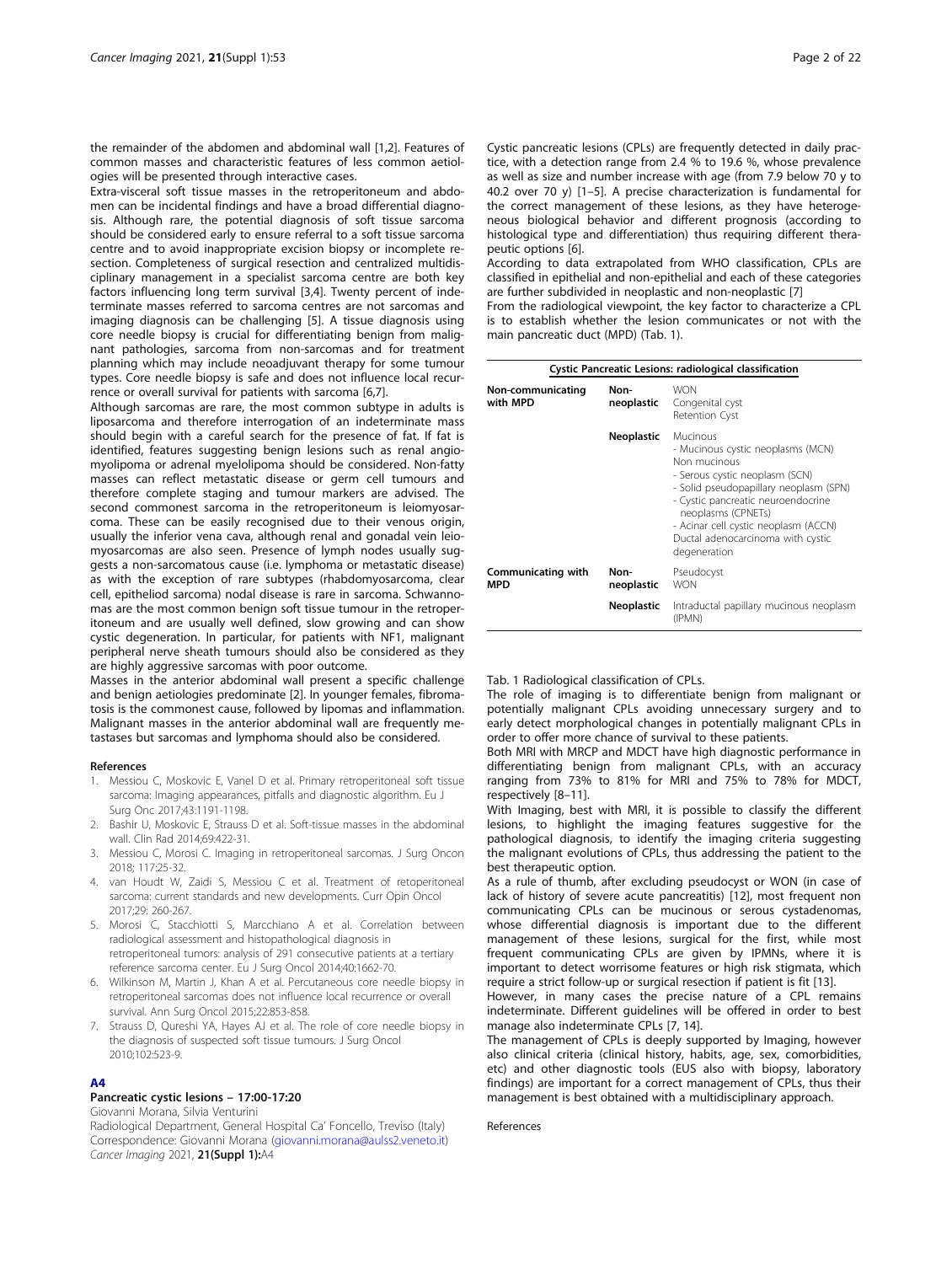- 1. Zhang X-M, Mitchell DG, Dohke M, et al (2002) Pancreatic cysts: depiction on single-shot fast spin-echo MR images. Radiology 223:547–553. https:// doi.org/10.1148/radiol.2232010815
- 2. Ks S, Te F, Ra D, et al (2004) Cystic pancreatic neoplasms: observe or operate. In: Ann. Surg. https://pubmed.ncbi.nlm.nih.gov/15082969/. Accessed 10 Feb 2021
- 3. Laffan TA, Horton KM, Klein AP, et al (2008) Prevalence of unsuspected pancreatic cysts on MDCT. AJR Am J Roentgenol 191:802–807. https:// doi.org/10.2214/AJR.07.3340
- 4. de Jong K, Nio CY, Hermans JJ, et al (2010) High prevalence of pancreatic cysts detected by screening magnetic resonance imaging examinations. Clin Gastroenterol Hepatol Off Clin Pract J Am Gastroenterol Assoc 8:806–811. https://doi.org/10.1016/j.cgh.2010.05.017
- 5. Ks L, A S, Nm R, I P (2010) Prevalence of incidental pancreatic cysts in the adult population on MR imaging. In: Am. J. Gastroenterol. https:// pubmed.ncbi.nlm.nih.gov/20354507/. Accessed 8 Feb 2021
- Brugge WR (2015) Diagnosis and management of cystic lesions of the pancreas. J Gastrointest Oncol 6:375–388. https://doi.org/10.3978/ j.issn.2078-6891.2015.057
- 7. European Study Group on Cystic Tumours of the Pancreas (2018) European evidence-based guidelines on pancreatic cystic neoplasms. Gut 67:789–804. https://doi.org/10.1136/gutjnl-2018-316027
- 8. Ni S, A S, V D, et al (2009) Comparative performance of MDCT and MRI with MR cholangiopancreatography in characterizing small pancreatic cysts. In: AJR Am. J. Roentgenol. https://pubmed.ncbi.nlm.nih.gov/ 19696285/. Accessed 8 Feb 2021
- Hj L, Mj K, Jy C, et al (2011) Relative accuracy of CT and MRI in the differentiation of benign from malignant pancreatic cystic lesions. In: Clin. Radiol. https://pubmed.ncbi.nlm.nih.gov/21356393/. Accessed 8 Feb 2021
- 10. Jh K, Hw E, Hj P, et al (2012) Diagnostic performance of MRI and EUS in the differentiation of benign from malignant pancreatic cyst and cyst communication with the main duct. In: Eur. J. Radiol. https:// pubmed.ncbi.nlm.nih.gov/22227264/. Accessed 8 Feb 2021
- 11. Sahani DV, Sainani NI, Blake MA, et al (2011) Prospective evaluation of reader performance on MDCT in characterization of cystic pancreatic lesions and prediction of cyst biologic aggressiveness. AJR Am J Roentgenol 197:W53-61. https://doi.org/10.2214/AJR.10.5866
- 12. Banks PA, Bollen TL, Dervenis C, et al (2013) Classification of acute pancreatitis–2012: revision of the Atlanta classification and definitions by international consensus. Gut 62:102–111. https://doi.org/10.1136/gutjnl-2012-302779
- 13. Tanaka M (2019) Clinical Management and Surgical Decision-Making of IPMN of the Pancreas. In: Methods Mol. Biol. Clifton NJ. https://pubmed.ncbi.nlm.nih.gov/30378040/. Accessed 23 Feb 2021
- 14. Megibow AJ, Baker ME, Morgan DE, et al (2017) Management of Incidental Pancreatic Cysts: A White Paper of the ACR Incidental Findings Committee. J Am Coll Radiol JACR 14:911–923. https://doi.org/10.1016/ j.jacr.2017.03.010

### A5

### Cystic Renal Masses: An update on Bosniak classification – 17:20- 17:40

Hersh Chandarana ([hersh.chandarana@nyumc.org](mailto:hersh.chandarana@nyumc.org)) Department of Radiology, New York University Grossman School of Medicine, New York, NY, USA

Cancer Imaging 2021, 21(Suppl 1):A5

A classification and management system for cystic renal lesions (initially on CT imaging) was proposed by Dr. Bosniak nearly 35 years ago [1]. This imaging and management classification system is commonly used to evaluate cystic renal lesions. This has had a major impact in decreasing over-treatment of cystic renal lesions [2].

The classification and management system can be briefly summarized as follows:

Category 1: Simple cyst (Management: No follow-up or intervention) Category 2: Benign cyst with thin septation or calcification (Management: No follow-up or intervention).

Category 2F: Mildly complicated cysts (Management: Need follow-up to exclude malignancy)

Category 3: Indeterminate cystic lesions (Management includes surgical resection)

### Category 4: Cystic RCC (Management is usually surgical)

However, there are number of challenges of the original imaging classification such as (1) system is subjective and lacks definition for various terms such as thick or thin wall and septa, resulting in interreader variability; (2) does not fully account for our current understanding of the natural history of cystic renal cell cancer (RCC) which are indolent and less aggressive compared to the solid renal lesions. Furthermore, considerable proportion of Category 3 lesions tend to be benign at pathology. These patients if managed conservatively would have benefited from not undergoing surgical resection [3-5].

Revised Bosniak Classification (v2019) was proposed in 2019 [6]. The goal of this revised system was to improve specificity and decrease false positive in the patients that undergo surgery for suspected cystic renal cancer, reduce inter-reader variability by defining and clarifying various terms, provide quantitative definition of certain terms (such as thin and thick septa and wall), and thus help further decrease over diagnosis and over treatment of cystic renal lesions. Number of recent papers have elaborated on these revisions [7], but some of the substantive changes include:

- Defining cystic lesions as having less than 25% solid enhancing component
- Defining enhancement
- Defining wall and septal thickness
- Defining few (1-3) and many ( $>$ 3) septa
- Expanding the definition of Bosniak Type 2 cysts and benign lesions

Recent studies suggest that the revised system has potential to decrease over diagnosis and over-treatment of cystic renal lesions [8- 10].

### References:

- 1. Bosniak MA. The current radiological approach to renal cysts. Radiology. 1986 Jan;158(1):1-10
- 2. Bosniak MA. The Bosniak renal cyst classification: 25 years later. Radiology. 2012 Mar;262(3):781-5.
- 3. Schoots IG, Zaccai K, Hunink MG, et al. Bosniak Classification for Complex Renal Cysts Reevaluated: A Systematic Review. J Urol. 2017 Jul;198(1):12- 21.
- 4. Siegel CL, McFarland EG, Brink JA, et al. CT of cystic renal masses: analysis of diagnostic performance and interobserver variation. AJR Am J Roentgenol 1997;169(3):813–818.
- 5. Smith AD, Carson JD, Sirous R, et al. Active surveillance versus nephronsparing surgery for a Bosniak IIF or III renal cyst: a costeffectiveness analysis. AJR Am J Roentgenol 2019;212(4):830–838.
- Silverman SG, Pedrosa I, Ellis JH, et al. Bosniak Classification of Cystic Renal Masses, Version 2019: An Update Proposal and Needs Assessment. Radiology. 2019 Aug;292(2):475-488.
- 7. Schieda N, Davenport MS, Krishna S, et al. Bosniak Classification of Cystic Renal Masses, Version 2019: A Pictorial Guide to Clinical Use. Radiographics. May-Jun 2021;41(3):814-828.
- 8. Yan JH, Chan J, Osman H, et al. Bosniak Classification version 2019: validation and comparison to original classification in pathologically confirmed cystic masses. Eur Radiol. 2021 May 21.
- Bai X, Sun S, Xu W, et al. MRI-based Bosniak Classification of Cystic Renal Masses, Version 2019: Interobserver Agreement, Impact of Readers' Experience, and Diagnostic Performance. Radiology. 2020 Dec;297(3):597- 605.
- 10. Tse JR, Shen L, Shen J, et al. Prevalence of Malignancy and Histopathological Association of Bosniak Classification, Version 2019 Class III and IV Cystic Renal Masses. J Urol. 2021Apr;205(4):1031-1038.

### A6

### Clinical applications of new MRI technologies in oncology – 13:40- 14:00

### Erica D Scurr ([Erica.Scurr@rmh.nhs.uk](mailto:Erica.Scurr@rmh.nhs.uk))

The Royal Marsden NHS Foundation Trust, London and Surrey, UK Cancer Imaging 2021, 21(Suppl 1):A6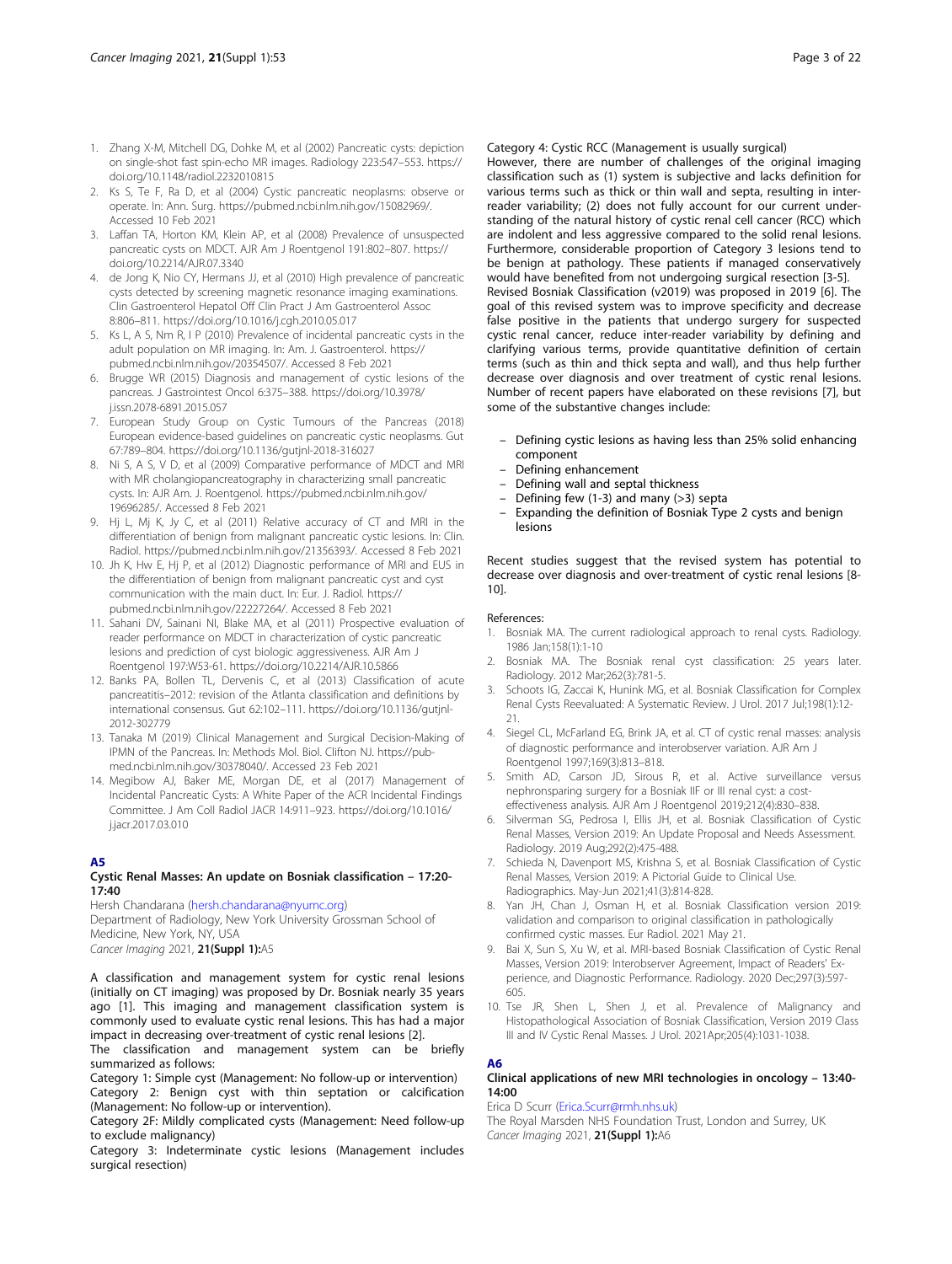Due to its superior soft tissue contrast MRI is the primary imaging modality for the characterisation and staging of disease. However, to achieve the desired image contrast and coverage, MRI acquisitions are relatively slow, and body imaging can be corrupted with artifacts due to patient movement, as well as involuntary cardiac, respiratory, and peristaltic motion. MR acquisitions can be synchronised to regular cardiac and/or respiratory motion but at the expense of further increases in acquisition time. Therefore, both academic researchers and the MRI system vendors are constantly striving to develop new MR acquisition methods that can reduce overall acquisition times without significantly affecting image quality, as well as developing methods that are intrinsically robust to motion.

Many of these methods have been driven by improvements in the MRI system hardware performance. Improvements in gradient technology allow for improved imaging efficiency, whilst the development of high channel count coil arrays enables faster imaging through the mathematical combination of signals from individual coil elements.

The initial breakthrough in imaging speed was the commercialisation of the RARE technique, developed by Jurgen Hennig in the late 1980s, as the fast or turbo spin echo (FSE or TSE) method [1]. This allowed multiple "lines" of raw data to be acquired in a single repetition time (TR) substantially reducing the acquisition time for T2-weighted imaging.

The new millennium saw the introduction of partially parallel imaging methods, such as SENSE and GRAPPA, where the spatially varying signal sensitivities of the multiple elements making up each receive coil array could be used to reconstruct images where the raw data was sub-sampled resulting in further reductions in acquisition times across most imaging sequences. These hardware and software developments bought the acquisition times of 3D gradient-echo imaging methods, with whole organ coverage, down to the duration of a single breath-hold.

Non-Cartesian MRI acquisitions, such as projection reconstruction imaging have been resurrected and introduced as 3D acquisitions known as 'stack-of-stars'[2]. They have the advantage that the centre of the raw image space is repeatedly sampled, this provides an intrinsic motion averaging allowing high quality images to be obtained during free breathing.

Further reductions in acquisition time were first demonstrated in 2007 by Miki Lustig who applied the concept of compressed sensing (CS) to MR image acquisition and reconstruction. CS is based upon pseudo-random sub-sampling of the MR raw data, followed by an iterative reconstruction algorithm [3,4]. CS provides the greatest acceleration when applied to 3D acquisitions where data in both phase encoding directions can be subsampled, or in dynamic 2D/3D imaging where the subsampling can also be applied with time.

Reductions in multi-slice 2D image acquisition time have also been achieved using simultaneous multi-slice (SMS) imaging [5], in which specially crafted RF excitation pulses are used to excite several slices simultaneously and the spatial sensitivities of the receive coil array is used to mathematically separate the slices.

This presentation will explain the physical principles of these imaging methods and demonstrate the advantages and challenges of applying them in the clinic.

#### References

- 1. Hennig J, Nauerth A, Friedburg H. [RARE imaging a fast imaging](http://www.mriquestions.com/uploads/3/4/5/7/34572113/hennig-rare.pdf) [method for clinical MR.](http://www.mriquestions.com/uploads/3/4/5/7/34572113/hennig-rare.pdf) Magnetic Resonance in Medicine 1986; 3: 823-833.
- 2. Chandarana H, Block TK, Rosenkrantz AB, et al. [Free-breathing](http://www.mriquestions.com/uploads/3/4/5/7/34572113/star_vibe.pdf) [radial 3D fat-suppressed T1-weighted gradient echo sequence: a](http://www.mriquestions.com/uploads/3/4/5/7/34572113/star_vibe.pdf) [viable alternative for contrast-enhanced liver imaging in patients](http://www.mriquestions.com/uploads/3/4/5/7/34572113/star_vibe.pdf) [unable to suspend respiration.](http://www.mriquestions.com/uploads/3/4/5/7/34572113/star_vibe.pdf) Investigative Radiology;46:648–653 (2011)
- 3. Lustig M, Donoho D, Pauly J. Sparse MRI: The Application of Compressed Sensing for Rapid MR Imaging Magnetic Resonance in Medicine 58:1182–1195 (2007)
- 4. Feng L, Grimm R, Block KT, et al. StarVIBE and Stack of Stars implementation for liver imaging [Golden-angle radial sparse parallel MRI: combination of compressed](http://www.mriquestions.com/uploads/3/4/5/7/34572113/grasp_feng_et_al-2014-magnetic_resonance_in_medicine.pdf) [sensing, parallel imaging, and golden-angle radial sampling for fast](http://www.mriquestions.com/uploads/3/4/5/7/34572113/grasp_feng_et_al-2014-magnetic_resonance_in_medicine.pdf) [and flexible dynamic volumetric MRI](http://www.mriquestions.com/uploads/3/4/5/7/34572113/grasp_feng_et_al-2014-magnetic_resonance_in_medicine.pdf). (The "GRASP" technique) Magnetic Resonance in Medicine; 72:707-717 (2014)
- Barth M, Breuer F, Koopmans P, Norris D, Poser B. Simultaneous Multislice (SMS) Imaging Techniques Magnetic Resonance in Medicine 75:63–81 (2016)

#### **A7**

### Contrast media for liver MRI - when, what and how? – 14:00-14:20 Bachir Taouli ([bachir.taouli@mountsinai.org\)](mailto:bachir.taouli@mountsinai.org)

Department of Diagnostic, Molecular and Interventional Radiology, BioMedical Engineering and Imaging Institute, Icahn School of Medicine at Mount Sinai, New York, NY, USA

Cancer Imaging 2021, 21(Suppl 1):A7

Gadolinium based contrast agents (GBCAs) are essential for diagnosis of liver disease and for detection/characterization of benign and malignant liver tumours. GBCAs enable increased SNR and lesion to liver contrast ratios, enabling improved lesion detection. In addition, enhancement patterns enable precise lesion characterization. For liver MRI, it is possible to use extracellular (EC-GBCAs) GBCAs or liver specific GBCAs (such as gadoxetate or gadobenate dimeglumine). Liver specific GBCAs enable the acquisition of a hepatocyte phase, whereby the liver parenchyma becomes hyperintense on T1 weighted imaging, making hypointense lesions more conspicuous. The advantages and limitations of EC-GBCAs vs liver specific GBCAs will be discussed in specific scenarios such as HCC/primary liver cancer, metastases, and benign lesions. We will also discuss safety of these agents, and their usage in patients with diminished renal function. Some specific up-to-date protocols will also be presented.

#### A8

### Commonly asked questions about RECIST 1.1: "How to" guide with FAQs and top tips – 15:20-15:40

A Rockall, A Sohaib

Imperial College, London UK Correspondence: A Rockall (a.rockall@imperial.ac.uk) Cancer Imaging 2021, 21(Suppl 1):A8

In 2000, Response Evaluation Criteria for Solid Tumours (RECIST) was introduced to give standardised method for assessing response to treatments in clinical trials. This was updated RECIST to version 1.1 by the RECIST Working Group. The major changes incorporated were fewer number of lesions assessed, measurement criteria for lymph nodes and requirements for response and progression further clarified.

RECIST is now widely employed in clinical as well clinical trial setting. However, there are pitfalls to be aware of is RECIST assessment and its practical application often leads to commonly asked questions. This presentation gives an overview of questions posed and the solution as per the RECIST guidelines. Key References

- 1. Eisenhauer EA, Therasse P, Bogaerts J, Schwartz LH, Sargent D, Ford R, Dancey J, Arbuck S, Gwyther S, Mooney M, Rubinstein L, Shankar L, Dodd L, Kaplan R, Lacombe D, Verweij J. New response evaluation criteria in solid tumours: revised RECIST guideline (version 1.1). Eur J Cancer. 2009 Jan;45(2):228-47.
- 2. Schwartz LH, Litière S, de Vries E, Ford R, Gwyther S, Mandrekar S, Shankar L, Bogaerts J, Chen A, Dancey J, Hayes W, Hodi FS, Hoekstra OS, Huang EP, Lin N, Liu Y, Therasse P,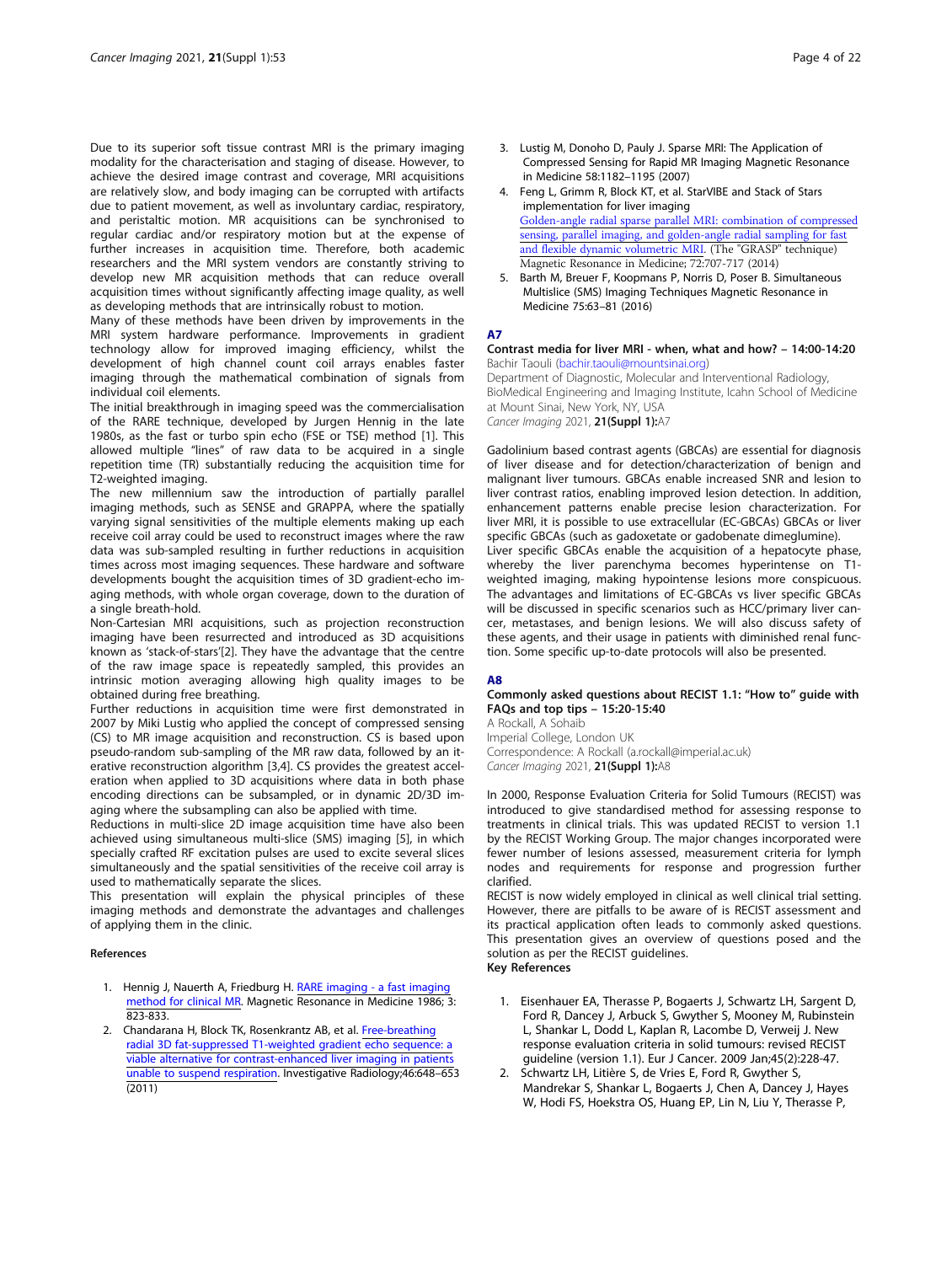Wolchok JD, Seymour L. RECIST 1.1-Update and clarification: From the RECIST committee. Eur J Cancer. 2016 Jul;62:132-7.

#### A9

### Rectal Cancer: Assessing Neo-Adjuvant Treatment Response – 16:00-16:20

Kartik S. Jhaveri ([kartik.jhaveri@uhn.ca](mailto:kartik.jhaveri@uhn.ca)) Mt. Sinai and Womens' College Hospital, Toronto, Canada Cancer Imaging 2021, 21(Suppl 1):A9

Magnetic resonance imaging (MRI) is the preferred imaging technique for pre-operative staging and management triage in patients with rectal carcinoma. Downstaging via preoperative neoadjuvant chemoradiotherapy (nCRT) with the intent of subsequent curative resection is a commonly utilized treatment pathway care for patients with locally advanced rectal cancer (LARC). Treatment response after CRT can be variable with absolute pathologic complete response (pCR) being observed in only approximately 15–25 %. Digital rectal examination, endoscopy and MRI are typically utilized for the post nCRT assessment. Accurate estimation of treatment response therein is essential towards further management and MRI is being increasingly utilized in this scenario. Post CRT treatment response can be classified with the MRI tumour regression grade (mrTRG) classification systems described by the Magnetic Resonance Imaging and Rectal Cancer European Equivalence Study (MERCURY) study group and European Society of Gastrointestinal and Abdominal Radiology (ESGAR). The goal is to standardise inter-observer treatment response evaluation with MRI via categorical classification into specific tumour response groups. Although these two mrTRG systems do have some commonality, they do have differences in the number of TRG grades as well as what constitutes a good responder. Although direct agreement between MRI tumour regression grade (mrTRG) and pathologic TRG ( pTRG) is low , MRI can be clinically useful in separating good from bad responders .The accuracy of treatment response evaluation by MRI can be improved via several recently discussed approaches. DWI has been reported to increase the diagnostic accuracy of pCR. Although there is also some evidence that measuring change in ADC (ΔADC) and DWI volumetry can be valuable as a biomarker of post CRT response, these do not appear to be utilized commonly in clinical practice. Dynamic contrast enhanced (DCE)-MRI has been investigated with conflicting results and its routine use is not recommended by ESGAR or SAR guidelines. The ideal scheduling of post-nCRT MRI examination depends on the timing of surgery after CRT. Since surgery is typically considered at approximately 6–8 weeks after the completion of nCRT, the MRI examination should be scheduled 6–8 weeks after the completion of CRT, and close to planned surgery. Although widely used MRI has some limitations. Post-CRT inflammation and oedema can result in overestimation of residual cancer. Additionally, underestimation of small volume residual cancer is well known due to extensive post-CRT fibrotic changes. Even though patients with pCR could have excellent outcomes with organ-preserving strategies such as local excision or non-operative management ( watch-and-wait approach), curative resection via total mesolectal excision (TME) or abdominoperineal resection (APR) is the general approach primarily due to the inability to definitively identify pCR after CRT through clinical examination as well as MRI.

### A10

#### Lung cancer staging –pitfalls and challenges – 16:40-17:00

Theresa C. McLoud (mcloud.theresa@mgh.harvard.edu) Harvard Medical School, Boston, USA Cancer Imaging 2021, 21(Suppl 1):A10

The TNM staging system approved by the International Association for the Study of Lung Cancer and the American Joint Committee on Cancer was recently revised. The latest edition is the 8th addition published in January 2017. The important changes included a modification of the T classification based on 1 cm increments, downstaging of the T descriptor including endobronchial tumour disregarding its distance from the carina (T2), merging total and

partial atelectasis /pneumonia into the same category (T2), upstaging diaphragmatic invasion to T4, introducing the new classification concept of adenocarcinoma in situ and minimally invasive adenocarcinoma into pure and part solid ground glass nodules,and further division of extrathoracic metastases into M1b and M1c based on the number and sites of extrathoracic metastases.

This new TNM staging system provided more precise classification based on prognostic analysis of each of the TNM descriptors. However there are still some potential limitations and clinical situations that have not yet been clarified in the clinical staging determined by imaging. Radiologists need to both understand the changes in staging of the 8th edition but also recognize its potential pitfalls and limitations.

### TNM DESCRIPTORS OF THE NEW 8TH EDITION

The T descriptor of the new 8th edition is composed of tumour size, tumour invasion, and the location of separate tumour with respect to the primary tumor. In the 8th edition the tumor size is more precisely classified in increments of 1 cm. There is a distinct 5 year prognosis for every centimeter increment in tumour size between 1 and 5cm.

New categories of Tis and T1mi were also introduced to clarify the staging of adenocarcinoma. Tis is used for pure lepidic adenocarcinoma which appears as a pure ground glass nodule less than or equal to 3cm. T1mi (minimally invasive ) is used to classify lepidic predominant adenocarcinoma less than or equal to 3cm which appears as part solid nodule with the solid part less than or equal to 0.5cm.

Other changes in the T category include tumour invasion of adjacent structures. Tumour involvement of a main bronchus is downstaged from T3 to T2 regardless of distance from the carina and total atelectasis involving the whole lung is also downstaged from T3 to T2. Diaphragmatic invasion has been upstaged from T3 to T4.

In summary the clinical descriptors in the 8th TNM classification are grouped into five main categories : Tis,T1, T2,T3 and T4.

THE N DESCRIPTOR NO CHANGES

THE M DESCRIPTOR -Change of extrathoracic metastases to M1b (single metastasis ) and M1c multiple metastases in one or several organs)

POTENTIAL PITFALLS AND LIMITATIONS IN IMAGING THE STAGING OF LUNG CANCER.

Lymphangitic carcinomatosis –No descriptor available

Pleural invasion

- 1. Defined by depth (Pl1,PL2, PL3) requires pathologic examination
- 2. Visceral pleura (T2)
- 3. Parietal pleura (T3)

4. Only reliable CT finding of pleural invasion is destruction of bone

5. Pleural puckering, contact with pleura >3cm, obtuse angle with

chest wall, and associated pleural thickening are less accurate Multiple lung lesions

- 1. Lung cancers with separate tumour nodules
- 2. Multiple primary lung cancers
- 3. Multiple ground glass /lepidic lesions
- 4. Diffuse pneumonic type adenocarcinoma

Lymph node metastases

- 1. Involvement of distant lymph node groups
- 2. Number of nodal stations involved vs location alone

CONCLUSION:

There have been major advances in staging lung cancer provided by the 8th edition. Topics still to be addressed include: lymphangitic carcinoma and limitations in the assessment of pleural invasion by imaging.

### Reference:

Feng, SH, Yang, Su-Tso: Diagnostic and Interventional Radiology, 2019. Jul. 25: 270-279.

### A11

#### Risk-based prostate cancer staging – 17:00-17:20

Petralia Giuseppe ([giuseppe.petralia@ieo.it](mailto:giuseppe.petralia@ieo.it)) University of Milan, Italy

Cancer Imaging 2021, 21(Suppl 1):A11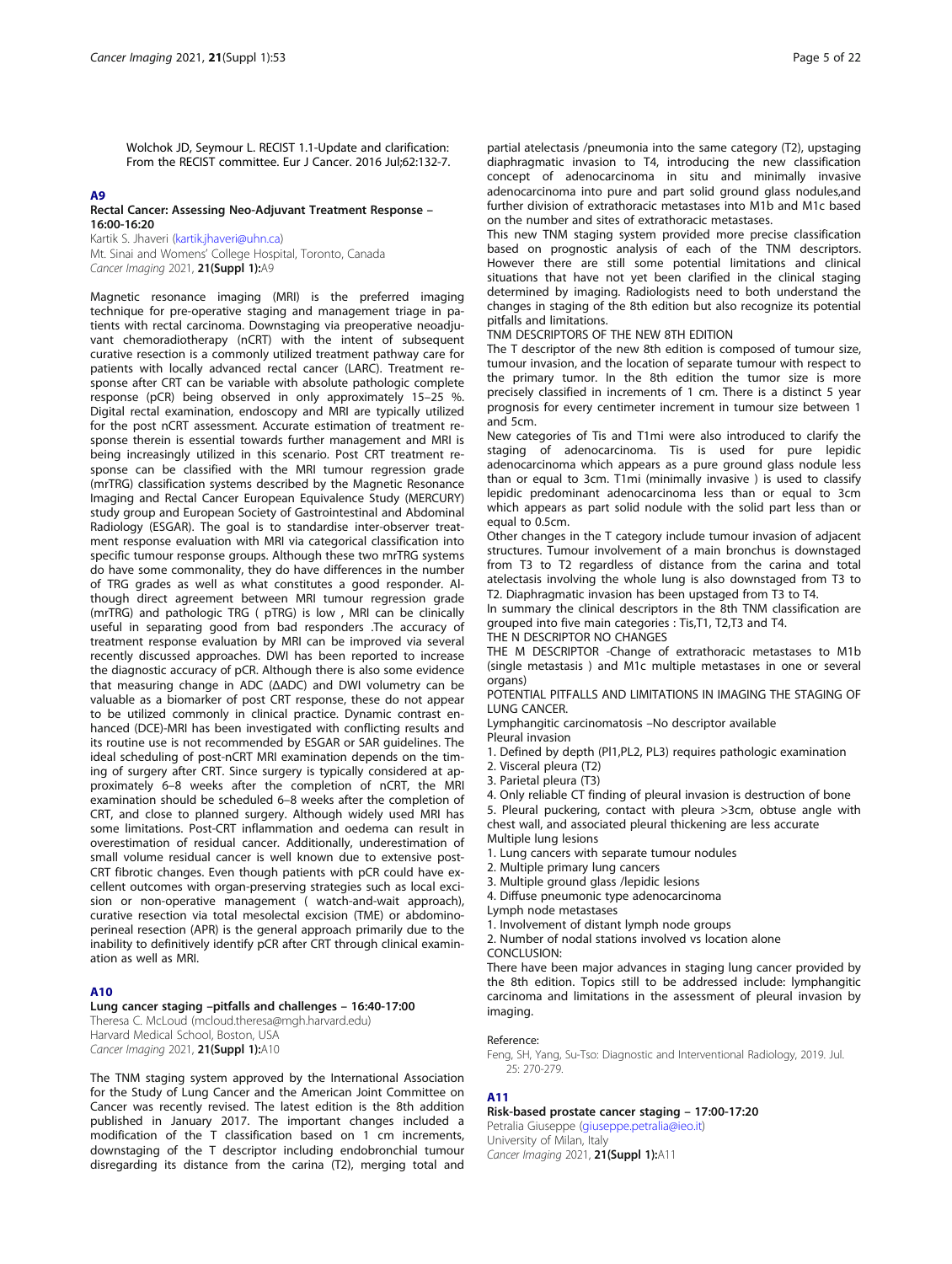We still have a problem with T staging of prostate cancer (PCa). Despite the advances in magnetic resonance imaging (MRI) technology, the reported sensitivity for MRI is only moderate. The largest meta-analysis published, including 9796 patients in 75 studies, reports a sensitivity of only 57% (95% CI: 49-64%) for MRI in detecting extra-prostatic disease. This can be explained with the inability of MRI to detect microscopic extra-prostatic extension (EPE) of the disease. There have been efforts in the last few years to improve the performances of MRI, by developing systems for EPE assessment by MRI. The four main systems (EPE grade, ESUR score, Likert scale and Capsule Contact Length) have been tested a study including 301 patients, with some improvements in the sensitivity values compared to those reported for the MRI in the meta-analysis (about 75% and 57%, respectively), at the expense, however, of the specificity, decreasing from 91% to about 75%. In addition, studies reporting only sensitivity and specificity values are useful to understand the performances of a technique on a given population, but they are of limited utility for assessing single patients. Final users of MRI reports, the urologist and the radiation oncologist, are more interested in negative predictive values (NPV) of MRI for ruling out EPE, as they are more useful for therapy decision making on single patients.

NPV of MRI for ruling out EPE is related to the prevalence of EPE, that is extremely different across the three different risk groups, in which PCa patients are classified by biopsy, digital rectal examination and PSA. For low-risk patients, the reported prevalence of EPE is of 10-15%, while for intermediate-risk and high-risk patients rises up to about 50% and 75%, respectively.

When a radiologist reports an MRI of a low-risk patient, he needs to maximise the specificity in reporting, only reporting for EPE if it is clearly measurable and unequivocal, as the prevalence of EPE is low, so not to deny less invasive approaches to the patient, such as active surveillance, nerve sparing surgery or hypofractionated radiation therapy. For N and M staging, no additional imaging is needed for low-risk-patients.

When a radiologist reports an MRI of an intermediate- or high-risk patient, he needs to maximise the sensitivity in reporting, by mentioning any contact of the tumour with the prostatic capsule, in order to promote appropriate actions from the urologist or radiation oncologist, as the risk of EPE is high (>50%). N and M staging are needed for unfavourable intermediate-risk and high-risk patients.

Next generation imaging (NGI) techniques, including whole-body MRI (WB-MRI), 18F-choline PET/CT and PSMA-PET/CT have shown greater sensitivity and specificity for both N and M staging, compared to conventional imaging, including bone scintigraphy and computed tomography, likely contributing to better patient stratification and therapy decision making. However, it is not known if the management changes induced by NGI have a positive impact on survival. On the other hand, there are studies showing clearly the potential of conventional imaging as predictive and prognostic biomarker in metastatic PCa patients.

### A12

### FIGO staging: strength and limitations – 17:20-17:40

Rosemarie Forstner [\(r.vliegenthart@umcg.nl](mailto:r.vliegenthart@umcg.nl)) Department of Radiology, University Hospital Salzburg, Paracelsus Medical University, Austria Cancer Imaging 2021, 21(Suppl 1):A12

FIGO classification is the most commonly used staging system by gynaecologists worldwide. It is a dynamic categorization that has undergone several updates driven by evidence based data. Thus, it incorporates new insights in oncology, prognostic features, technical advances and changes in clinical practice (1).

FIGO classification is specific for gynaecologic cancers. Alternatively, the TNM classification can be used, that is applicable for all cancer types. Among British gynaecologists, FIGO tends to be preferred.

FIGO classification is available for all gynaecological malignancies, including ovarian, endometrial, vulvar and cervical cancer, for uterine sarcoma and gestational trophoblastic disease.

The most recent updates of FIGO classification have been published for ovarian cancer in 2014 and for cervical cancer in 2018 (2,3). In staging ovarian cancer, tubal cancer as well as primary peritoneal cancer have been united (2). CT or MRI based staging systems have been adapted to this updated FIGO system and provide pivotal information for treatment planning. However, not only staging alone, but also tumour burden, distribution and patient performance status have to be considered for treatment planning.

The 2018 updated FIGO staging system of cervical cancer has significantly increased the role of imaging for treatment planning (3). New is that clinical staging alone has been replaced by crucial information for treatment planning rendered by either US, CT, MRI or PET/CT. Apart from parametrial invasion, tumour size has become a new major criterion for classification and prognosis. Cut-off values of 2 cm have been introduced in the substages of early cervical cancer. Size has been shown to be associated with the presence of parametrial invasion and of lymph node metastases (3). Exact size and delineation of the tumour is also pivotal in selecting candidates for fertility sparing treatment. The major limitation of FIGO staging of cervical cancer, the lack of integration of lymph nodes, has been overcome by the introduction of stage IIIc. For identification of these lymph nodes PET/CT has been shown to be superior to other imaging techniques. Differentiating between bladder mucosal and bladder wall invasion is justified due to its implications for treatment and prognosis.

As staging information by a single test may be incomplete, the final FIGO stage should incorporate all clinical information and is best assessed in the tumour board consensus.

#### References

- 1. Odicino F, Pecoreli S, Ziliani L, Creasman WT. History of the FIGO cancer staging system. Int J Gynaecol Obstet 2008; 101:205-2010
- 2. Berek SJ Kehoe ST, Kumar L, Frieedlander M. Cancer of the ovary, fallopian tube, and peritoneum. Gynecol and Obstet 2018 https://doi.org/ 10.1002/ijgo.12614
- 3. A Kido A, Nakamoto Y. Implications of the new FIGO staging system and the role of imaging in cervical cancer B J Radiol 2021;94: 20201342

#### A13

### Systemic Staging for Breast Cancer: when and how? – 17:40-18:00

Sarah Vinnicombe [\(sarah.vinnicombe@nhs.net\)](mailto:sarah.vinnicombe@nhs.net) Cheltenham General Hospital, Gloucestershire, UK Cancer Imaging 2021, 21(Suppl 1):A13

Worldwide, breast cancer is the commonest female cancer and the leading cause of female cancer mortality in most countries, with over 2 million new diagnoses and 630,000 deaths in 2018 [1]. Thanks to mammographic screening programmes in most developed countries, many cancers are small at diagnosis. There is a clear relationship between the size of the primary tumour (T stage) and the presence of distant metastases (DM) at presentation. In patients with T1 tumours (smaller than 2cm), the incidence of DM is under 2%. Similarly, if fewer than 4 axillary lymph nodes are involved at imaging, the incidence of DM is under 4%, whereas in patients presenting with T3/4 tumours and N2 nodal disease (four or more abnormal nodes) the incidence of DM rises to 10-20% [2].

Thus, in patients with early stage disease (clinical stage 1-11A), all international guidelines state that screening for asymptomatic DM is not indicated (unless the patient has suspicious symptoms) [3,4]. It frequently generates false positive or indeterminate findings, with significant costs in terms of patient anxiety, resources and radiological follow-up. Though the presence of T3 disease (tumour > 5cm) is often regarded as an indication for whole-body staging, the incidence of DM in clinical stage 11B disease (T3N0, T2N1) is still low with conventional imaging. Units with this policy should robustly audit impact on patient outcomes.

For patients with clinical stage 111 disease, a whole-body technique is indicated for staging. Since the commonest sites of DM are the bones, lungs and liver, contrast-enhanced CT (CECT) is the most commonly used modality, being readily available and having acceptable diagnostic accuracy at these sites. Numerous studies have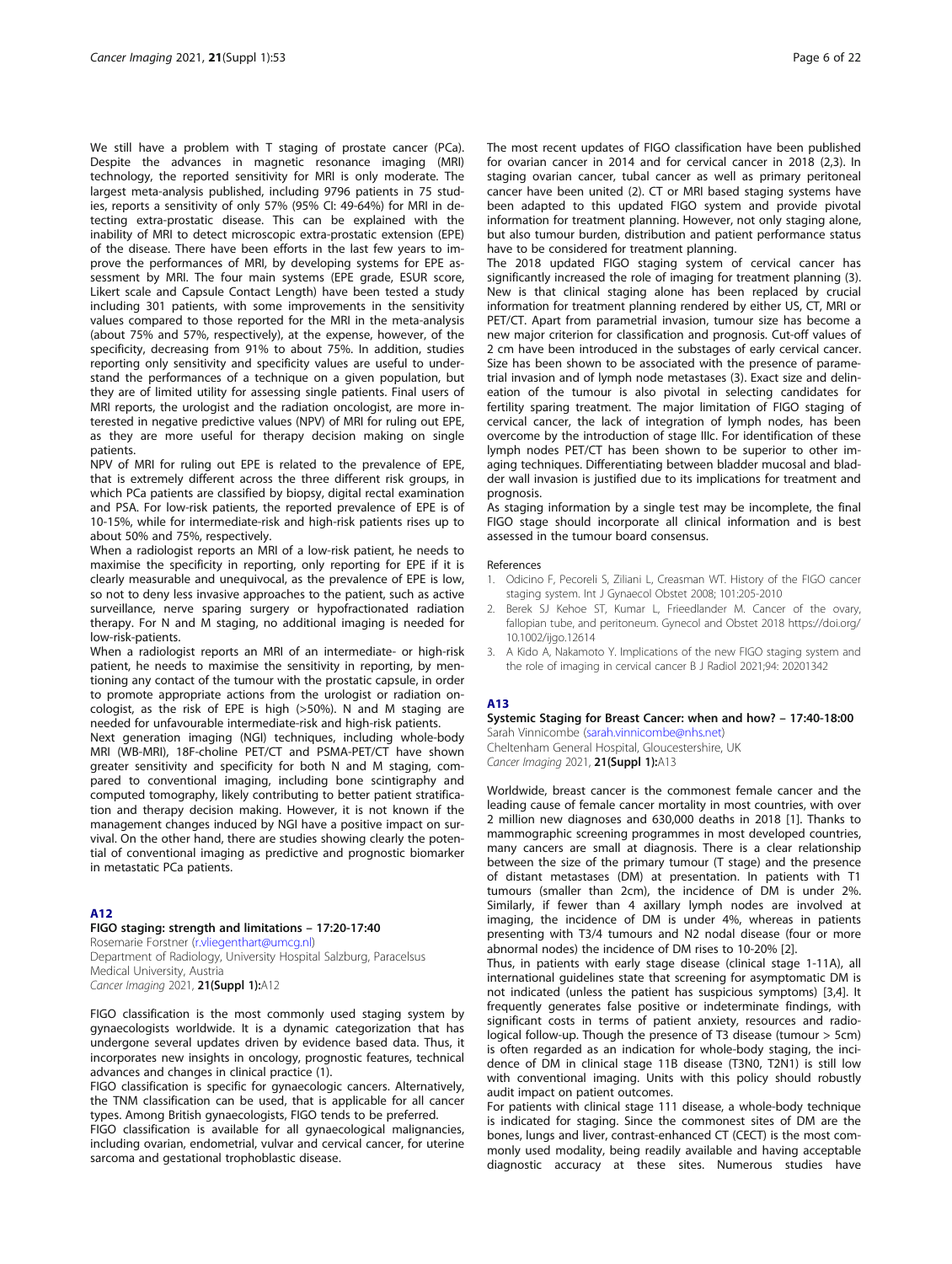demonstrated that if the scan volume includes the neck and proximal femora, the additional yield from an isotope bone scan is extremely low [5].

The recent 8th edition of the AJCC TNM manual permits inclusion of tumour immunophenotype, which can be used to modify anatomical TNM staging. Aggressive HER2 amplified and 'triple negative' cancers (those without HER2 overamplification, oestrogen or progesterone receptor expression) demonstrate different patterns of metastatic disease, but there is as yet no convincing evidence for altering the strategy for staging according to tumour biology [6]. Again, though many oncologists request systemic staging prior to commencement of neoadjuvant chemotherapy for T1/2 tumours, there is little evidence for the utility of this approach.

More sophisticated cross-sectional techniques including PET-CT and whole body MRI (WB-MRI) are infrequently used for systemic staging in early stage breast cancer. However, there is good evidence that with increasing clinical stage, the incremental diagnostic yield from FDG PET-CT becomes significant [6], particularly for inflammatory breast cancer, where up to 30% of patients may be upstaged [6]. It is also very helpful in the evaluation of equivocal findings at CECT and in the identification of small volume nodal disease. WB-MRI is advantageous in the diagnosis of bone metastases and hepatic metastases, especially in low grade breast cancers such as invasive lobular cancer. With the continued evolution of personalised medicine and targeted therapies, it is likely that the approach to systemic staging will also evolve.

#### References

- 1. Bray F, Ferlay J, Soerjomataram I. et al. Global cancer statistics 2018: GLOBOCAN estimates of incidence and mortality worldwide for 36 cancers in 185 countries. CA Cancer J Clin 2018; 68: 394–424
- 2. Barrett T, Bowden DJ, Greenberg DC, Brown CH, Wishart GC, Britton PD. Radiological staging in breast cancer: which asymptomatic patients to image and how. Br J Cancer 2009; 101: 1522–1528
- 3. Cardoso F, Kyriakides S, Ohno S, Penault-Llorca F, Poortmans P, Rubio IT et al. Early breast cancer: ESMO Clinical Practice Guidelines for diagnosis, treatment and follow-up. Ann Oncol 2019; 30: 1194–1220
- 4. Royal College of Radiologists. Guidance on Screening and Symptomatic Breast Imaging (4th edn). https://www.rcr.ac.uk/publication/guidancescreening-and-symptomatic-breast-imaging-fourthedition
- 5. McCartan DP, Prichard RS, MacDermott RJ, Rothwell RJ, Geraghty J, Evoy D et al. Role of bone scan in addition to CT in patients with breast cancer selected for systemic staging. Br J Surg 2016; 103: 839–844
- 6. Groheux D, Hindie E. Breast cancer: initial workup and staging with FDG PET/CT. Clin Trans Imaging 2021 Apr 27:1-11 doi: 10.1007/s40336-021- 00426-z. Online ahead of print

### A14

### How radiotherapy has changed in the last decade – 13:00-13:20 Julia Murray (Julia.Murray@icr.ac.uk)

The Royal Marsden NHS Foundation Trust and Institute of Cancer Research, London Cancer Imaging 2021, 21(Suppl 1):A14

Nearly half of all patients with cancer receive radiotherapy at some point during their cancer treatment. Imaging has an essential role in the planning and delivery of radiotherapy. With the integration of more novel imaging techniques to aid in tumour delineation, these imaging tools have enabled a more personalised approach for target

volume identification. Developments and integration of imaging with radiotherapy technology have enabled image-guided radiotherapy to be standard of care for the delivery of radiotherapy. The tools for image guidance include KV planar imaging, cone beam CT, ultrasound and MRI.

Over the last decade, the rapid technological evolution in radiotherapy delivery, imaging and computing has enabled the increasing use of stereotactic body radiotherapy (SBRT). This is the method of delivering a high dose of external beam radiotherapy very precisely in a small number of fractions. This can now be used in a number of tumour sites for both primary and/or oligometastatic treatments.

Anatomical daily variations do occur during radiotherapy, and over the last decade our ability to adapt to this has increased in sophistication. Adaptive radiotherapy is defined as 'changing the radiotherapy plan delivered to a patient during a course of radiotherapy to account for temporal changes in anatomy or changes in tumour biology/function'. Examples of adaptive radiotherapy in clinical practice will be discussed. Furthermore, the significant technical advances in radiation treatment planning and delivery have facilitated the re-irradiation of previously exposed volumes.

Additionally, over the last decade, a number of radiotherapy clinical trials have changed clinical practice, not only focussing on optimal dose and fractionation, but trying to determine the biological basis of clinical outcomes.

### References:

- Jaffray D. Image-guided radiotherapy: from current concept to future perspectives. Nat Rev. Clin. Oncol. 2012: 9: 688-699
- Beaton L et al. How rapid advances in imaging are defining the future of precision radiation oncology. BJC 2019: 120: 779-790
- Tree AC et al. Stereotactic body radiotherapy for oligometastases. Lancet Oncol 2013: 14: 1: 28-37
- Kong V et al. Image-guided adaptive radiotherapy for bladder cancer. Clin Oncol 2021: 33 (6): 350-368

### A15

### MR Linac: Radiotherapy of the future – 13:20-13:40

Alison Tree ([Alison.Tree@rmh.nhs.uk](mailto:Alison.Tree@rmh.nhs.uk))

The Royal Marsden NHS Foundation Trust and the Institute of Cancer Research

Cancer Imaging 2021, 21(Suppl 1):A15

The MR linac is a ground breaking new radiotherapy machine which combines a 1.5 T MRI scanner with a linear accelerator. The machine was first used in 2018 so clinical experience is in its infancy. However it is clear that this machine promises to create new horizons for cancer therapy.

Radiotherapy is currently guided by CT or implanted fiducials on a daily basis but both of these methods have significant limitations. The MR Linac has three key advantages. Firstly it uses the superior image contrast of MRI to guide radiotherapy, ensuring accurate delivery of treatment. Secondly, cine MRI images are obtained throughout treatment, to ensure no significant movement of the target is occurring. Thirdly the software of the MR Linac also allows the radiotherapy plan to be changed each day, to account for anatomical changes. For example, if the bowel moves close to the prostate, the radiotherapy dose can be reoptimised to avoid the bowel.

There are drawbacks, however. The machine is very resource intensive, currently requiring 4 members of staff to operate at all times. The treatments are relatively slow – for example a prostate treatment can take 45 minutes rather than 10 minutes on a normal machine. Therefore it is important that we set up robust clinical trials to establish whether this extra resource is justified.

This presentation will show some examples of patients who have demonstrably benefited from this new technology and will discuss where this machine may change the way we deliver radiotherapy in the future.

### A16

### Targeted therapies in nuclear medicine – 14:00-14:20

Jolanta Kunikowska [\(jolanta.kunikowska@wum.edu.pl](mailto:jolanta.kunikowska@wum.edu.pl))

Department of Nuclear Medicine, Medical University of Warsaw, Warsaw, Poland

Cancer Imaging 2021, 21(Suppl 1):A16

Nuclear medicine is an important tool for cancer management, allows for precise diagnosis on early cancer stage as well, base on it make critical decisions and treatment plan.

Theranostic approach, which means using the same targets for diagnosis and therapy in nuclear medicine is growing. An ideal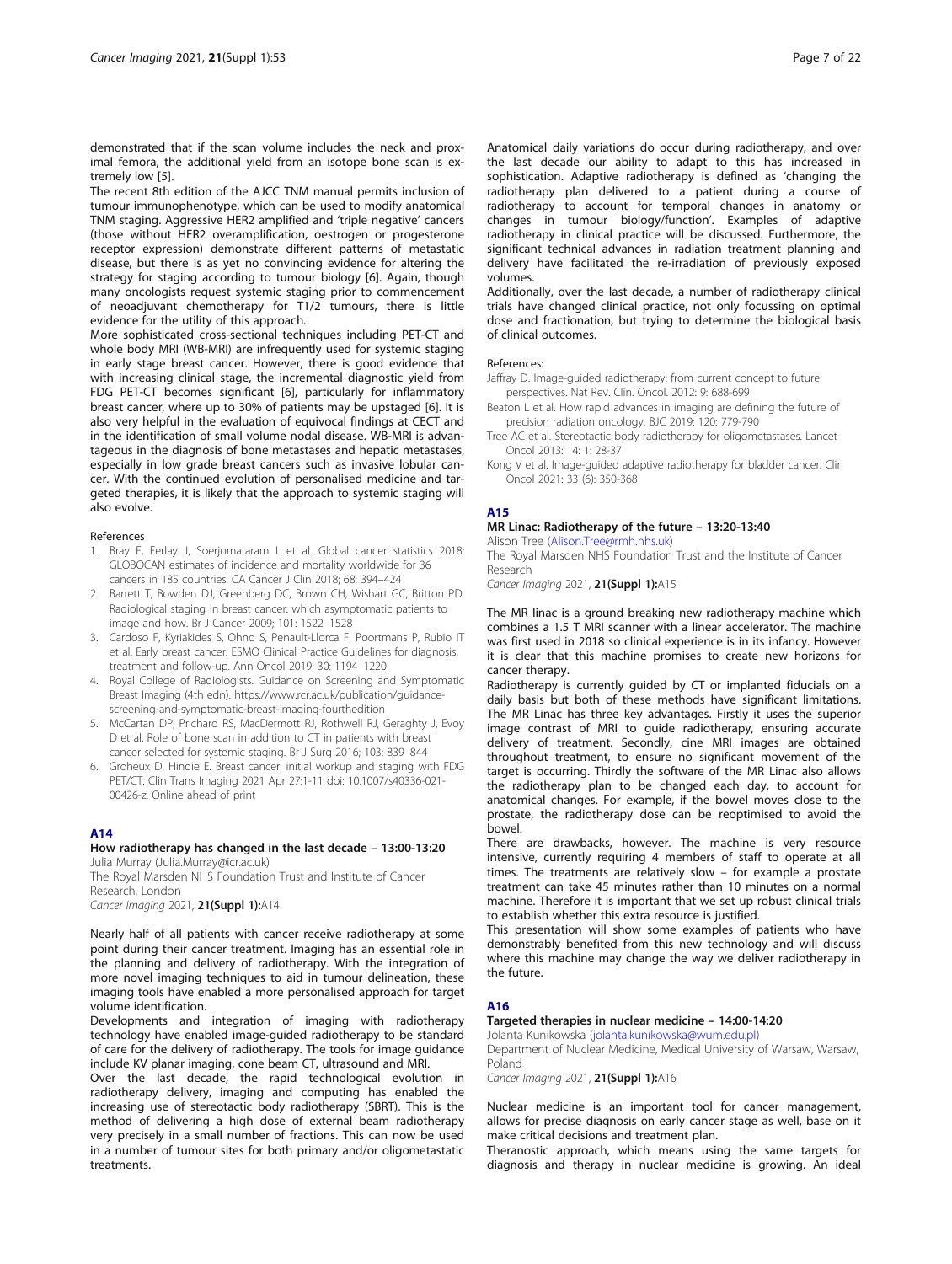molecular target for oncological imaging and radionuclide therapy should be specific, easily accessible at the tumour cell plasma membrane, biologically relevant, highly expressed, and not shed into the circulation.

The year, 2021, marked the 80th anniversary of Dr. Saul Hertz first using radioiodine (RAI) to treat a patient with thyroid disease. Iodine uptake by a sodium-iodine pump is the base of RAI application for diagnosis and treatment. Saul Hertz's documented the first experimental data on RAI and apply it in the clinical setting. Nowadays RAI is a commonly use in therapy.

The eighties brought the discovery of somatostatin receptor overexpression on tumour cells, especially on neuroendocrine tumours arising from cells of the endocrine system, with various clinical behaviours. It allows receptor imaging and somatostatin based radiopeptide therapy as a next step. Currently, somatostatin receptor imaging (SRI) is the gold standard in functional imaging for NET and plays a crucial role in the assessment of expression of somatostatin receptors before planned radioisotope treatment.

Initially, therapy trials with [ 111In]In-DTPA-pantetreotide followed by the β-emitters, [90Y]Y-DOTATOC and [177Lu]Lu-DOTATATE, showed a greater impact on tumour volume and survival parameters. The impact of PRRT on overall survival (OS) has been confirmed in a prospective, randomized, phase III trial evaluating the effect of [177Lu]Lu-DOTATATE (NETTER-1).

Finally, in the last years, the prostate-specific membrane antigen (PSMA) base diagnosis and treatment were introduced. Prostate cancer (PCa) is the most common malignancy in men worldwide, leading to substantial morbidity and mortality. The PET/CT imaging with [18F]F/[11C]-Choline has shown limited sensitivity and it is not a target for radionuclide therapy.

PSMA is expressed on the majority of prostate cancer cells, and it represents a cell surface target suitable for imaging metastatic lesions. The first in-vivo study using a urea-based compound targeting PSMA for diagnosis was performed in 2002. From that time several PSMA tracers were tested. [68Ga]Ga- PSMA-11 compound has become of particular interest, because is easy for labelling, stable and allows high contrast imaging by binding to the extracellular domain of PSMA, followed by internalization. ProPSMA report in primary prostate cancer indicates that [68Ga]Ga-PSMA PET/CT is more accurate in the staging of high risk patients than cross-sectional imaging.

The observation of frequent persistent PSMA expression in patients with CRPC has provided the rationale for the recent introduction of PSMA radioligand therapy. The data published in the literature show very promising results of treatment with limited side effects. On 2021 March 23, VISION trial was completed and we are waiting for data analysis.

This is what we have now, but we have in the pipeline lots of new targets. As the radionuclide targeted therapy allows us to maximize treatment effect with minimalize normal cell damage, it is the future of precision medicine.

### A17

Keynote Lecture – 14:50-15:20

Cancer Survivorship: Imaging implications Robert Huddart Institute of Cancer Research and Royal Marsden Hospital, Sutton Surrey, Uk

Cancer Imaging 2021, 21(Suppl 1):A17

Recent years have seen improving outcomes from cancer treatment. In 2019 around 17 million people are estimated to be a cancer survivor in the US and this is projected to increase to over 22million by 2030<sup>1</sup>. Approximately a quarter of these patients are under the age of 60. These patients are at risk of side effects from their cancer care.

Imaging has a positive role in supporting the diagnosis, management, investigation and follow up of patients including the investigation of immediate and long term toxicity of therapy (e.g. cardiotoxicity). The increasing patient workload, intensity of therapy and longevity of patients has fuelled an ever increasing demand for oncology related imaging. At the Royal Marsden the demand for CT imaging has increased by 15% in the last 5 years.

Though difficult to prove, with increasing survivorship in younger patients this increased use of imaging radiation could have adverse consequences. Radiation protection data suggests that a CT abdomen and pelvis exposes an individual to 18 mSV of radiation<sup>2</sup>. . This level of exposure is equivalent to 8 years of background radiation associated with a risk of second malignancy of 1 in 2000 per scan. Given many survivors may have in excess of 10 CTs during their cancer journey this becomes a non-trivial risk especially in good prognosis patients.

There is responsibility on oncologists and radiologists to consider these risks. How this may be achieved is discussed in the context of testicular cancer; a highly curable cancer of young men. Clinical trial work on how to achieve equivalent patient outcomes but using less and more targetted imaging; low dose CT and switching to MRI imaging will be discussed.

In conclusion; Oncology related imaging is growing rapidly exposing a growing number of Cancer survivors to significant radiation doses. Oncologists and Radiologists need to ensure that imaging is targeted and is used when it contributes to improved patient outcomes and when used consider the most effective modality. Sources

- 1. [https://www.cancer.org/content/dam/cancer-org/research/](https://www.cancer.org/content/dam/cancer-org/research/cancer-facts-and-statistics/cancer-treatment-and-survivorship-facts-and-figures/cancer-treatment-and-survivorship-facts-and-figures-2019-2021.pdf) [cancer-facts-and-statistics/cancer-treatment-and-survivorship](https://www.cancer.org/content/dam/cancer-org/research/cancer-facts-and-statistics/cancer-treatment-and-survivorship-facts-and-figures/cancer-treatment-and-survivorship-facts-and-figures-2019-2021.pdf)[facts-and-figures/cancer-treatment-and-survivorship-facts-and](https://www.cancer.org/content/dam/cancer-org/research/cancer-facts-and-statistics/cancer-treatment-and-survivorship-facts-and-figures/cancer-treatment-and-survivorship-facts-and-figures-2019-2021.pdf)[figures-2019-2021.pdf](https://www.cancer.org/content/dam/cancer-org/research/cancer-facts-and-statistics/cancer-treatment-and-survivorship-facts-and-figures/cancer-treatment-and-survivorship-facts-and-figures-2019-2021.pdf)].
- 2. https://www.gov.uk/government/publications/medicalradiation-patient-doses/patient-dose-information-guidance.

#### A18

### CT/MR LI-RADS: Case-based Workshop – 15:50-16:20

Jay P. Heiken [\(heiken.jay@mayo.edu](mailto:heiken.jay@mayo.edu)) Mayo Clinic, Rochester, Minnesota, USA Cancer Imaging 2021, 21(Suppl 1):A18

Deaths from liver cancer, primarily hepatocellular carcinoma (HCC), are increasing at the highest rate of all cancer sites. Appropriate choice of treatment depends on accurate diagnosis and staging. Accuracy of classifying liver lesions as HCC or non-HCC on imaging studies is critical to patient management because treatment decisions often are made in the absence of histologic confirmation. LI-RADS is a comprehensive system for standardized interpretation and reporting of CT, MR and ultrasound examinations performed on patients at high risk for HCC (i.e., those with cirrhosis, chronic hepatitis B, or a history of HCC). This workshop will focus on CT/MR LI-RADS. The CT/MR LI-RADS categories are LR-1 (definitely benign), LR-2

(probably benign), LR-3 (intermediate probability of HCC), LR-4 (probably HCC), LR-5 (definitely HCC), LR-M (probably or definitely malignant, but not specific for HCC), and LR-TIV (tumour in vein). The major imaging features used to diagnose HCC are size, arterial phase hyperenhancement, washout appearance, capsule/pseudocapsule appearance, and threshold growth (size increase  $\geq$  50% in  $\leq$  6 months). Only observations that have non-rim arterial phase hyperenhancement and are  $\geq$  10 mm can be classified as LR-5. In addition to the major imaging features, there are ancillary features favouring malignancy, benignity or HCC in particular. These ancillary features may be used at the radiologist's discretion to upgrade or downgrade the category by one. Tiebreaking rules should be applied if the radiologist is unsure between two categories. In such a case the category reflecting lower diagnostic certainty should be selected.

When a liver lesion has been treated, the CT/MR LI-RADS treatment response algorithm should be applied. The treatment response categories are LR-TR Nonviable (no lesional enhancement or treatmentspecific expected enhancement pattern), LR-TR Equivocal (Enhancement atypical for treatment-specific expected enhancement pattern but not meeting criteria for probably or definitely viable), and LR-TR Viable (nodular, mass-like, or thick irregular tissue in or along the treated lesion, with arterial phase hyperenhancement, washout appearance, or enhancement similar to pretreatment).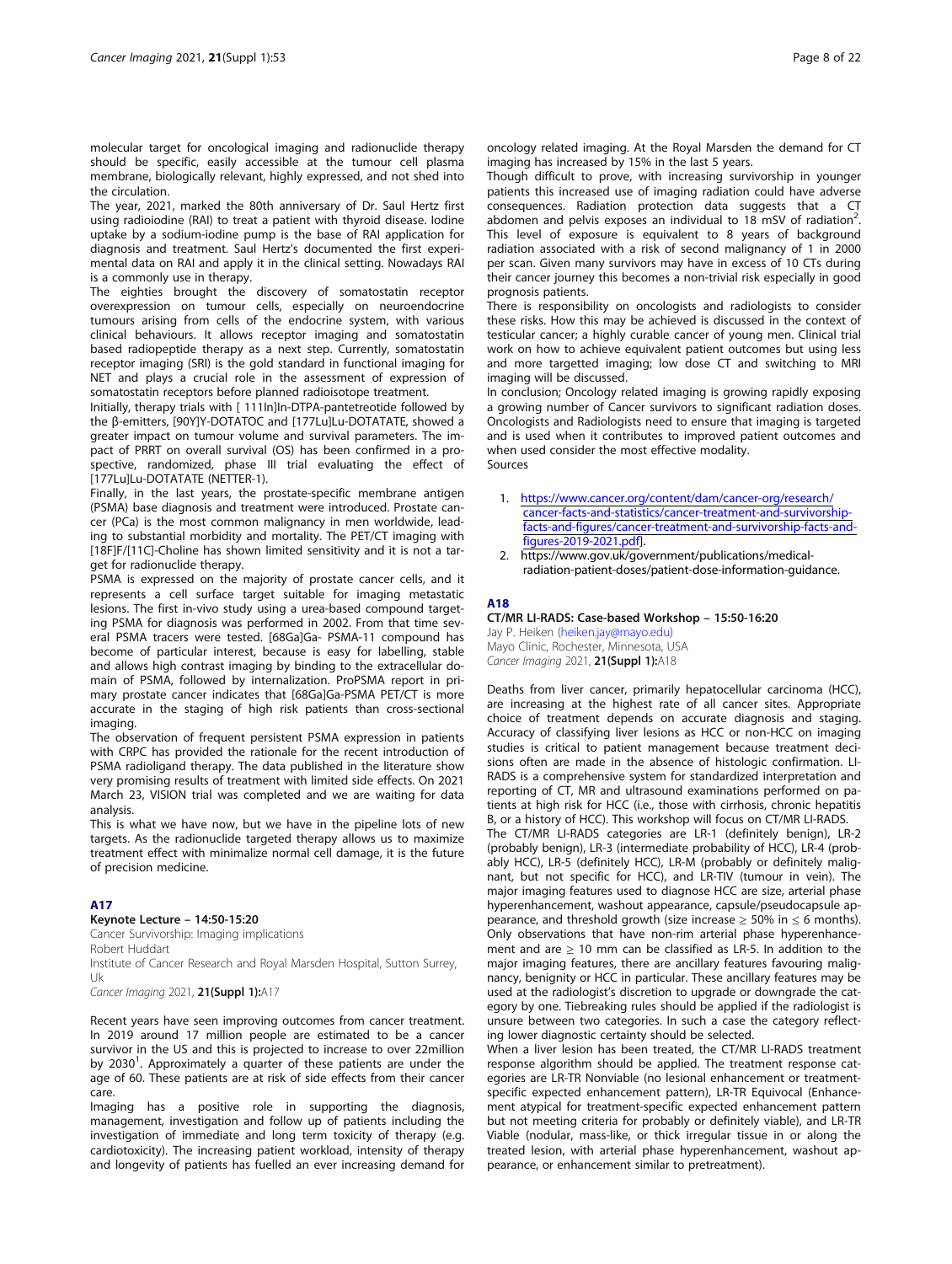### A19

### Ablation / irreversible elettroporation – 17:40-18:00

Mirko D'Onofrio ([mirko.donofrio@univr.it](mailto:mirko.donofrio@univr.it)) Department of Radiology GB Rossi University Hospital University of Verona Italy Cancer Imaging 2021, 21(Suppl 1):A19

Ablation is frequently used in treating liver tumors in many cases with a complementary role. RFA, among others ablation techniques, is reported to be also a possible palliative treatment inducing intratumoral necrosis and so tumoral cytoreduction. Irreversible Elettroporation is a non thermal technique inducing necrosis and so tumoral cytoreduction. Regarding the guidance for the procedure, ultrasound is fundamental imaging technique. Technical improvements, such as contrast media and fusion imaging, have recently increased precision and safety and reduced procedurerelated complications. New treatment US techniques for the ablation of pancreatic tumours, such as contrast-enhanced US and multimodality fusion imaging, have been recently developed and have elicited a growing interest worldwide. Regarding the follow up CT study is always required.

#### A20

### Session: State of the Art Oncological Imaging: Lymphoma

WHO classification – implication for imaging – 13:00-13:20<br>Marius E. Mayerhöfer<sup>1, 2</sup> (mayerhom@mskcc.org) Dept. of Radiology, Memorial Sloan Kettering Cancer Center, New York, 10065, USA; <sup>2</sup> Dept. of Biomedical Imaging and Image-guided Therapy, Medical University of Vienna, Vienna, 1090, Austria Cancer Imaging 2021, 21(Suppl 1):A20

The current 2016 revision of the WHO classification of tumours of lymphoid tissues recognizes a wide array of different histological lymphoma subtypes [1]. The WHO classification goes far beyond both the classical division into Hodgkin (HL) and Non-Hodgkin lymphomas (NHL), or B-cell and T/NK (natural killer)-cell lymphomas. Since imaging plays a central role for the assessment of lymphomas in both the pre-treatment and the post-treatment setting, radiologists and nuclear medicine physicians need to be aware of the most commonly observed histological lymphoma subtypes, and current recommendations for the use of imaging techniques in these subtypes.

Hodgkin lymphoma (HL), which accounts for <10% of lymphomas and is commonly found in children and young adults. HL is typically involves thoracic and cervical lymph nodes and spreads from one nodal region to the next. Marked cystic components that are frequently mistaken for necrosis are common. Over 60 subtypes of Non-Hodgkin lymphoma exist, the most common ones being diffuse large B-cell lymphoma (DLBCL; 33% of cases), follicular lymphoma (FL; 25% of cases), marginal zone lymphoma (MZL; 10% of cases; subdivided into nodal, splenic, and extranodal/MALT-type MZL), mantle cell lymphoma (MCL; 7% of cases), and small-cell lymphocytic lymphoma/chronic lymphocytic leukemia (SLL/CLL; 7% of cases). While DLBCL is considered an aggressive subtype with a high proliferation rate, FL, MZL, and SLL/CLL are considered indolent, more slowly growing tumour, but with the potential for transformation into aggressive DLBCL. MCL can show an aggressive or an indolent course, or sometimes both in different clones of the same patient.

The Lugano classification of the International Conference on Malignant Lymphoma (ICML) generally recommends two imaging techniques for the work-up of lymphomas: [18F]FDG-PET/CT and (contrast-enhanced) CT [2]. MRI is currently only recommended for assessment of CNS lymphomas, although it may also be a good alternative to CT in young, radiation-sensitive patients and patients with iodine sensitivity. Recent studies have also suggested the use of MRI (including diffusion-weighted MRI) in indolent lymphomas under watchful waiting [3].

[18F]FDG-PET/CT is generally the preferred test for staging and treatment response assessment of the vast majority of lymphomas, including some of the most common subtypes: HL, DLBCL, FL, and MCL [1]. Notably, only PET/CT, but not PET/MRI is currently recommended, possible due to the relative novelty of this hybrid imaging test. For MZL, SLL/CLL, and other entities such as macroglobulinemia Waldenström, [18F]FDG-PET/CT is however not recommended due to their frequently low glucose metabolism – here, CT remains the standard test, despite its limitations for treatment response assessment, in particular its inability to determine between post-treatment fibrosis and viable residual lymphoma. The novel PET radiotracer [68Ga]Pentixafor, which targets the chemokine receptor CXCR4, may possibly represent an option in these lymphoma subtypes [4-6]. With the exception of HL and also DLBCL with focal FDG-avid lesions, no imaging test is currently able to reliably assess bone marrow involvement, especially in indolent lymphomas such as FL, but also in MCL, where bone marrow involvement is found in 55–90% of cases; consequently, bone marrow biopsy remains the standard test [1].

#### References

- 1. Swerdlow SH, Campo E, Pileri SA, Harris NL, Stein H, Siebert R, Advani R, Ghielmini M, Salles GA, Zelenetz AD, Jaffe ES: The 2016 revision of the World Health Organization classification of lymphoid neoplasms. Blood. 2016;127:2375-2390.
- 2. Cheson B, Fisher RI, Barrington SF, Cavalli F, Schwartz LH, Zucca E, Lister TA: Recommendations for initial evaluation, staging, and response assessment of Hodgkin and non-Hodgkin lymphoma: the Lugano classification. J Clin Oncol 2014;32:3059-3068.
- 3. Galia M, Albano D, Tarella C, Patti C, Sconfienza LM, Mulè A, Alongi P, Midiri M, Lagalla R: Whole body magnetic resonance in indolent lymphomas under watchful waiting: The time is now. Eur Radiol 2018;28:1187-1193.
- Luo Y, Cao X, Pan Q, Li J, Feng J, Li F: <sup>68</sup>Ga-Pentixafor PET/CT for Imaging of Chemokine Receptor 4 Expression in Waldenström Macroglobulinemia /Lymphoplasmacytic Lymphoma: Comparison to 18F-FDG PET/CT. J Nucl Med 2019;60:1724-1729.
- 5. Haug AR, Leisser A, Wadsak W, Mitterhauser M, Pfaff S, Kropf S, Wester HJ, Hacker M, Hartenbach M, Kiesewetter-Wiederkehr B, Raderer M, Mayerhoefer ME: Prospective non-invasive evaluation of CXCR4 expression for the diagnosis of MALT lymphoma using [68Ga]Ga-Pentixafor-PET/ MRI. Theranostics 2019;9:3653-3658.
- 6. Mayerhoefer ME, Haug A, Jäger U, Pichler V, Pfaff S, Wester HJ, Hacker M, Kazianka L, Staber PB: In Human Visualization of Ibrutinib-Induced CLL Compartment Shift. Cancer Immunol Res. 2020;8:984-989.

#### A21

### Extranodal manifestations of lymphoma in the abdomen – 14:00-  $14:20$

Isaac R Francis [\(ifrancis@umich.edu](mailto:ifrancis@umich.edu))

Department of Radiology, Michigan Medicine, University of Michigan, Ann Arbor, Michigan, 48109, USA Cancer Imaging 2021, 21(Suppl 1):A21

### Introduction:

The WHO based classification is based on the cell of origin as to B or T cell or NK (natural killer) cell

In the United States, Non-Hodgkin lymphoma (NHL) is more common than Hodgkin lymphoma/disease (HD) and over 50% of NHL are either the aggressive diffuse large B-cell variant (DLBCL) or the indolent follicular type (FL) [1]

By definition extra nodal lymphoma denotes involvement of sites other than lymph nodes, thymus, tonsils, pharyngeal lymphatic ring (Ring of Waldeyer), and the spleen except in HD. Extra nodal involvement is more common in NHL, and AIDS-related and Post-Transplant Lymphoproliferative Disorder [PTLD]are more often extra nodal [2,3].

Primary lymphoma denotes involvement of an organ and adjacent lymph nodes and secondary, involvement of more than one extra nodal site or involvement of lymph nodes other than those adjacent to an organ; the latter being more common than primary involvement [2,3].

In decreasing order of frequency sites of abdominal involvement are: the spleen, GI tract, pancreas, abdominal wall, GU tract, adrenal glands, peritoneal cavity, and the biliary tract.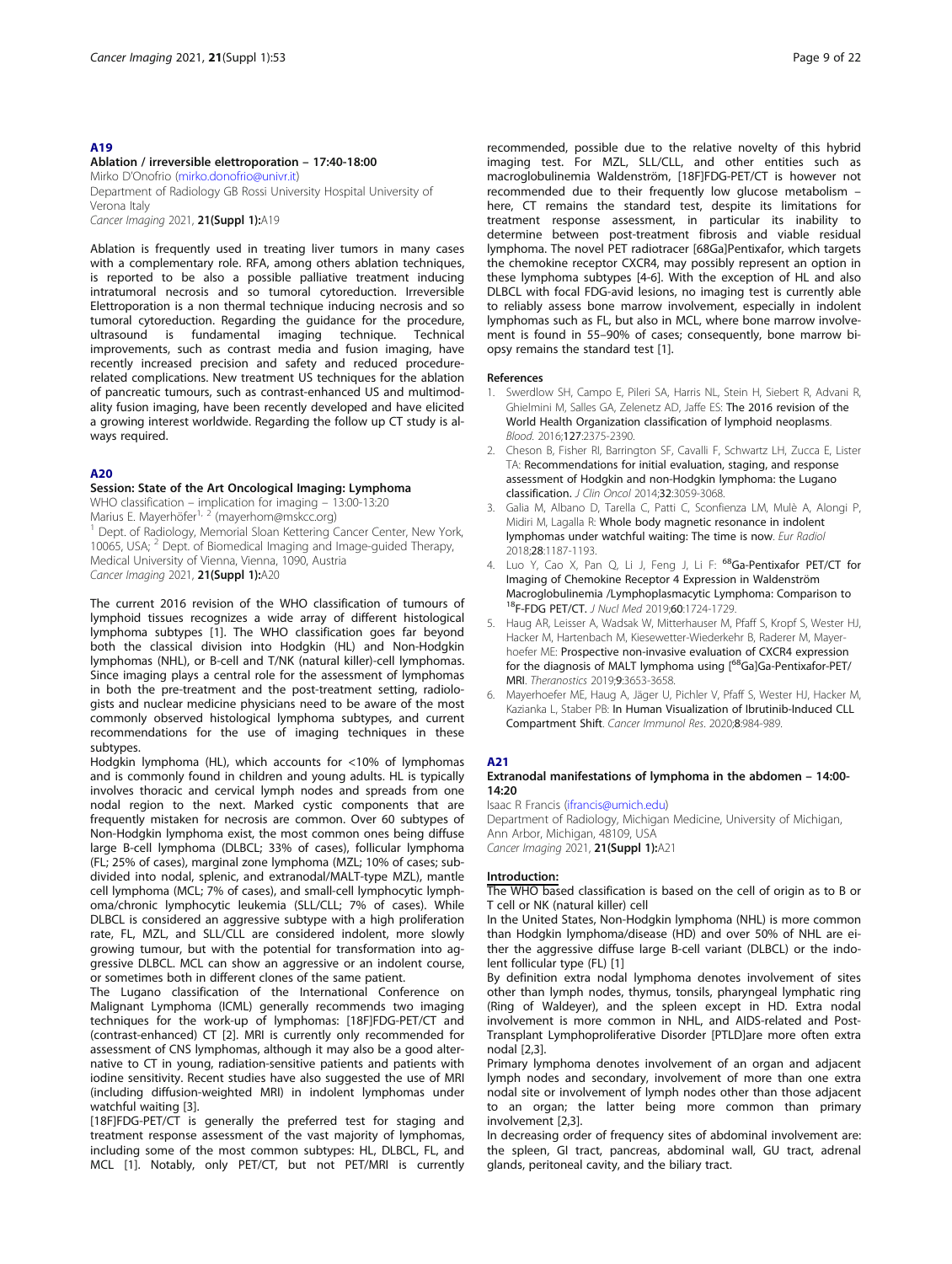#### Spleen:

Can be involved in 20-30% of cases, organomegaly diffuse infiltration and focal lesions are the patterns of involvement and typically the lesions are more homogenous and hypovascular than metastases, and larger than fungal abscesses [2,4].

### Liver:

Less commonly involved than spleen; 10-15%. Primary involvement is rare and seen as dominant focal mass. Secondary involvement usually mutifocal masses with associated splenic and nodal involvement [2,5].

#### Pancreas:

Can present as focal mass or masses mimicking pancreatic adenocarcinoma, but vascular encasement and pancreatic duct obstruction are rare: or diffuse infiltration mimicking pancreatitis [2,6].

#### Renal:

Usually secondary to direct spread from contiguous sites of disease or haematogenous. Multifocal masses are most common manifestation, unifocal masses, spread from retroperitoneum mimicking central hilar mass, and perirenal involvement are lesser common manifestations. Nephromegaly due to diffuse infiltration is uncommon [7,8].

#### Adrenal:

Rare; with primary involvement seen as large bilateral masses in 50% of cases: can also manifest as thickened and enlarged adrenal glands [8,9].

### Gastrointestinal Tract:

Stomach most common site, with small bowel, colon, and oesophagus in decreasing order. Can have nodular, infiltrative, cavitary, polypoid or ulcerative and aneurysmal appearance. In contrast to adenocarcinoma, gastric lymphoma maintains distensibility and preservation of perigastric fat planes. Colorectal lymphoma may be associated with HIV, PTLD and IBD [2].

### Peritoneum:

Very uncommon, mimics abdominal carcinomatosis [2].

### References:

- Matasar MJ and Zelenetz AD. Overview of lymphoma diagnosis and management. Radiol Clin N Am 2008;46:175-198
- 2. Leite, NP et al. Cross-sectional Imaging of extra nodal involvement in abdomino-pelvic lymphoproliferative malignancies. Radiographics 2007;27:1613-1634
- 3. Li M et al. Imaging findings of primary splenic lymphoma: A review of 17 cases in which diagnosis was made at splenectomy. PLOS ONE; 2013;8: Issue 11.e80264.
- 4. Rajesh S et al. The imaging conundrum of hepatic lymphoma revisited. Insights Imaging 2015;6:679-692
- 5. Anand D et al. Current update on primary pancreatic lymphoma. Abdom Radiol 2016;41:347-355
- 6. Ganeshan D et al. Imaging of primary and secondary renal lymphoma. AJR 2013; 201:W712-W719
- 7. Rohena-Quinquilla IR et al. Imaging of extra nodal genitourinary lymphoma. Radiol Clin N AM 2016; 54:747-764
- 8. Zhou L et al. Primary adrenal lymphoma: radiologic; pathological, clinical correlation. Eur J Radiol 2012;81:401-405
- 9. Gollub, M. Imaging of Gastrointestinal lymphoma. Radiol Clin N Am 2008;46:287-312

### A<sub>22</sub>

#### Oncological Imaging: Practical approach – Mimics of malignancy: pancreas – 15:30-15:50

Maria Antonietta Bali ([mbali@ulb.ac.be\)](mailto:mbali@ulb.ac.be)

Department of Radiology, Institut Jules Bordet, ULB, Brussels, Belgium Cancer Imaging 2021, 21(Suppl 1):A22

There are several benign conditions that may mimic pancreatic adenocarcinoma (PDAC) at non-invasive imaging making the differential diagnosis very challenging. By integrating imaging findings with clinical (patient medical history and symptoms), laboratory and pathologic data a correct diagnosis may be achieved so to avoid unnecessary pancreatic surgical resection associated to nonnegligible morbidity and mortality, even in high volume centres. Focal pancreatic lesion mimicking PDAC often appear as hypodense/ hypovascular lesion at contrast-enhanced CT. To increase the diagnostic performance, MR with diffusion weighted imaging (DWI) and MRCP sequences should be performed and will provide insights of

lesion tissue characteristics and of pancreatic and biliary ducts. The most common conditions that may mimic PDAC are massforming pancreatitis, paraduodenal and autoimmune pancreatitis (AIP). These benign inflammatory conditions share with PDAC similar intra-lesional histopathologic characteristics such as extensive fibrotic changes and poor vascular density. These histopathologic hallmarks may explain the overlapping imaging features observed on both conventional and functional imaging and are responsible for the diagnostic challenge. DWI has been increasingly used in abdominal imaging and more particularly to differentiate AIP from PDAC: lower ADC have been reported in AIP compared to PDAC and several optimal cut-off values have been suggested to discriminate the two entities. More recently to differentiate between AIP and PDAC, radiomics-based models obtained on conventional CT images have been suggested which reported high sensitivity and specificity in predicting both conditions. These results are very encouraging, however the complexity of the image analysis procedure makes this approach available only in an academic environment and does not yet allow its application in a clinical routine setting.

Of worthy value for the differential diagnosis between these benign inflammatory conditions and PDAC are the presence at imaging of secondary signs such as 'duct penetrating sign", skip strictures of the CBD or/and the MPD, the presence of capsule-like rim, intra-lesion calcifications distribution, lesion-to-vessel contact, delayed lesion enhancement. Moreover, to differentiate AIP from PDAC the presence of extra-pancreatic manifestations and the favourable response to steroids after two-week test are important diagnostic landmark.

Besides inflammatory lesions, other less current benign conditions can occur within the pancreas, which are responsible for diagnostic challenges. For example, the presence of intra-pancreatic fat infiltration often localized in the pancreatic head may mimic a focal lesion suggesting the diagnosis of PDAC based on its hypodense/hypovascular behavior on conventional CT. The lack of associated secondary imaging findings and a complementary imaging study with MR fat saturated sequences will allow the correct diagnosis and avoid further investigation or unnecessary surgical intervention.

Serous microcystic cystadenoma depicted on conventional CT in some cases may be misdiagnosed as a PDAC lesion because of its "pseudosolid" hypodense appearance demonstrating hypovascular behaviour. A complementary MR study with T2 weighted and MRCP sequences will provide the right diagnosis and avoid other costly and more invasive investigations.

#### A23

### Oncological Imaging: Practical Approach - Mimics of Malignancy: Adnexa – 15:50-16:10

Gabriele Masselli [\(gabriele.masselli@uniroma1.it](mailto:gabriele.masselli@uniroma1.it))

Radiology Department, Umberto I Hospital Sapienza University, Rome, Italy

Cancer Imaging 2021, 21(Suppl 1):A23

The evaluation of pelvic mass presents a diagnostic challenge since it can be difficult to assess their origin and the overlap in imaging features.

Imaging modalities are required for the detection and characterization of the pelvic lesions distinguishing tumours from their mimics, that is critical for the correct clinical and surgical management.

When evaluating a pelvic mass the first step is to identify both ovaries.

Normally, ovaries are almond-shaped, and in pre-menopausal women demonstrate multiple small follicles located preferentially in the periphery of an inhomogeneous stroma.

The capsule may be evident as a dark line surrounding the welldefined follicles.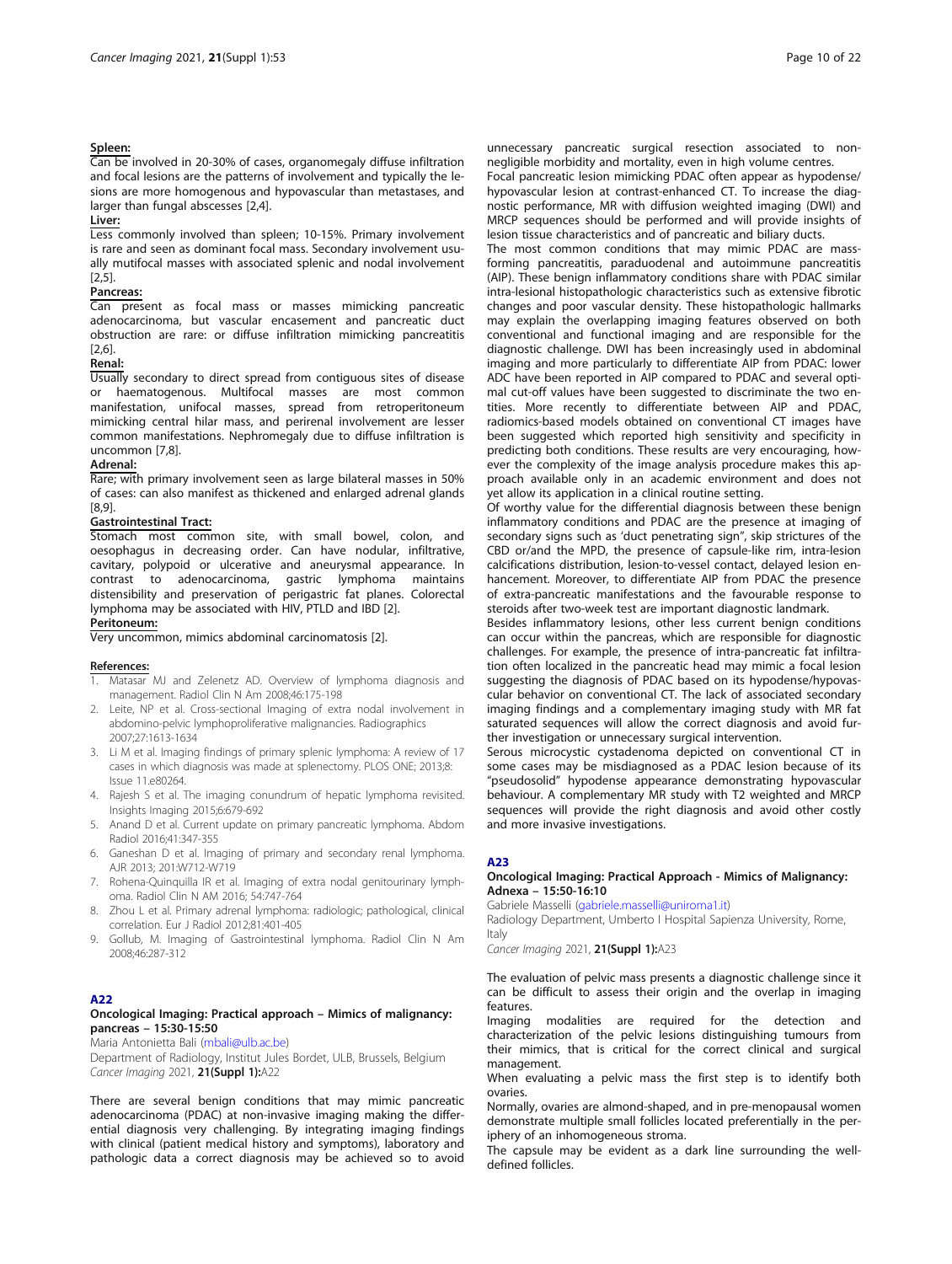In the post-menopausal women the involuted and atrophic ovaries contain fewer, smaller or no cyst and may become difficult to identify.

In clinical routine, 5–25 % of adnexal lesions remain indeterminate after ultrasound (US) [1]. Even using the International Ovarian Tumour Analysis group (IOTA) simple rules, 22 % of lesions remained indeterminate on US [1-2]. Most of these are common benign entities including haemorrhagic lesions, fat-poor mature teratomas, uterine leiomyomas and ovarian fibromas. The clinical impact of defining whether an indeterminate mass is benign or malignant is crucial to select the patients, that should undergo surgery.

Women with suspected ovarian cancer may require radical surgery whereas benign adnexal masses may either be managed conservatively.

MRI studies are required to evaluate indeterminate lesions at US [3]. O-RADS MRI was created to standardize descriptions of ovarian and adnexal pathology, allowing a better risk stratification and addressing a significant clinical issue [4].

Using this MR score in clinical practice for masses that are indeterminate at US, a tailored, patient-centered approach is provided, preventing unnecessary surgery, less extensive surgery, or fertility preservation.

In conclusion MRI is a useful complementary imaging technique for assessing sonographically indeterminate masses. MRI categorization allows confident diagnosis in the majority of adnexal masses and in sonographically indeterminate masses, complementary MRI assists in triaging patient management.

### References

- 1. Froyman W, Landolfo C, De Cock B, et al. . Risk of complications in patients with conservatively managed ovarian tumours (IOTA5): a 2-year interim analysis of a multicentre, prospective, cohort study. Lancet Oncol. 2019;20(3):448-458
- 2. Timmerman D, Van Calster B, Testa A, et al. . Predicting the risk of malignancy in adnexal masses based on the Simple Rules from the International Ovarian Tumor Analysis group. Am J Obstet Gynecol. 2016;214(4):424-43
- 3. Forstner R, Thomassin-Naggara I, Cunha TM, et al ESUR recommendations for MR imaging of the sonographically indeterminate adnexal mass: an update. Eur Radiol. 2017 ;27(6):2248-2257.
- 4. Thomassin-Naggara I, Poncelet E, Jalaguier-Coudray A et al. Ovarian-Adnexal Reporting Data System Magnetic Resonance Imaging (O-RADS MRI) Score for Risk Stratification of Sonographically Indeterminate Adnexal Masses. JAMA Netw Open. 2020;3(1):e1919896.

#### A24

### Oncological Imaging: Practical Approach - Paediatric oncological emergencies – 16:40-17:00

Kieran McHugh [\(kieran.mchugh@gosh.nhs.uk](mailto:kieran.mchugh@gosh.nhs.uk)) Great Ormond Street Hospital, London, UK Cancer Imaging 2021, 21(Suppl 1):A24

Although much rarer than adult cancer some paediatric malignancies do also present as an emergency. Conventional radiography can be helpful in suspected bowel perforation, bowel obstruction or airway obstruction from mediastinal masses; however, ultrasound and CT are frequently more informative in general. MR imaging, whilst excellent for characterising and staging a primary malignancy, has less of a role in the emergency scenario apart from in neurological emergencies, such as suspected spinal cord compression. The other major neurological emergency, which can be caused by a variety of brain tumours, is that of raised intracranial pressure, the acute management of which can be managed by CT scanning in the first instance. Given that imaging plays a pivotal role in these and other emergency scenarios, the radiologist is in a privileged position whereby a high level of interpretative acumen can make the difference between life and death or serious long-term disability. Other non-neurological emergencies include diaphragm splinting from enormous abdominal or hepatic masses such as neuroblastoma, pericardial tamponade, massive pleural effusions, SVC obstruction, urinary tract obstruction and abdominal compression syndrome.

Venous thromboembolism is also a recognised problem at presentation in Wilms' tumours in particular and occasionally also with hepatic tumours. Examples of all of these problems will be presented with advice on a practical approach to management. It is noteworthy that most children suffering from an acute complication may not initially present to a specialist centre, thus it is the responsibility for all general radiologists to have a basic awareness of such cases.

#### Reference:

Imaging in Pediatric Oncology. Editors. Stephan D. Voss, Kieran McHugh. Springer 2019. ISBN 978-3-030-03776-5 ISBN 978-3-030-03777-2 (eBook) <https://doi.org/10.1007/978-3-030-03777-2>

### A25

### Brain haemorrhage/drug induced encephalopathy – 17:20-17:20 Giovanni Morana (giovanni.morana@unito.it)

Department of Neurosciences, University of Turin, TO, 10126, Italy Cancer Imaging 2021, 21(Suppl 1):A25

Brain haemorrhage is a common Central Nervous System (CNS) complication which accounts for about 50 percent of the cerebrovascular accidents in oncological patients [1,2]. It may result from direct or indirect effects of cancer, or from systemic effects of oncological therapy during treatment and/or post-remission [1-3].

Drug induced encephalopathy can be determined by a wide and heterogeneous group of medications and the two most common CNS injury patterns are represented by Posterior Reversible Encephalopathy Syndrome ("peripheral pattern") and Acute Toxic Leukoencephalopathy ("central pattern") [4,5]. Different patterns of injury can be caused by several drugs, and may involve deep structures such as basal ganglia or brainstem ("deep pattern") [5].

Early detection is extremely important to suspend the offending medication and to provide early treatment of neurotoxic side effects [6,7]. In order to appropriately interpret CNS imaging findings of patients experiencing brain haemorrhage/drug induced encephalopathy an accurate knowledge of the underlying disease, treatment plan, and timing of onset and duration of symptoms is required [1,8].

In oncological patients with a suspected brain haemorrhage Computed Tomography still remains the first-line imaging technique due to its speed, widespread availability, and high sensitivity/specificity for acute bleeding [1]. However, Magnetic Resonance Imaging (MRI) represents the gold standard imaging technique to better characterize haemorrhagic lesions and for the assessment of drug induced neurotoxicity. MRI also allow to differentiate treatment-related toxicity from other conditions such as progressive underlying disease, infectious or paraneoplastic neurologic disorders [9].

The aim of this work will be to provide a review of the most common neuroimaging patterns of brain haemorrhage/drug induced encephalopathy in oncological patients.

#### References

- 1. Graus F, Rogers LR, Posner JB. Cerebrovascular complications in patients with cancer. Medicine. 1985;64:16-35.
- Velander AJ, DeAngelis LM, Navi BB. Intracranial hemorrhage in patients with cancer. Curr Atheroscler Rep. 2012;14:373-81
- 3. Navi BB, Reichman JS, Berlin D, Reiner AS, Panageas KS, Segal AZ, DeAngelis LM. Intracerebral and subarachnoid hemorrhage in patients with cancer. Neurology. 2010;74:494-501.
- Dietrich J, Klein JP. Imaging of cancer therapy-induced central nervous system toxicity. Neurol Clin. 2014;32:147-57.
- Iyer RS, Chaturvedi A, Pruthi S, Khanna PC, Ishak GE. Medication neurotoxicity in children. Pediatr Radiol. 2011;41:1455-64.
- Rossi Espagnet MC, Pasquini L, Napolitano A, Cacchione A, Mastronuzzi A, Caruso R, Tomà P, Longo D. Magnetic resonance imaging patterns of treatment-related toxicity in the pediatric brain: an update and review of the literature. Pediatr Radiol. 2017;47:633-648.
- 7. Rossi A, Morana G, Gandolfo C, Severino M. Neuroradiology of chemotherapeutic. Neurotoxicity in children. Neuroradiol J. 2010;23:183- 90.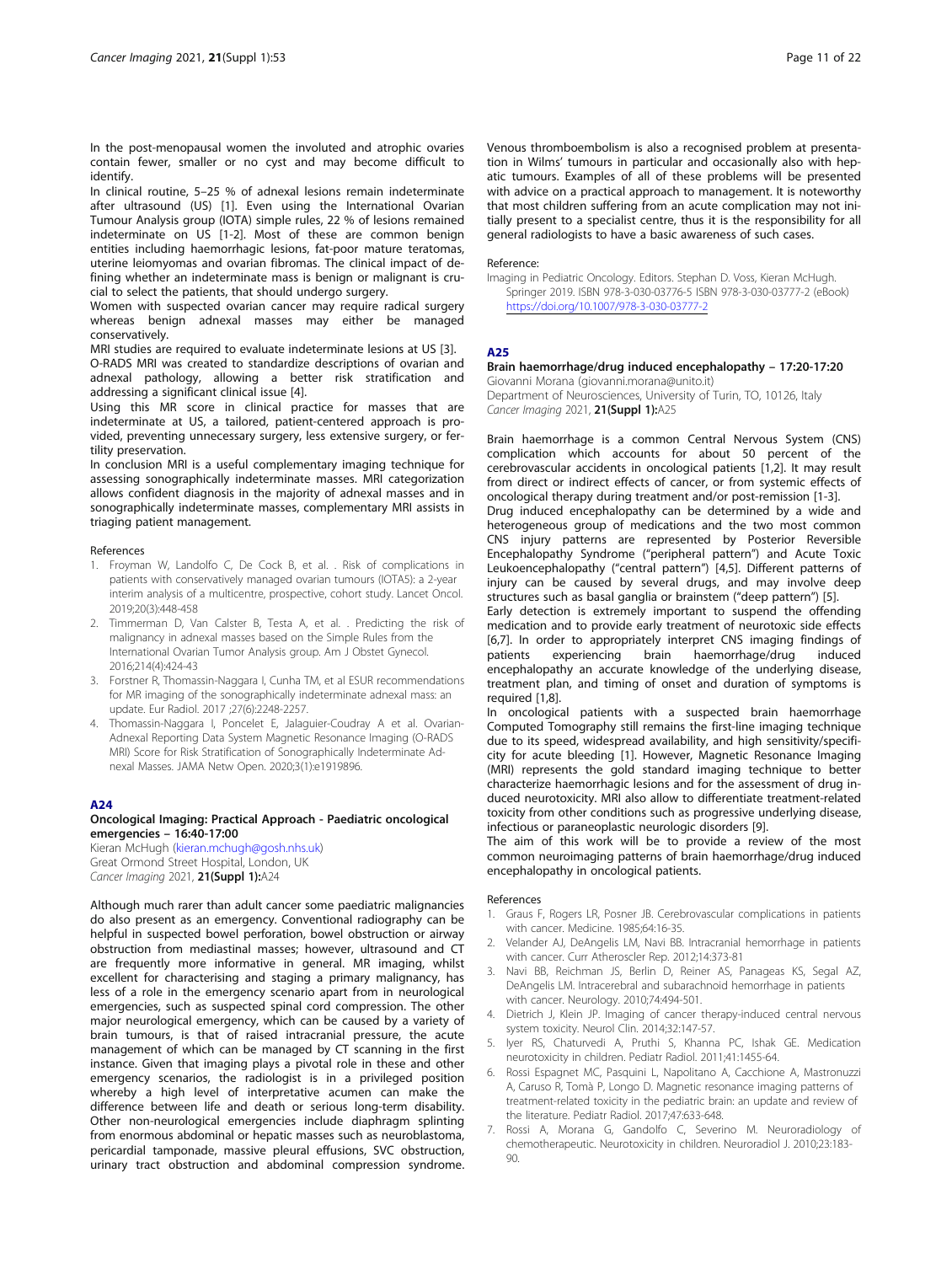- 8. Stone JB, DeAngelis LM. Cancer-treatment-induced neurotoxicity–focus on newer treatments. Nat Rev Clin Oncol. 2016;13:92-105.
- Albano D, Benenati M, Bruno A, Bruno F, Calandri M, Caruso D, et al. Imaging side effects and complications of chemotherapy and radiation therapy: a pictorial review from head to toe. Insights Imaging. 2021;12:76.

### A26

### Staging of uterine malignancies and the impact on treatment selection and planning – 17:40-18:00

Evis Sala ([es220@cam.ac.uk](mailto:es220@cam.ac.uk))

Magnetic resonance imaging (MRI) plays a crucial role in treatment selection and planning in patients with endometrial and cervical cancer (CC).

### Endometrial Cancer:

MRI is the imaging modality of choice for assessment of patients with EC. It allows better risk assessment and ultimately guides the surgical planning. The combination of conventional T2-weighted sequence (T2WI) with diffusion (DWI) and dynamic contrast enhanced (DCE) MRI provides the "one-stop shop" approach for the evaluation of the extent of disease in patients with EC. High-resolution axialoblique T2WI perpendicular to the endometrium are essential for accurate evaluation of depth of myometrial invasion. A slice thickness of 4mm and the use of non-fat suppressed sequences is recommended. DWI images should be obtained with a minimum of two b values of 0 and 800-1000 s/mm2 in the same orientation as the sagittal and axial oblique T2WI. DCE-MRI can be used as an adjunct particularly in those patients with total hip replacement when metal artefact limits the value of DWI. MRI staging protocol for EC patients should also include a large-field-of-view axial T1WI and/or T2WI images of the abdomen and pelvis in order to identify enlarged lymph nodes, hydronephrosis and bone marrow changes.

MRI has a reported accuracy of 85-93% in delineating the extent of the EC and is the imaging modality of choice to determine the depth of myometrial invasion preoperatively. The latter is the most important morphologic prognostic factor, correlating with tumour grade, presence of lymph node metastases and overall survival. MRI can confirm the absence of myometrial and cervical stroma invasion, ovarian metastases and the absence of lymphadenopathy, all eligibility criteria for fertility sparing treatment in patients with grade 1 EC who desire fertility preservation.

#### Cervical Cancer:

MRI is the single best modality for evaluation of tumour extent in patients with cervical cancer enabling accurate treatment selection and planning. The MRI protocol for CC is similar to EC, the only difference is that the high-resolution axial-oblique T2WI and DWI are obtained perpendicular to the cervix and are essential for accurate detection of parametrial invasion (stage IIB).

The 2009 FIGO staging for cervical cancer recommended the use of imaging modalities including MRI if available. The revised 2018 FIGO staging incorporated imaging findings for evaluation of tumour size, tumour extent and the assessment of lymph node metastasis. A new cut-off value of 2cm was added to the previous 4cm cut-off for stage IB tumours due to the difference in prognosis and increased use of fertility sparing surgery. Tumour measurements on MR imaging shows excellent correlation with pathological size. The addition of DWI to T2WI has led to improvement in the accuracy of assessment of parametrial invasion, which in turn enables patient triaging to surgery versus external beam radiotherapy (if parametrial invasion is present).

Regarding lymph node metastasis, PET/CT and more recently PET/ MRI shows superior diagnostic accuracy compared with MRI and CT alone. A combination of MRI and PET/CT is also recommended for surveillance of recurrent disease.

#### References:

- 2. Nougaret S, Horta M, Sala E, Lakhman Y, Thomassin-Naggara I, Kido A, Masselli G, Bharwani N, Sadowski E, Ertmer A, Otero-Garcia M, Kubik-Huch RA, Cunha TM, Rockall A, Forstner R. Endometrial Cancer MRI staging: Updated Guidelines of the European Society of Urogenital Radiology. Eur Radiol. 2019 Feb;29(2):792-805.
- 3. Sala E, Rockall AG, Freeman SJ, Mitchell DG, Reinhold C. The added role of MR imaging in treatment stratification of patients with gynecologic malignancies: what the radiologist needs to know. Radiology. 2013 Mar;266(3):717-40
- 4. Freeman SJ, Aly AM, Kataoka MY, Addley HC, Reinhold C, Sala E. The revised FIGO staging system for uterine malignancies: implications for MR imaging. Radiographics. 2012 Oct;32(6):1805-27.

### A27

### Residents' Corner: On-demand stream

Staging Head & Neck Cancer Ann D King (king2015@cuhk.edu.h) Chinese University of Hong Kong Cancer Imaging 2021, 21(Suppl 1):A27

### Introduction

Head and neck cancers are staged according to the UICC and AJCC systems, currently the 8th editions, for primary tumour (T stage), cervical nodal metastases (N stage) and distant metastases (M stage). A wide range of different cancer types and cancer sites are found in the head and neck which is reflected in the many different staging systems applied to this region. This lecture will focus on staging squamous cell carcinoma at sites in the pharynx (nasopharynx, oropharynx and hypopharynx), and sites that lie anterior to the pharynx (sinonasal, oral cavity and larynx, respectively). General principles that cover staging will be demonstrated and modalities for imaging discussed.

T Stage

In general, the T staging of local spread (T1-4) progresses from superficial involvement of the site/subsites, to spread to adjacent sites and then to deep invasion into fat planes & muscle; bone & cartilage; orbit, brain & cranial nerves; subcutaneous soft tissues, skin, prevertebral space, carotid sheath & mediastinum. However, there are important variations, so each site has its own staging system. Tumour size also contributes to the T1-T3 stage of oropharyngeal, hypopharyngeal and oral cavity cancers (using 2 and 4 cm thresholds for maximum overall size with the addition of 5 and 10 mm for maximum depth of oral cavity tumours). Cases will be used to illustrate assessment of these features for staging and treatment planning. N Stage

Nodal diagnosis by MRI/CT/ultrasound depends on imaging criteria such as size (measured in the minimum axial dimension), necrosis and extranodal spread, with the addition of peripheral vascularity and loss of the hilum on ultrasound and FDG activity on PET. There is also a higher index of suspicion for borderline nodes when they are isolated to nodal groups in the expected course of nodal spread. Nodal staging (N0-N3) depends on size (measured in the maximum dimension using 3 cm and 6 cm thresholds); number (one node vs multiple nodes) and side (unilateral vs contralateral/ bilateral). Currently for staging purposes, extranodal spread is assessed clinically but it is still important to comment on extension into adjacent structures as well as the relationship of nodes to major vessels. Nodal staging is similar for all sites with the exception of P16 positive oropharyngeal carcinoma and nasopharyngeal carcinoma (virus-related cancers) for which there are minor adjustments, including addition of the lower limit of nasopharyngeal carcinoma nodal metastases (above vs below the lower border of the cricoid cartilage). Cases will be used to illustrate assessment of these features for staging and treatment planning.

Distant Metastases Stage (M0 and M1) and Second Primary Tumours Distant metastases are uncommon at initial presentation, but head and neck cancers are associated with second primary tumours which tend to arise in the head and neck or lung.

<sup>1.</sup> Balleyguier C, Sala E, Da Cunha T et al.. Staging of uterine cervical cancer with MRI: guidelines of the European Society of Urogenital Radiology. Eur Radiol 2011;21(5):1102–1110.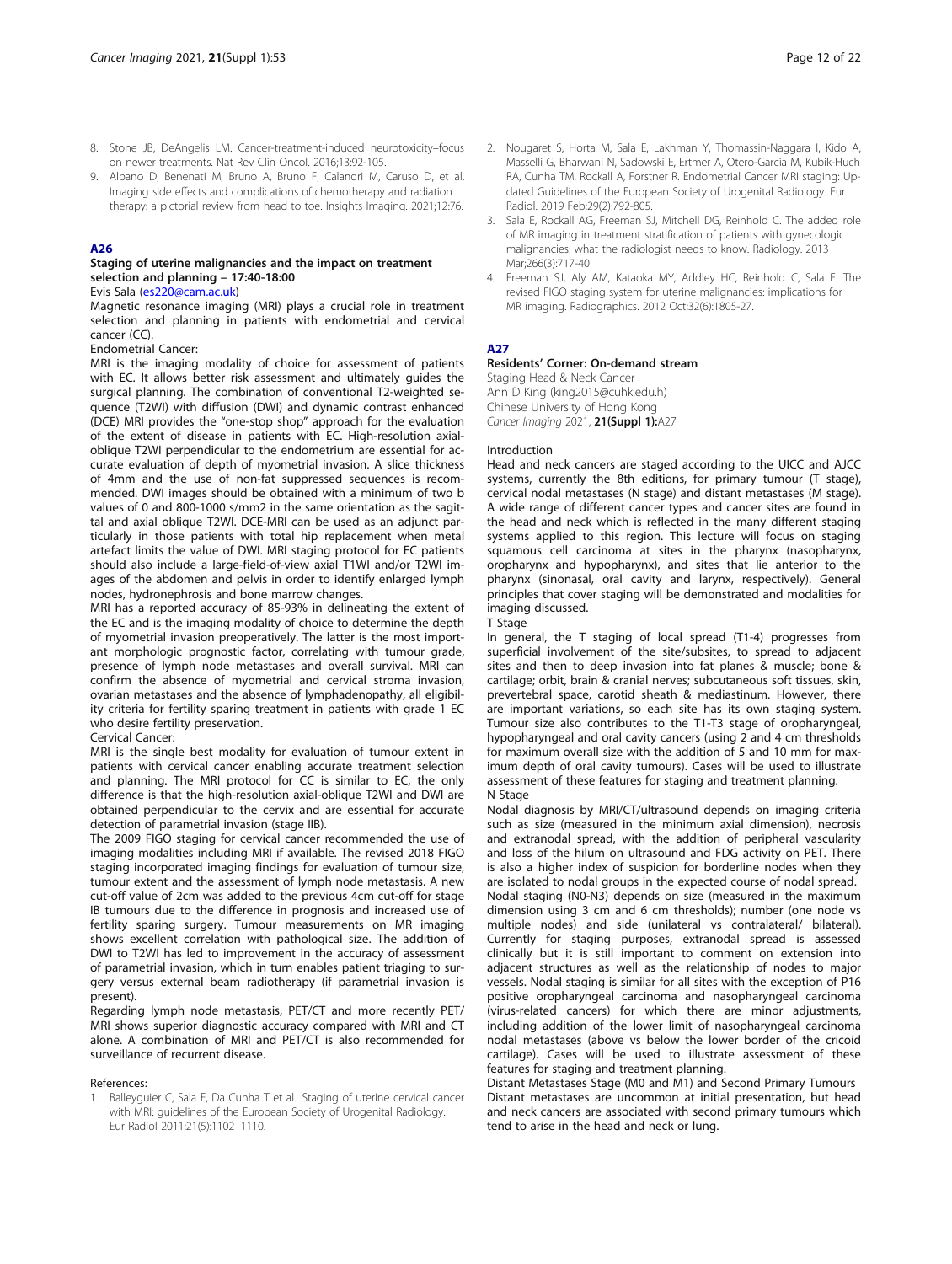### Structured reporting

Head and neck cancers are complex cancers to stage. A structured report based on the TNM staging provides a valuable basic template for each cancer site. However, staging systems do not provide all the information that is required for clinical management and so each basic template needs to be adapted for each cancer site.

### A28

### Artificial intelligence in gynaecology oncology imaging Gigin Lin (giginlin@cgmh.org.tw)

Department of Medical Imaging and Intervention, Chang Gung Memorial Hospital at Linkou and Chang Gung University, Taoyuan, Taiwan Cancer Imaging 2021, 21(Suppl 1):A28

Artificial intelligence (AI) is expected to significantly influence the practice of medicine, and the delivery of healthcare in the near future. It is critical that radiologists understand the basic technology aspects of artificial intelligence, so we can see beyond the hype, and acknowledge the limitations and opportunities. This presentation aims to serve as a short and digestible repository of information, and details every radiologist might need to know in the age of AI. We will describe the basic of machine learning and radiomics, and update their applications in gynecology oncology. My talk will cover the following topics: Where are we now in 2021? Machine learning, deep learning and radiomics. Then we will break down to check the progress in cervical cancer, ovarian cancer, endometrial cancer, and uterine sarcoma. There are ongoing researches of machine learning and deep learning in Gynecology Oncology Imaging. The major progress is in cervical cancer, ranging from tumour characterization, tumour delineation, for radiation planning, surgical planning, and survival prediction. Minor progress also shown in ovarian cancer, with emphasis on recurrence or survival prediction. Some progress is starting in endometrial cancer, to determine the myometrial invasion depth and lymph node status. Very few progresses in uterine sarcoma, possibly due to the limitation of data. Overall, artificial intelligence in Gynecology Oncology Imaging is not yet a reality, but we can expect how to implement those algorithms in clinical environment will be the next big thing. We hope this talk will inspire the audience to think about the potential benefits, dangers, challenges of AI, as well as attempt to provide a futuristic vision to use it in an everyday medical practice.

### References

- 1. Liu Y, Chen PC, Krause J. How to Read Articles That Use Machine Learning: Users' Guides to the Medical Literature. JAMA. 2019:12;322(18):1806-1816.
- 2. Meskó B, Görög M. A short guide for medical professionals in the era of artificial intelligence. NPJ Digit Med. 2020:24;3:126
- 3. Lin YC, Lin CH, Lin G. Deep learning for fully automated tumor segmentation and extraction of magnetic resonance radiomics features in cervical cancer. Eur Radiol. 2020:30(3):1297-1305.
- 4. Yang LY, Siow TY, Lin G. Computer-Aided Segmentation and Machine Learning of Integrated Clinical and Diffusion-Weighted Imaging Parameters for Predicting Lymph Node Metastasis in Endometrial Cancer. Cancers. 2021:19;13(6):1406
- 5. Benjamens S, Dhunnoo P, Meskó B. The state of artificial intelligencebased FDA-approved medical devices and algorithms: an online database. NPJ Digit Med. 2020: 11;3:118.

### A29

### Open access labelled data to advance machine learning research in cancer imaging

Fred Prior [\(FWPrior@uams.edu](mailto:FWPrior@uams.edu))

Departments of Biomedical Informatics and Radiology, University of Arkansas for Medical Sciences, Little Rock, Arkansas, USA Cancer Imaging 2021, 21(Suppl 1):A29

The COVID-19 pandemic has highlighted the need to rapidly acquire and globally share data to support research, clinical decision making and policy setting[1]. Nowhere is this more important than in the advancement of AI applications in healthcare[2]. For AI algorithms to become clinically useful they must be trained on data that appropriately represents the variance in the human population, the presentation of disease and the data collection systems[3]. While distributed ML techniques[4, 5] make it possible for the data to remain private, open access data and open science facilitate collaboration and rapid advancement[6].

Cancer imaging has seen rapid advancements in the areas of quantitative image analyses (radiomics) and the application of machine learning, particularly deep learning techniques[7]. The bulk of this work has been based on supervised learning techniques which require labeled data for training, testing and validation. While some researchers have focused on techniques that can draw insights from limited samples[8], most techniques can only generalize when trained on large, representative samples of labeled data.

What is labeled data? The answer to this question depends on the research question being asked. It can be as simple as a binary outcome (cancer/no cancer) that can be used to partition the training data. Conversely it can be a complex combination of clinical parameters, pathology results and image annotations, or even the results of a previous radiomics or segmentation analysis. This complexity makes the acquisition and sharing of labeled data difficult.

The production of labeled data most frequently relies on the effort of human experts to annotate images with boundaries and measurements. This is a time consuming and expensive process which limits the quantity of such data. Advanced techniques such as data augmentation, synthetic data and transfer learning have been used to extend human labeled data, but the gold standard continues to be human labeling[3].

Because labeled data is both complex and expensive to produce, the need to openly share such data is obvious. In cancer imaging the number of resources sharing labeled data is quite limited and they are not consistent in the way labeled data is managed. While adherence to the FAIR principles[9] is now common practice for images, associated labels are not always easily found or accessed. Mechanisms for identifying labeled data across repositories are largely non-existent. These limitations severely constrain our ability to create truly generalizable AI applications.

By focusing on the unique issues related to labeled data we are working to enhance open access research data repositories to collect, curate, and provide access to ever larger volumes of such data. There is an urgent need for international collaborations to create the truly representative, large scale data cohorts needed to train generalizable AI applications.

#### References

- 1. Park JJ, Mogg R, Smith GE, Nakimuli-Mpungu E, Jehan F, Rayner CR, et al. How COVID-19 has fundamentally changed clinical research in global health. The Lancet Global Health. 2021;9(5):e711-e20.
- 2. Davenport T, Kalakota R. The potential for artificial intelligence in healthcare. Future Healthc J. 2019;6(2):94-8.
- Prior F, Almeida J, Kathiravelu P, Kurc T, Smith K, Fitzgerald T, et al. Open access image repositories: high-quality data to enable machine learning research. Clinical radiology. 2019.
- 4. Reina GA, Gruzdev A, Foley P, Perepelkina O, Sharma M, Davidyuk I, et al. OpenFL: An open-source framework for Federated Learning. arXiv preprint arXiv:210506413. 2021.
- 5. Chang K, Balachandar N, Lam C, Yi D, Brown J, Beers A, et al. Distributed deep learning networks among institutions for medical imaging. Journal of the American Medical Informatics Association. 2018;25(8):945-54.
- Pascu C, Szkuta K, Von Schomberg R, Karalopoulos A, Repanas K, Schouppe M. Open Science, Open Data and Open Scholarship: European Policies to Make Science Fit for the 21th Century. 2020.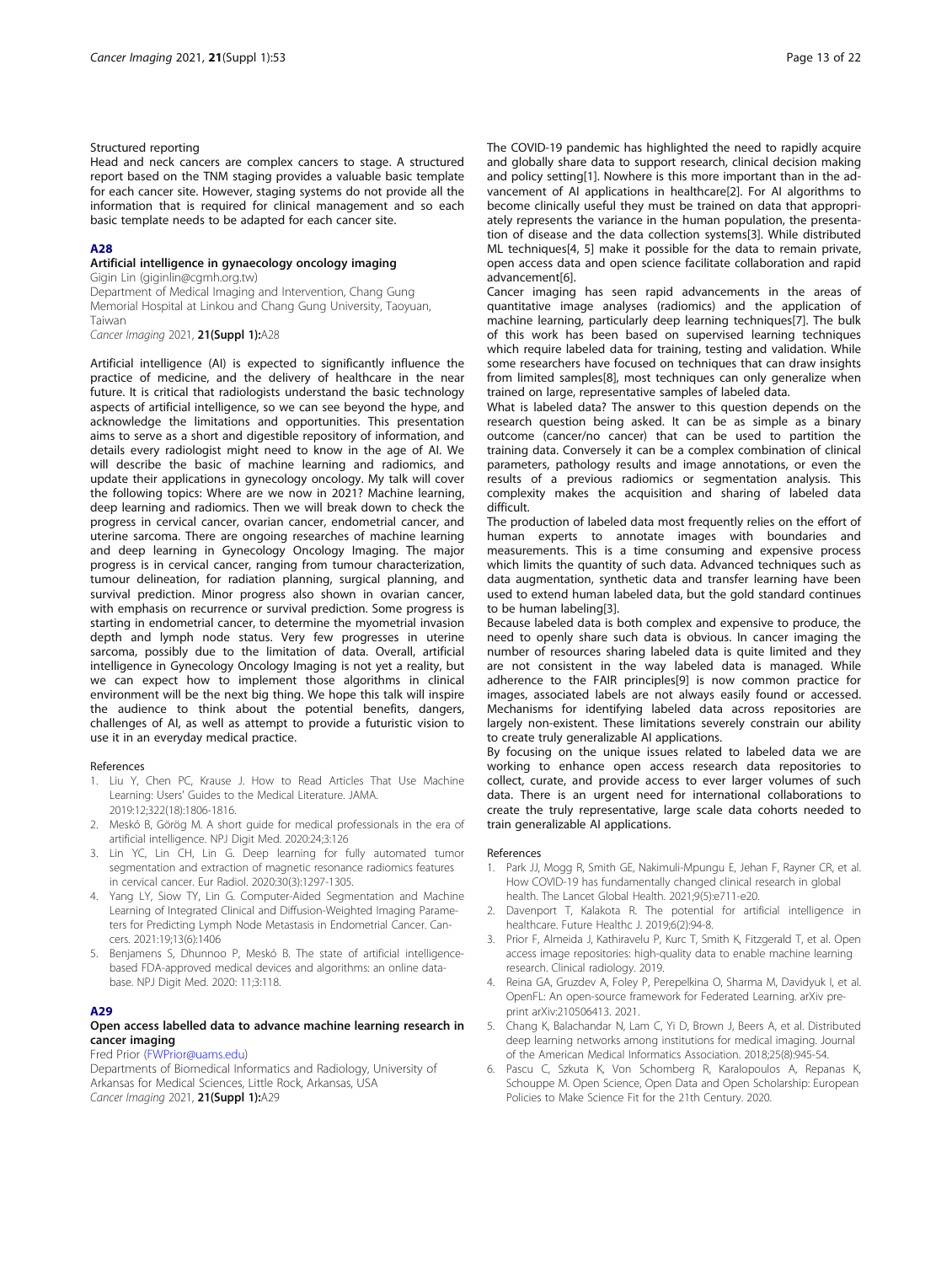- 8. Kim S, Dougherty ER, Barrera J, Chen Y, Bittner ML, Trent JM. Strong feature sets from small samples. Journal of Computational biology. 2002;9(1):127-46.
- 9. Wilkinson MD, Dumontier M, Aalbersberg IJ, Appleton G, Axton M, Baak A, et al. The FAIR Guiding Principles for scientific data management and stewardship. Scientific data. 2016;3.

### O1

### Relative Fat Fraction of malignant bone lesions shows good interobserver agreement and aids disease detection

F. Castagnoli, R. Donners, N. Tunariu, K. Downey, C. Messiou, D. Kow Royal Marsden Hospital, Sutton, London

Correspondence: F. Castagnoli ([francy-cast@hotmail.it](mailto:francy-cast@hotmail.it)) Cancer Imaging 2021, 21(Suppl 1):01

Aim: To compare the relative fat fraction (rFF) of active bone lesions from breast, prostate and myeloma malignancies and normal bone marrow; to assess its inter-reader agreement.

Materials and Methods: Patients with myeloma (n=32), breast (n=26) and prostate cancer (n=52) were retrospectively evaluated. 109 baseline axial rFF maps from whole-body MRI (including Dixon T1w and DWI from skull base to mid-thigh) were reviewed by two radiologists. The rFF maps were calculated by (fat-only image) / (fat-only image+water-only image)x100%. Regions of interest for up to four focal active bone lesions were drawn on rFF maps, one each at the cervicothoracic spine, lumbosacral spine, pelvis and extremity. The mean and standard deviation of rFF(%) were recorded. The rFF of normal marrow was measured in patients without diffuse pelvic disease (n=88). We compared the rFF of bone lesions and normal marrow using Mann-Whitney test. Interobserver agreement was assessed by interclass correlation.

Results: Malignant bone lesions showed significantly lower median rFF (13.87%) compared with normal bone marrow (89.76%) with little overlap (P<0.0001). There was no significant difference in the median rFF of malignant bone lesions from myeloma (13.12%), breast (14.46%) and prostate cancer (13.67%) (p>0.017, Bonferroni correction) and in the median rFF of bone disease according to their anatomical locations (p>0.008, Bonferroni correction). There was excellent interobserver agreement of rFF measurements (0.976). Conclusion: The low rFF of active bone lesions provides high image contrast relative to normal marrow that can enhance disease detection. The rFF has excellent inter-reader agreement, which is useful for assessing treatment response.

### O<sub>2</sub>

### Borderline Ovarian Tumours- What the Radiologist needs to know

Renn A, Kafaei L, Downey K, Gagliardi, Butler J, Barton D, Ind T, Nobbenhuis M, Sohaib A The Royal Marsden Hospital, Sutton, UK

Correspondence: Renn A ([arenn55@gmail.com](mailto:arenn55@gmail.com)) Cancer Imaging 2021, 21(Suppl 1):O2

Learning Objectives

1. Understand the pathological classification of ovarian tumours in particular borderline tumour

2. Recognise the imaging features that favour borderline ovarian tumour

3. Identify the features concerning for malignancy

4. How imaging affects management decision

Content Organisation

1. Introduction: Brief discussion regarding the epidemiology and pathology of Borderline Ovarian Tumours (BOTs)

2. Detection and Characterisation: to include the benefits and limitations of ultrasound, CT and MRI. The recommended imaging protocol for optimal assessment.

3. Imaging features of epithelial subtypes of Borderline Ovarian Tumours, with pictorial demonstration (serous, mucinous, endometroid, clear cell and Brenner): To include size, uni/bilateral examples and typical imaging

4. The features which raise the concern of malignancy: including clinical history, imaging findings and biochemical markers

5. Staging and treatment planning, management decision: succinct discussion regarding details of current FIGO guidelines, treatment planning, lymphadenectomy, fertility and cystectomy versus oophorectomy Conclusion:

The diagnosis of Borderline Ovarian Tumours is frequently challenging for the radiologist. However, it is important for the radiologist to be familiar with their imaging appearances, as patients are typically younger and may benefit from alternative, less aggressive and fertility-sparing approaches.

### O3

### Optimisation of acquisition parameters for whole-body diffusion weighted MRI in patients with metastatic melanoma

A Knill, MD Blackledge, A Curcean, J Larkin, S Turajlic, DM Koh, C Messiou, JM Winfield

The Institute of Cancer Research, London. The Royal Marsden NHS Foundation Trust, Sutton, London

Correspondence: A Knill ([annemarie.knill@icr.ac.uk\)](mailto:annemarie.knill@icr.ac.uk) Cancer Imaging 2021, 21(Suppl 1):03

Aim: To measure optimised b-values for acquisition of whole-body diffusion-weighted MRI (WB-MRI) by applying a model to apparent diffusion coefficient (ADC) values in a retrospective cohort of patients with metastatic melanoma.

Methods: ADC was calculated in 125 lesions in a retrospective cohort (14 examinations from 11 patients). The optimum b-value for the acquisition of diffusion-weighted imaging (DWI) was estimated by applying a model relating the theoretical error in ADC measurements to the distribution of population ADC estimates from the clinical data. Phantom experiments were used to assess the effect of bvalues on distortion and minimum echo time (TE).

Results: The mean age of patients was 58 years (range 22–73 years) and the most common location of metastases was bone (48), followed by liver (47). Mean ADC of all lesions was 1.18 (10th and 90th percentile: 0.72–1.81)x10-3 mm2/s and was lowest in presacral nodules: 0.67 (0.48–0.86)x10-3 mm2/s, and highest in intramuscular deposits: 1.49 (1.20–1.77)x10-3 mm2/s. The optimum b-value for ADC calculation was predicted as 1100 (10th and 90th percentile: 740– 1790) s/mm2 considering all lesions together. Geometric distortion and minimum TE increased with increasing b-value.

Conclusions: Using a theoretical model, a b-value of 1100 (10th and 90th percentile: 740–1790) s/mm2 is optimal for ADC calculation in patients with melanoma. However, distortion and minimum TE, which are not included in the model, may favour the adoption of a lower b-value than the theoretical optimum.

### O4

### Preliminary evaluation of the impact of social media advertising on citations of medical imaging publications

Gelardi, A F Barrero, G Converso, S Di Giorgio, M C Grondelli, B Maizza, S M Tarchi, M Sollini, N Gozzi, A Chiti

<sup>1</sup>Department of Biomedical Sciences, Humanitas University, Pieve Emanuele, Milan, Italy; <sup>2</sup> IRCCS Humanitas Research Hospital, Rozzano -Milan, Italy, 1. Department of Biomedical Sciences, Humanitas University, Pieve Emanuele, Milan, Italy

Correspondence: Gelardi ([fabrizia.gelardi@humanitas.it\)](mailto:fabrizia.gelardi@humanitas.it)

Cancer Imaging 2021, 21(Suppl 1):04

Background: The use of social media is increasing exponentially. Following this trend, scientific journals and authors attempted to increase the visibility of their papers exploiting social media. We aim to evaluate the impact of social media advertising on citations of medical imaging publications.

Material and Methods: We selected on Embase papers published in 2018 on six journals ("European Radiology", "Radiology", "Journal of Nuclear Medicine", "European Journal of Nuclear Medicine and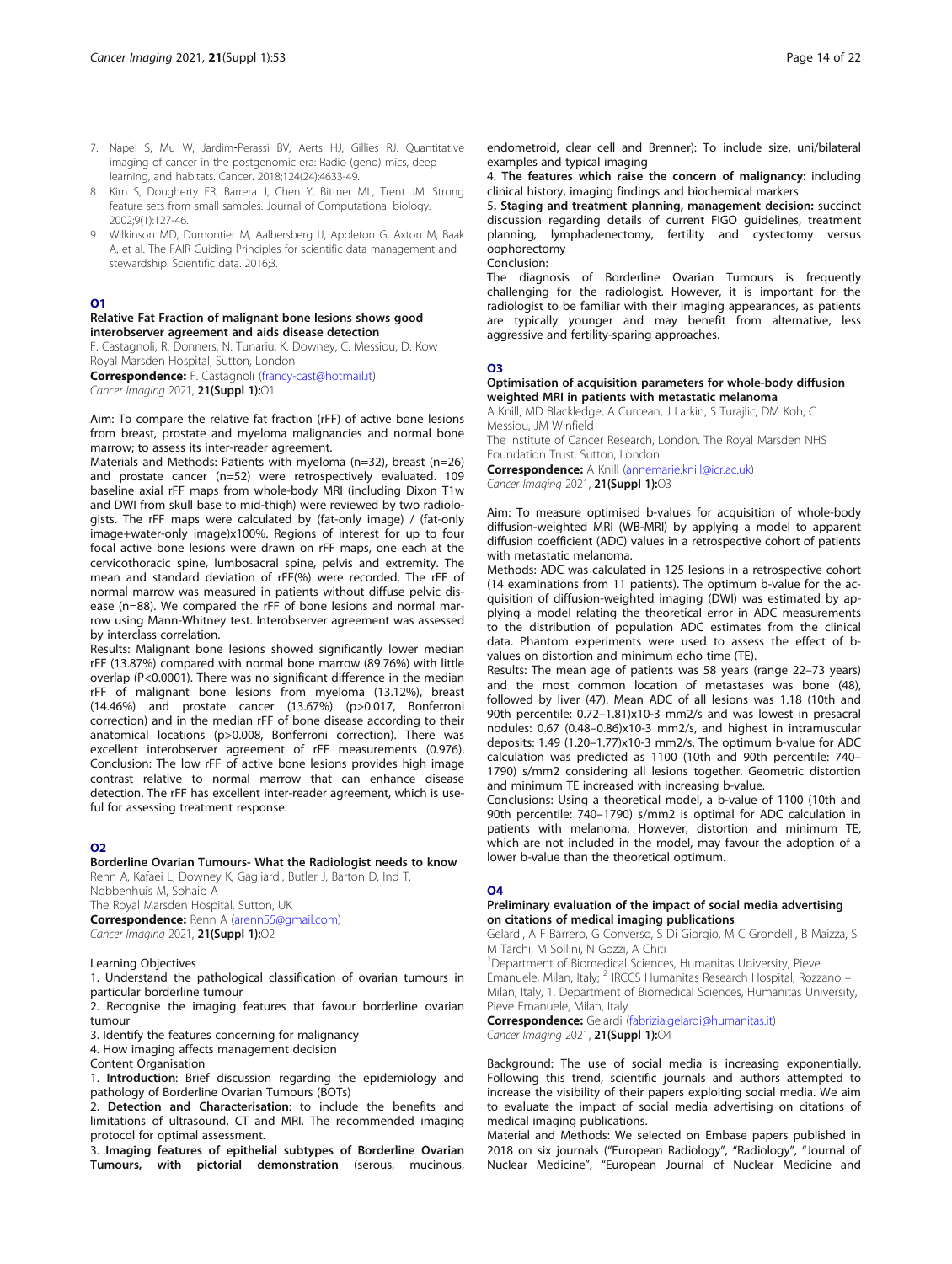Molecular Imaging", "Radiotherapy and Oncology" and "International Journal of Radiation Oncology, Biology and Physics"). Public interest for each paper was measured by Scopus and Altmetric, including number of citations, Altmetric score and its details. Two subsets were defined based on citations. Correlation between variables was assessed by Spearman and Kendall's correlation coefficients. Random Forest (RF) and Boosted Regression Tree (BRT) models were employed to investigate the relationship between citations and all correlated covariates. Analyses were performed on R and Python.

Results: A significant correlation between citations and several predictors was found, including Mendeley (p-value=0.0003). Lowcitations subset significantly correlated with several predictors, including readings on Mendeley, number of Twitter and Facebook accounts. BRT achieved a root-mean-square deviation of 17.40 with the residuals increasing exponentially with citations. Moreover, Mendeley, number of Twitter accounts and the sum of all 'cited by' entries were highly influential on citations.

Conclusions: Publications' advertising may partially influence the number of citations. A new metric based on proven significant predictors can be established to anticipate the number of citations. However, citations exceeding a certain threshold may be a challenge to predict.

### O<sub>5</sub>

### Efficacy, safety and advantages of Ultrasound guided biopsy of pleural and peripheral lung lesion

Binoy Choudhury ([francy-cast@hotmail.it\)](mailto:francy-cast@hotmail.it)

Dr B Borooah Cancer Institute, Guwahati, India Cancer Imaging 2021, 21(Suppl 1):05

Aim : Ultrasound (US) guided needle biopsy is a very useful, easily available, less expensive, safer diagnostic technique with real-time monitoring The purpose of this study was to determine the efficacy, safety and advantages of US guided biopsy of pleural and peripheral lung lesions abutting pleura and to compare with CT guidance.

Materials and Methods : Among 1932 image guided thoracic biopsies obtained at our hospital between January 2001 and December 2019, 355 were US guided biopsies for pleural and peripheral lung lesions (272-male, 83-female). Of these, 335 were performed using US only; the remaining 20 had initial CT localization. There were 25 pleural lesions and 330 pulmonary lesions with pleural contact. After reviewing the patient, CT scan and coagulation profile, biopsy was performed using free hand US technique under real-time visualization. Lesion size, lesion pleural contact, biopsy type, number of passes, procedure time, sample adequacy and complications were recorded.

Results : Among 1932 biopsies, 355 were US guided (18.37%) and 1577 (81.63%) were CT guided procedures. Procedure time was significantly less in US guidance than under CT guidance. Post procedure pneumothorax was significantly less in US guided group as observed in one of 355 US guided procedures (0.28%) and 41 of 1577 CT guided procedures (2.6%). Intraparenchymal hemorrhage occurred in one of 355 US guided biopsies (0.28%) and 14 of 1577 under CT guidance (0.89%).

Conclusions : US guidance allows significantly less procedure time and post-procedural complications without the use of ionizing radiation

### O6

### RECIST 1.1 Target Lesion Categorical Response in Metastatic Renal Cell Carcinoma: Conventional versus Volumetric Assessment

A. Gong, K. Ruchalski, H. J. Kim, M. Douek, A. Gutierrez, M. Patel, V. Sai, H. Coy, B. Villegas, S. Raman, J. Goldin

David Geffen School of Medicine, University of California, Los Angeles, CA, USA, UCLA, Department of Radiological Sciences, Los Angeles, CA, USA; UCLA Centre for Computer Vision and Imaging Biomarkers, Los Angeles, CA, USA

Correspondence: A. Gong [\(ajgong@mednet.ucla.edu](mailto:ajgong@mednet.ucla.edu)) Cancer Imaging 2021, 21(Suppl 1):06

Aim: Response Evaluation Criteria in Solid Tumours version 1.1 (RECIST 1.1) relies on single tumour diameter measurements, approximating spherical tumours and isotropic change. This study characterises the effect of RECIST approximations by comparing categorical response assessment determined by a spherical model of tumour volume versus actual tumour volume.

Materials & Methods: This retrospective study of metastatic renal cell carcinoma includes patients with ≥1 target lesion (TL) at baseline and at least one follow-up CT chest, abdomen, and pelvis. TL volume was assessed by 1) Vmodel, spherical approximation extrapolated from RECIST diameter and 2) Vactual, manually contoured volume. Volumetric categorical responses (thresholds extrapolated from RECIST) were determined with the sum of TL volumes per patient. Percent-error (Vmodel-SUM versus Vactual-SUM) reflects RECIST's error in approximation of tumour burden. Paired proportion test and McNemar test compared categorical response

Results: TLs were assessed at baseline (N=638), week 9 (N=593), and week 17 (N=508). Overestimation of tumour burden by Vmodel does not correlate with actual change in tumour burden, Vactual (p=0.36 week 9 and p=0.72 week 17). However, when categorical thresholds are applied there is a significant difference between volumetrically derived and actual volume categorical classification (p<0.0001). Significantly more patients were categorised as having progressive disease by Vmodel (p=0.001) which would suggest a detected difference in therapeutic treatment failure.

Conclusions: Actual contoured tumour volumes result in a more conservative categorical response classification compared to the volumetric model of RECIST, suggesting that RECIST spherically derived volumes leads to overestimation of tumour burden, resulting in significant response discordance and over classification of disease progression.

### O7

### Preoperative [11C]methionine PET for the assessment of molecular subtype and prognosis in grade II/III gliomas

G Ninatti, M Sollini, B Bono, N Gozzi, D Fedorov, L Antunovic, F Gelardi, F Pessina, A Chiti

Humanitas University, IRCCS Humanitas Research Hospital, Milan Italy Correspondence: G Ninatti [\(gaia.ninatti@gmail.com\)](mailto:gaia.ninatti@gmail.com) Cancer Imaging 2021, 21(Suppl 1):07

Aim: PET with radiolabelled amino acids is used in the preoperative evaluation of patients with glial neoplasms. This study aimed to assess the role of [11C]methionine (MET) PET in differentiating molecular subtypes and predicting prognosis in newly-diagnosed grade II/III gliomas surgically treated.

Materials & Methods: Patients with a new diagnosis of grade II/III glioma who underwent surgery at our Institution and were imaged preoperatively using [11C]MET-PET/CT were retrospectively included in the study. [11C]MET-PET images were qualitatively and semiquantitatively analyzed using tumour-to-background ratio (TBR). Progression-free survival (PFS) rates were estimated using the Kaplan-Meier method and Cox proportional-hazards regression was used to test the association of clinico-pathological and imaging data to PFS.

Results: 201 patients with grade II/III glioma met the inclusion criteria. Overall, 150 lesions (75%) were positive, while forty (20%) and eleven (5%) were isometabolic and hypometabolic at [11C]MET PET, respectively. [11C]MET uptake was more common in oligodendrogliomas and grade III IDH-wildtype astrocytomas compared to IDH-mutant and grade II IDH-wildtype astrocytomas (87% and 93% vs. 50% and 63% of cases, respectively). Among [11C]METpositive gliomas, grade III IDH-wildtype astrocytomas and grade III oligodendrogliomas had the highest median TBRmax (4.65 and 3.22, respectively). In IDH-mutant astrocytomas, higher TBRmax values at [11C]MET PET were independent predictors of shorter PFS.

Conclusions: This work highlights the role of preoperative [11C]MET-PET in estimating the molecular subtype of grade II/III gliomas and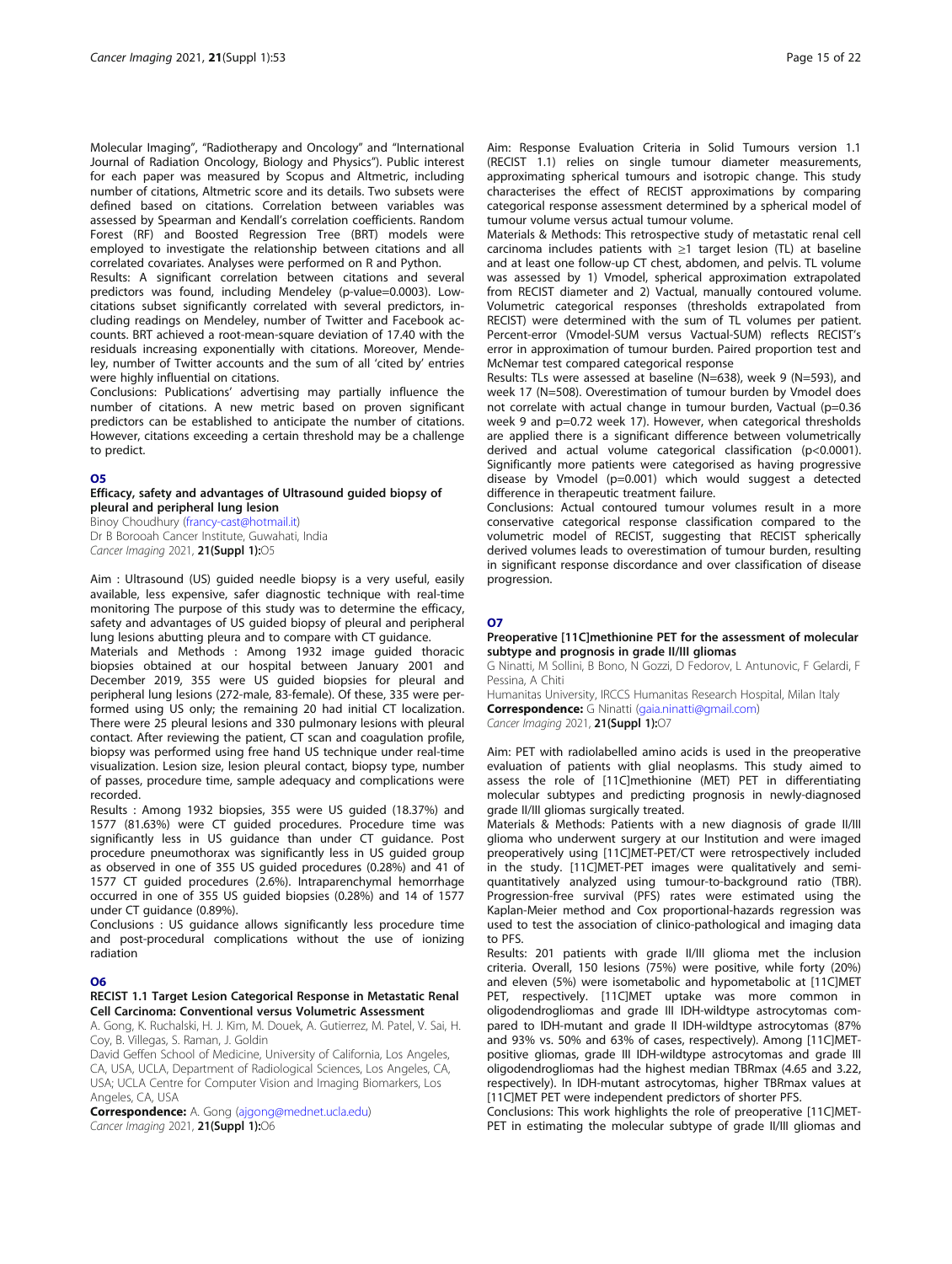predicting their biological behaviour and prognosis. Our findings support the implementation of [11C]MET-PET in routine clinical practice for the better management of these neoplasms.

### O8

### FDG PET/CT scan in characterisation of solitary pulmonary nodules

Abtin Doroudinia, Mehrdad Bakhshayesh Karam, Azam Alavi Chronic Respiratory Diseases Research Center, National Research Institute of Tuberculosis and Lung Diseases (NRITLD), Shahid Beheshti University of Medical Sciences, Tehran-Iran Correspondence: Abtin Doroudinia ([abtin1354@gmail.com](mailto:abtin1354@gmail.com))

Cancer Imaging 2021, 21(Suppl 1):08

Aim: Diagnosis of malignancy versus benignity of solitary pulmonary nodules (SPNs) is critical, considering significant outcome differences. Histopathologic surgical evaluation is the gold standard method and due to its invasive nature, other diagnostic modalities such as PET/CT scan has also been considered.

Material and methods: In this cross-sectional study, we evaluated SPNs in 56 patients with 18F-Fluorodeoxyglucose (FDG) PET/CT scan. Following PET/CT evaluation, pulmonary nodule sampling and definitive diagnosis based on histological evaluation was established. Finally, the diagnostic value of FDG PET/CT scan compared with histopathological evaluation was determined.

Results: Based on histopathological findings, 32 cases had malignant SPN (57.1%) and 24 cases were benign (42.9%). The mean value of SUVmax marker was 4.35±4.41. Considering PET imaging criteria (1 to 5 scale grading based FDG uptake on PET images compared to the liver, considering grade 3 or higher as malignant), 34 cases (60.7%) were classified as malignant nodules and 22 cases (39.3%) were benign. Compared to the histopathological findings as the standard for diagnosis, FDG PET technique had 100% sensitivity, 91.6% specificity, 94.1% positive predictive value (PPV), 100% negative predictive value (NPV) and 96.4% diagnostic accuracy. Considering the value of SUVmax, measurement of this index was found to be highly valuable in distinction between malignant and benign nodules. Higher values of SUVmax (more than 1.6) had 96.9% sensitivity and 75.0% specificity to predict malignant nodules.

Conclusion: FDG PET/CT scan with high sensitivity and specificity can make distinction between malignant and benign solitary pulmonary nodules and higher SUVmax values are a significant surrogate of malignancy in SPNs.

### O9

### Transfer learning applied to medical imaging: a proof-of-concept study on chest radiographs

F Gelardi<sup>1</sup>, N Gozzi<sup>2</sup>, E Giacomello<sup>3</sup>, M Sollini<sup>1, 2</sup>, M Kirienko<sup>4</sup>, C Jones<sup>5</sup>, P Lanzi<sup>3</sup>, D Loiacono<sup>3</sup>, A Chiti<sup>1, 2</sup>

<sup>1</sup>Department of Biomedical Sciences, Humanitas University, Pieve Emanuele, Milan, Italy; <sup>2</sup>IRCCS Humanitas Research Hospital, Rozzano -Milan, Italy; <sup>3</sup>Dipartimento di Elettronica, Informazione e Bioningegneria, Milan, Italy, 1. Department of Biomedical Sciences, Humanitas University, Pieve Emanuele, Milan, Italy; <sup>4</sup>Fondazione IRCCS Istituto Nazionale

Tumori, Milan, Italy; <sup>5</sup>Dipartimento di Biotecnologie Mediche e Medicina Traslazionale, Università degli Studi di Milano, Milan, Italy

Correspondence: F Gelardi ([fabrizia.gelardi@humanitas.it](mailto:fabrizia.gelardi@humanitas.it)) Cancer Imaging 2021, 21(Suppl 1):09

Introduction: Transfer learning is an effective approach to accelerate training and increase CNN performance on small datasets exploiting pre-trained models on independent larger datasets. However, in medical imaging pre-trained machine learning lacks models. We aim to develop CNN models to extract features, pre-trained on large public datasets of labeled chest radiographs (CXRs), and to classify image embedding using tree-based models on an independent local dataset.

Methods: Seven CNNs were pre-trained on CheXpert using a public dataset of 223316 CXRs with 14 major-findings labels. Pre-trained networks were applied to extract features on an independent dataset of 941 CXRs performed at IRCCS Humanitas Research Hospital. Each image was labeled as normal/abnormal and abnormalities were further classified as cardiac, lung, pneumothorax, pleura, bone, device. Each CNN output (image embeddings) was extracted before the classification layer and a Random Forest (RF) model was trained to perform multi-label classification. Results were pooled using simple and entropy-weighted averaging. Model performance was assessed through the area under the curve (AUC).

Results: The best RF model was obtained with simple averaging of the predictions. AUC values achieved for each label were: normal 0.86, cardiac 0.85, lung 0.72, pneumothorax 0.92, pleura 0.94, bone 0.85, device 0.86 (average of 0.856). The classification time was less than 1s.

Conclusions: Image embeddings extracted from CNNs pre-trained on public datasets can be exploited by a tree-based classifier on an independent dataset with good performance. Transfer learning approach can be applied to medical imaging, overcoming the requirement of large private datasets, high computational resources and long training sessions.

### P1

### Conventional MRI-based radiomics analysis for discriminating salivary gland tumours

Rongli Zhang, Qi Yong H. Ai, Lun M. Wong, Sahrish Qamar, Ann D. King Department of Imaging and Interventional radiology, Faculty of Medicine, The Chinese University of Hong Kong, Shatin, Hong Kong S.A.R.

Correspondence: Rongli Zhang ([1155154037@link.cuhk.edu.hk\)](mailto:1155154037@link.cuhk.edu.hk) Cancer Imaging 2021, 21(Suppl 1):P1

Aim: This study aimed to investigate which conventional MRI sequence performed best for radiomic analysis in discriminating malignant tumours (MT), pleomorphic adenomas (PA) and Warthin tumours (WT).

Methods: Axial T1-weighted images (T1WI), fat-suppressed T2 weighted images (FS-T2WI), and contrast-enhanced (CE)-T1WI of patients with salivary gland tumours ( $n = 94$ ; 34 MT, 44PA, 16 WT) were evaluated. Each sequence was split into training (70%) and testing sets (30%) and data augmentation was performed using the AUSWO technique in training and testing sets. 1015 radiomics features were extracted from each MRI sequence and feature selection was performed using the LASSO algorithm with 10-fold cross-validation. Multivariable logistic regression was used to construct the models using selected features from each MRI sequence to discriminate MT from PA and WT, respectively. Each model performance was evaluated with 500 times bootstrap in the testing set.

Results: For discriminating MT from PA, the model constructed using nineteen selected features from FS-T2WI showed the best performance in the testing cohort (area under the curve [AUC] 0.953, accuracy 96.2%, sensitivity 92.4% and specificity 100.0%) when compared to the other models (P values<0.001). For discriminating MT from WT, the model constructed using two selected features from T1WI showed the best performance in the testing cohort (AUC 0.705, accuracy 75.6%, sensitivity 90.4% and specificity 60.8%), when compared to the other models (P values<0.001).

Conclusion: Radiomic analysis of MRI for discrimination of salivary gland tumours did not require a contrast enhanced sequence in this study.

### P2

### Post-transplant Lymphoproliferative Disorder (PTLD) in Children: About two cases

G Ficalora, A Sabatella, A Monjes, S De Luca Hospital Alemán, Buenos Aires, Argentina Correspondence: A Sabatella ([agustinasabatella@gmail.com](mailto:agustinasabatella@gmail.com)) Cancer Imaging 2021, 21(Suppl 1):P2

Learning Objectives:

- Analyse risk factors and epidemiology of PTLD, along with the virology and tumoural biology in the evolution of it
- Describe imaging findings and the role of the different diagnostic imaging methods in this pathology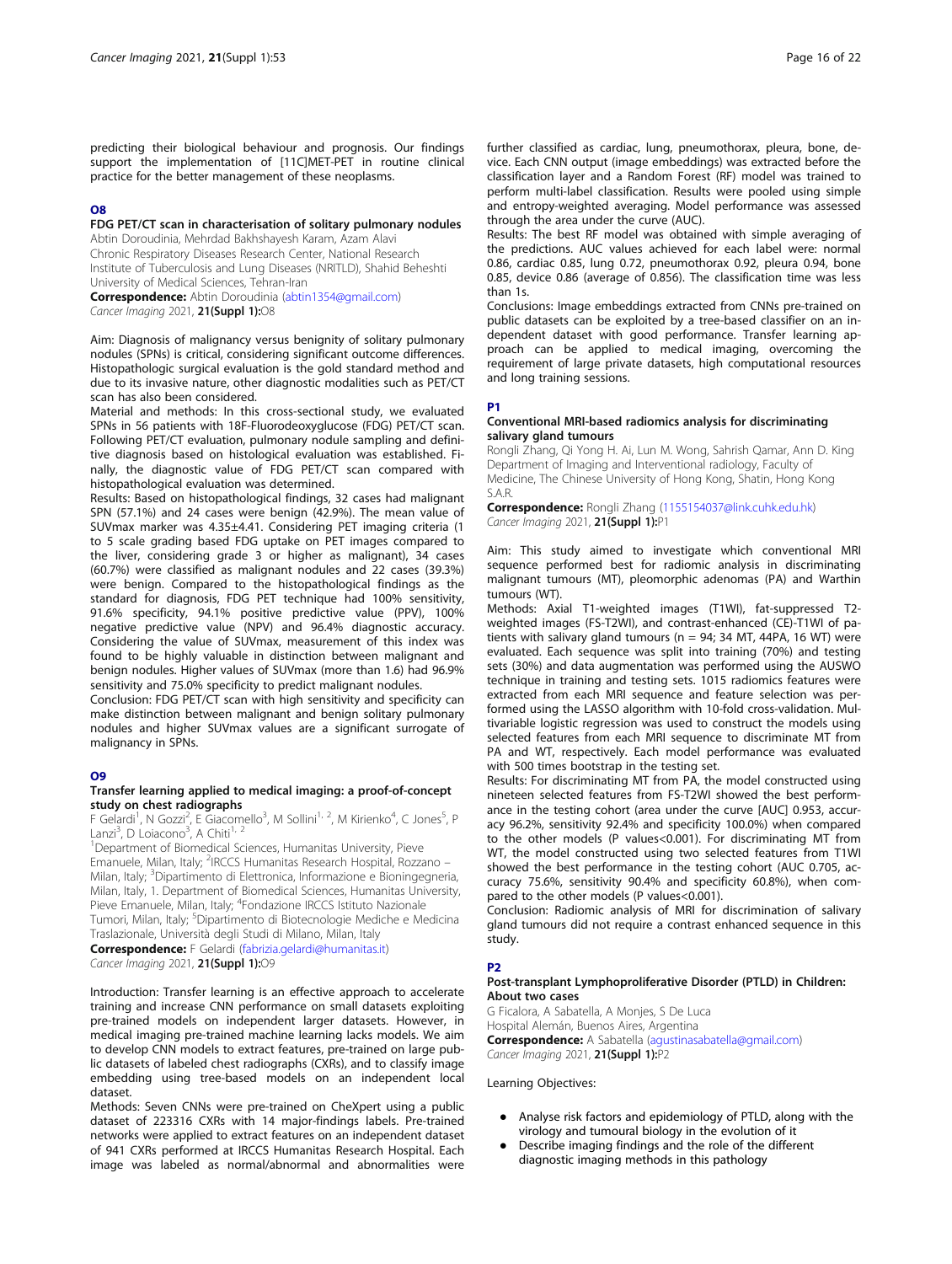Mark out the imaging mimics that overlap with PTLD and the possible differential diagnosis

#### Content Organisation:

Post-transplant lymphoproliferative disorder (PTLD) is the most common malignant neoplasia in post-transplanted children. The aetiopathology and risk factors associated with this disease are not clearly known yet. However, Epstein-Barr virus has been identified in many patients with PTLD, contributing to its development. The different imaging methods at our disposal (US, CT, MRI, PET-CT), are key elements in diagnosis, analysis of therapeutic response and in the follow-up of this disorder. This pathology has a high mortality rate when the diagnosis is not appropriate or swift enough. This is why the radiologist must be aware of its existence and be able to interpret the different imaging findings, especially in the first year posttransplant, facilitating decision making about patient treatment. We will present two cases of transplanted infants who developed PTLD, approximately one year after their surgeries.

### Conclusion:

The different imaging methods are essential in the diagnosis of PTLD, aiding as well, in the staging, the assessment of therapeutic response and long term surveillance. Familiarity with its imaging findings optimises rapid diagnosis, improving the chances of good disease management and a good outcome.

### P3

#### Pitfalls in RECIST 1.1 in Clinical Trials

Renn A, Hopkinson G, Kafaei L, Tunariu N, Sohaib A The Royal Marsden Hospital, Sutton, UK Correspondence: Renn A ([alexandra.renn@rmh.nhs.uk](mailto:alexandra.renn@rmh.nhs.uk)) Cancer Imaging 2021, 21(Suppl 1):P3

#### Learning Objectives

- 1. Application of RECIST 1.1 in a clinical trial setting
- 2. Understand the limitations of RECIST 1.1 when evaluating disease response
- 3. Highlight areas and illustrate potential difficulties in assessing response

### Content Organisation

1. Background to RECIST 1.1: Briefly outline the current RECIST 1.1 guidelines and how to assess response.

2. Illustrative examples, with succinct explanation of the following pitfalls experienced in our clinical practice:

i) Mixed solid/ cystic lesions: the enlarging 'cystic' component in mixed solid/cystic lesions and 'necrotic' tumour change

ii) The 'obscured' lesion: target lesions which become non-visible, e.g. lung tumours with overlying consolidative change

iii) Isolated lesions treated with radiotherapy

iv) New sclerotic bone lesions: treated disease versus potential new lesion

v) Serosal bowel disease: difficulty in selecting such lesions as target, and subsequently assessing response

vi) Lymph nodes: Clinical progression versus RECIST 1.1 progression, e.g. a new lymph node measuring 12mm in its short axis.

vii) Calcified lesions: Can there ever be complete response if the lesion(s) subsequently calcifies?

viii) The new synchronous primary: Does this equate to progressive disease?

3. Ensuring reproducibility- Inconsistencies of lesion definition/ measurements in follow-up. Is there a role for standardised reporting software?

Conclusion

RECIST plays a vital role in tumour assessment in the clinical trial setting, and one has to be aware of its use to apply it correctly. Limitations of RECIST 1.1 impair subsequent disease assessment. The radiologists should be aware that even minor mistakes of RECIST 1.1 application can dramatically influence treatment decision and patient outcome.

### P4

### Preventing and minimizing the risk of Pneumothorax in Image Guided Percutaneous Thoracic Biopsy

Binoy Choudhury ([choudhury60@gmail.com](mailto:choudhury60@gmail.com)) Dr B Borooah Cancer Institute, Guwahati, India Cancer Imaging 2021, 21(Suppl 1):P4

#### Learning objectives :

1.To review various factors associated with risk of post thoracic biopsy pneumothorax

2.Illustrate the uses of various methods and techniques to prevent and minimise the risk of pneumothorax in image guided percutaneous thoracic biopsy.

### Content organisation:

Introduction:

Pneumothorax is the most common complication of any thoracic biopsy. Pneumothorax requiring chest tube and hospital admission is a painful and distressing experience usually judged by the patient and referring clinician.

Factors associated with post-biopsy pneumothorax:

Chronic obstructive pulmonary disease, bulla & emphysema in the needle path, small size lesions, deep seated lesions, longer procedure time, multiple needle passes through pleura and lung, less experienced operator, use of large bore needle, etc.

Various methods and techniques to minimise pneumothorax:

Co-axial needle technique (single pleural puncture), use of small bore needle, restriction of coughing, talking, deep breathing & other activities during the procedure, avoiding pleural puncture during local anaesthesia, major adjustment of needle trajectory within the chest wall, use of sterile towel to keep the needle in intended position, use of ultrasound guidance for pleural or peripheral lung lesions abutting pleura, minimizing pathway of normal lung, pathway through non-aerated lung, extrapleural parasternal and paravertebral approach, widening of extrapleural space by saline injection, transsternal approach, avoidance of bullae, bronchi and fissures, biopsy through consolidated area or attached segment of lesion with pleura, autologous blood patch technique, immediate dependent positioning of the puncture site.

Conclusions:

Risk of pneumothorax can be significantly minimised and prevented by various methods and techniques.

#### P5

### An Unusual CT Appearance of Lung Metastasis mimicking COVID-19 Infection

Ahmad NA<sup>1</sup>, Brama Kumar J<sup>1</sup>, Abdul Hamid Z<sup>1</sup>, Marjan N<sup>2</sup> <sup>1</sup> Institut Kanser Negara, Putrajaya, Malaysia; <sup>2</sup> Hospital Putrajaya, Malaysia

Correspondence: Ahmad NA [\(azlinahmad@gmail.com](mailto:azlinahmad@gmail.com)) Cancer Imaging 2021, 21(Suppl 1):P5

Current literature describing chest CT abnormalities of COVID-19 pneumonia frequently report high incidence findings as ground glass opacities with bilateral and lower lobe predominance. These findings were seen in more than 70% of patients with positive RT-PCR proven COVID cases. Patients exhibiting these findings in chest CT should be suspected of having COVID-19 infection. However, in some rare cases, imaging of atypical lung metastasis may also mimic infection such as COVID-19. Our patient is a lady who was diagnosed with squamous cell carcinoma of the cervix and is not known to have lung metastasis on staging CT. Soon after diagnosis, she presented with a two-week history of fever, cough and shortness of breath. CTPA revealed bilateral lung ground glass opacities with lower lobe predominance as well as segmental pulmonary vasculature irregularity highly suspicious of COVID-19 pneumonia. The patient expired soon after the CTPA. RT-PCR taken immediately following her death was negative for COVID-19. Post-mortem histopathology revealed numerous foci of malignant tumour clusters in the vessels, bronchioles and alveolar spaces in keeping with diffuse lung metastasis. This case illustrates an atypical CT appearance of lung metastasis in a patient with squamous cell carcinoma of the cervix, similarities of COVID-19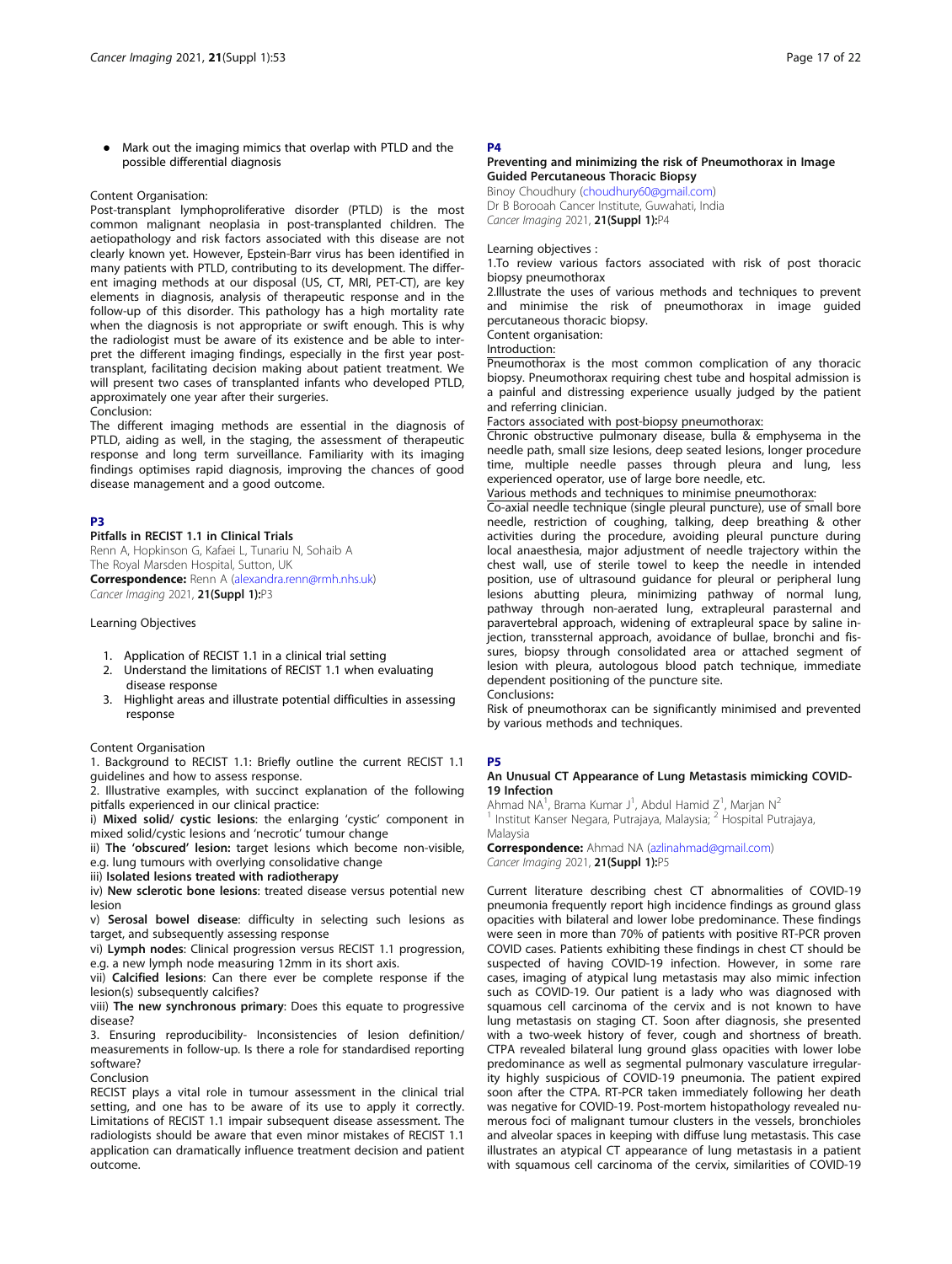pneumonia on chest CT to other entities as well as the challenge faced by radiologists when interpreting chest CT in the oncologic subpopulation particularly when clinical presentation is also unusual. Written informed consent was obtained from the patient's next of kin for writing of this case report.

### **D<sub>6</sub>**

### Breast Implant-Associated Anaplastic Large Cell Lymphoma: Current diagnostic and management guidelines in the UK and USA

M Adejolu, T Gagliardi, B Sharma

The Royal Marsden Hospital, London UK Correspondence: M Adejolu [\(margaret.adejolu@rmh.nhs.uk](mailto:margaret.adejolu@rmh.nhs.uk)) Cancer Imaging 2021, 21(Suppl 1):P6

### Learning Objectives

- 1. To describe the epidemiology, pathogenesis and clinical presentation of BIA-ALCL subtypes
- 2. To review multimodality imaging findings of BIA-ALCL highlighting common clinical diagnostic dilemmas
- 3. To review and compare recently published UK and USA guidelines on the diagnosis and management of BIA-ALCL

### Content Organisation:

Breast implant–associated anaplastic large cell lymphoma (BIA-ALCL) is a malignancy recently recognised by the World Health Organization Classification of lymphoid tumours. The condition, and imaging findings, are highly nuanced compared with other lymphomas and solid cancers. Patients can be prone to delayed diagnosis; data-interpretation, both in terms of pathology and multiparametric imaging is challenging. We will review and compare recent published guidelines from the UK and USA in the diagnosis and evaluation of BIA-ALCL and discuss the pivotal role of multimodality imaging.

- 1. Epidemiology, clinical presentation, clinical course, and prognosis of BIA-ALCL
- 2. Role of Radiology in the diagnosis and management of BIA-ALCL
	- a. Ultrasound
	- b. Mammography
	- c. Magnetic Resonance Imaging
	- d. FDG PET/CT
	- e. Staging CT
- 3. Tissue sampling and histopathological assessment
- 4. Diagnostic Pathways and guidelines
	- a. The UK diagnostic algorithm
	- b. The USA diagnostic algorithm
- 5. Management guidelines in the UK and USA
- 6. Disease surveillance: Review of UK and USA recommendations

### Conclusion:

Recent consensus guidelines on the diagnosis and management of BIA-ALCL produced in the UK and USA are helping to standardise diagnosis and management. Radiologists working in breast imaging, lymphoma and various radiological disciplines will find the nuanced features presented useful to avoid diagnostic delays, enable best use of imaging resources and achieve best outcomes for patients.

### P7

### Extranodal marginal zone lymphoma (ENMZL) location, CT and PET/CT role: our experience

C Carrera, M Escolar, C Frias, C Congost, M Saborido, G Rodriguez, Y Troncoso, S De Luca

Hospital Alemán, Buenos Aires, Argentina

Correspondence: M Escolar ([mescolar@hospitalaleman.com\)](mailto:mescolar@hospitalaleman.com) Cancer Imaging 2021, 21(Suppl 1):P7

Show different locations of presentation of lymphomas (ENMZL). Describe the most typical imaging findings on CT and in some cases their correlation with PET/CT studies. Identify the role of CT and PET/ CT in their diagnosis, evaluation and staging.

Content organisation:

Extranodal marginal zone B lymphoma (ENMZL), formerly known as mucosa-associated lymphoid tissue lymphoma (MALT), is a rare form of malignant non-Hodgkin's lymphoma, which affects the development of B-cells at the expense of lymphoid tissue related with mucous membranes. Can be developed in the intestinal tract (especially stomach), lungs, and glands (lacrimal, thyroid, and mammary). Although it can involve, more rarely, the lymph nodes. The definitive diagnosis is based on the histology of the lesion and endoscopic examination is necessary in the case of gastrointestinal or pulmonary lymphomas. CT and PET / CT can determine the stage of the disease. We present 3 cases of ENMZL located in the small bowel, lacrimal gland and less frequent lungs. Confirmation was made after surgery and/or biopsy and subsequent pathological study. The presentation was as a single or multiple nodule/mass, with a definitive diagnosis after removal.

Conclusions:

The manifestations of ENMZL can mimic a variety of diseases in tomography, however, certain radiological characteristics should persuade the suspicion of a lymphoma as a differential diagnosis, without forgetting the importance of histology in the definitive diagnosis. CT is the most useful modality because it provides better general assessment of the stage of the disease. A close diagnosis can lead to early treatment and prevent unnecessary surgeries.

### P8

### Clear cell Likelihood Score (ccLS) V2.0 in cT1a renal masses on MRI: radiologic-pathologic correlation

Y Troncoso, L Alvarez, M Nazar, A Ramirez, P Insaurrald, S De Luca Hospital Alemán, Buenos Aires, Argentina

Correspondence: L Alvarez [\(leandroalvarez85@hotmail.com](mailto:leandroalvarez85@hotmail.com)) Cancer Imaging 2021, 21(Suppl 1):P8

Learning objectives:

- Apply ccLS in small renal masses

- Evaluate the diagnostic performance of multiparametric MRI in the diagnosis of clear cell histology in cT1a masses

- Describe the radiologic findings in solid renal masses
- Illustrate an imaging and pathology correlation of the most common solid renal masses
- Content organisation:

The clear cell renal carcinoma probability score analyzes renal masses smaller than 4 cm - T1a. Macroscopic fat tumours (corresponding to AML) and cystic tumours with less than 25% solid component (Bosniak would apply) are not included.

Lesions are classified in clear cell likelihood score: 1) definitely not, 2) probably not, 3) equivocal, 4) probably, and 5)definitely, being ccLS, 1 less likely and ccLS, 5 more likely to correspond to clear cell renal carcinoma.

The diagnostic algorithm is based on major criteria like T2-weighted (hyperintense – isointense - hypointense), contrast enhancement characteristics (intense, moderate, mild) and if microscopic fat present. In some cases it is necessary to use ancillary findings to select the most likely diagnosis (arterial-to-delayed enhancement ratio, if segmental enhancement inversion is present, if it is homogeneous or heterogeneous and marked restriction on DWI).

We selected representative cases in order to apply the score to determine the most probable diagnosis and compare it with the histopathological results.

Conclusion:

The ccLS offers the possibility of standardizing the interpretation of small renal masses. It could also guide decision-making in these patients and reduce the number of diagnostic renal mass biopsies.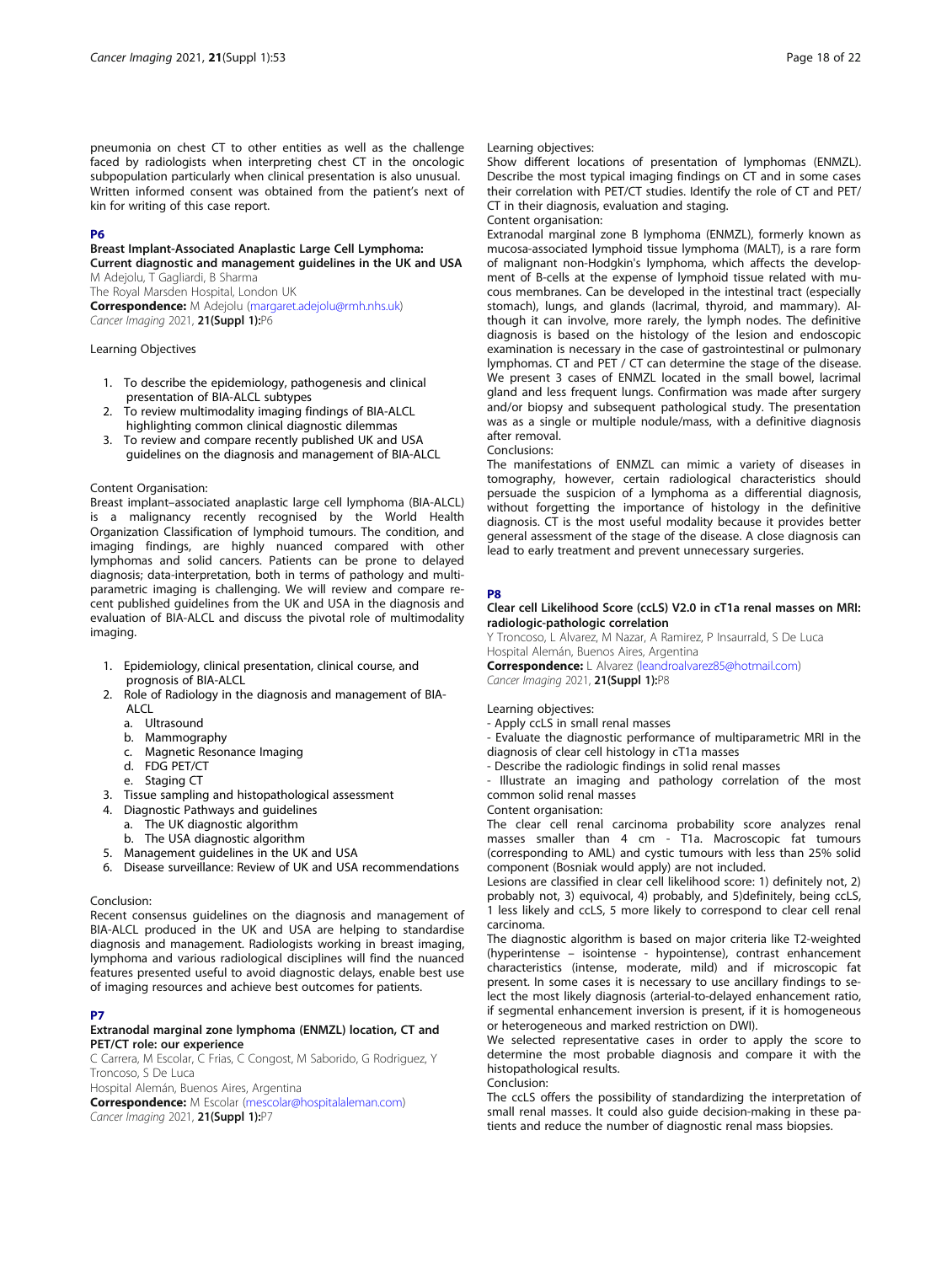### P9

### Hereditary renal tumours: an overview, imaging features and implications for management

K Paramesh<sup>1</sup>, A Gupta<sup>2</sup>, H Verma<sup>1</sup>

Guys and St Thomas NHS Trust, London, UK; <sup>2</sup> Royal Sussex County Hospital, University Hospitals Sussex NHS Foundation Trust, Brighton, UK Correspondence: K Paramesh ([akshatha\\_p@yahoo.com\)](mailto:akshatha_p@yahoo.com) Cancer Imaging 2021, 21(Suppl 1):P9

### Aim:

Hereditary renal tumours: an overview, imaging features and implications for management

Learning Objectives:

To review the spectrum of imaging findings of hereditary renal tumours and associated implications for management.

Content Organisation:

Hereditary renal tumours are often suggested by family history, age of onset and the presence of other lesions typical for respective syndromes. 5-8% of RCC are hereditary and to date, 10 hereditary RCC syndromes are known with specific germline mutations, RCC histology and co-morbidities.

We will present the spectrum of imaging features of hereditary renal tumours in the following conditions:

Von Hippel Lindau syndrome

Tuberous Sclerosis

Lynch syndrome (hereditary non-polyposis colorectal cancer syndrome)

Burt-Hogg Dube syndrome

Hereditary pRCC

Hereditary leiomyomatosis and RCC (HLRCC)

Succinate dehydrogenase (SDH) mutation

Phosphatase and tensin homolog (PTEN) hamartoma syndrome<br>Renal medullary carcinoma (associated with here

Renal medullary carcinoma (associated with hereditary haemoglobinopathies)

Diagnosis of a hereditary basis for renal tumours has multiple implications for management. This includes appropriately timed nephron-sparing approaches, active surveillance taking into account growth kinetics, size and location of tumours and screening for renal and extra-renal lesions.

Conclusion:

Recognition of hereditary renal tumours is important as patients and their families are at increased risk of renal and extra-renal malignancies at a younger age. Diagnosis of a hereditary basis has significant implications for planning management to avoid repeated surgical interventions, morbidity and mortality.

### **P10**

### Gastrointestinal and extra-gastrointestinal stromal tumours : What the radiologist needs to know

K Paramesh, N Griffin Guys and St Thomas' NHS Trust, London, UK Correspondence: K Paramesh ([akshatha\\_p@yahoo.com\)](mailto:akshatha_p@yahoo.com) Cancer Imaging 2021, 21(Suppl 1):P10

## Learning objectives:

To review common and unusual presentations of GISTs and extra-GISTs. To understand the pivotal role of radiology in diagnosis, staging and management.

### Content organisation:

GISTs are the most common mesenchymal tumours of the gastrointestinal tract, most commonly located in the stomach and small intestine. They can present less frequently in the rectum and oesophagus and other intra-abdominal soft tissues. The latter are known as extra-gastrointestinal stromal tumours (extra-GISTs) and occur in the omentum, mesentery or retroperitoneum.

GISTs and extra-GISTs may be sporadic or associated with inherited syndromes, notably in neurofibromatosis-1 and Carney triad. Patients usually have gastrointestinal bleeding, anaemia, abdominal pain, but haemorrhage, tumour rupture and bowel perforation may be seen in late presentations. When diagnosed and treated appropriately, these

tumours have an excellent prognosis, and as such radiologist familiarity is important. We will review:

Common and unusual locations of GISTs and extra-GISTs in different modalities

Differential diagnoses to consider depending on the location Importance of imaging based diagnosis Pre-operative staging Patterns of metastatic spread Complications Post-operative surveillance Conclusion:

GISTs and extra-GISTs are the most common mesenchymal tumours of the abdomen and have an excellent prognosis when detected and treated in a timely manner. Therefore, a good understanding of all imaging aspects of the disease is pivotal to ensure a good patient outcome.

### P11

### BRAF V600E-mutated Colorectal Cancer: A Pictorial Review

K Paramesh, N Maisey, J deNaurois, P Ross, F Chinaka Guys and St Thomas' NHS Trust, London UK Correspondence: K Paramesh ([akshatha\\_p@yahoo.com\)](mailto:akshatha_p@yahoo.com) Cancer Imaging 2021, 21(Suppl 1):P11

#### Aim:

BRAF V600E-mutated Colorectal Cancer: A Pictorial Review Learning objectives:

To review the imaging findings in BRAF V600E-mutated colorectal cancers and understand the implications for management Content organisation:

BRAF mutations occur in a minority of colorectal cancers cases (5- 15%) compared to KRAS mutations in codon 12 and 13 (40%) and extended KRAS and NRAS mutations (52%). Among other malignancies, BRAF-V600E mutation occurs in melanoma (66%), papillary thyroid cancer (53%) and serous ovarian cancer (30%). However, when present, BRAF V600E-mutated colorectal cancers are associated with worse outcomes. These tend to present on the right side and in women older than 60 years old. They have a unique metastatic pattern with more frequent nodal and peritoneal disease and ascites at the time of presentation. Due to their aggressive nature, only 60% of patients can receive second-line chemotherapy, so early recognition and initiation of a tailored first-line approach with kinase inhibitors such as encorafenib and monoclonal antibodies such as cetuximab may be an effective strategy.

We will review:

Clinical features

Histopathological correlation

Typical imaging findings of the initial presentation

Radiological challenges of measuring therapeutic outcomes Implications on management

Conclusion:

BRAF V600E-mutated colorectal cancers are a relatively rare finding but often present with characteristic clinical features, histopathology and imaging findings. Given its association with negative outcomes, early recognition and use of targeted therapy has important implications for patient outcome.

### P12

#### Demystifying mucinous ovarian tumours: MRI characteristics of primary and metastatic mucinous ovarian neoplasms

V Mellou, A Azam, E Ainsworth, A Mayers, J Cleary, S Hasso, A Jacques, O Westerland, S Natas

Guy's and St Thomas' NHS Foundation Trust, London, UK Correspondence: V Mellou ([vickmell7@gmail.com](mailto:vickmell7@gmail.com)) Cancer Imaging 2021, 21(Suppl 1):P12

### Learning Objectives: To present the imaging spectrum of the different subtypes of primary and secondary mucinous ovarian neoplasms to help guide optimal patient treatment.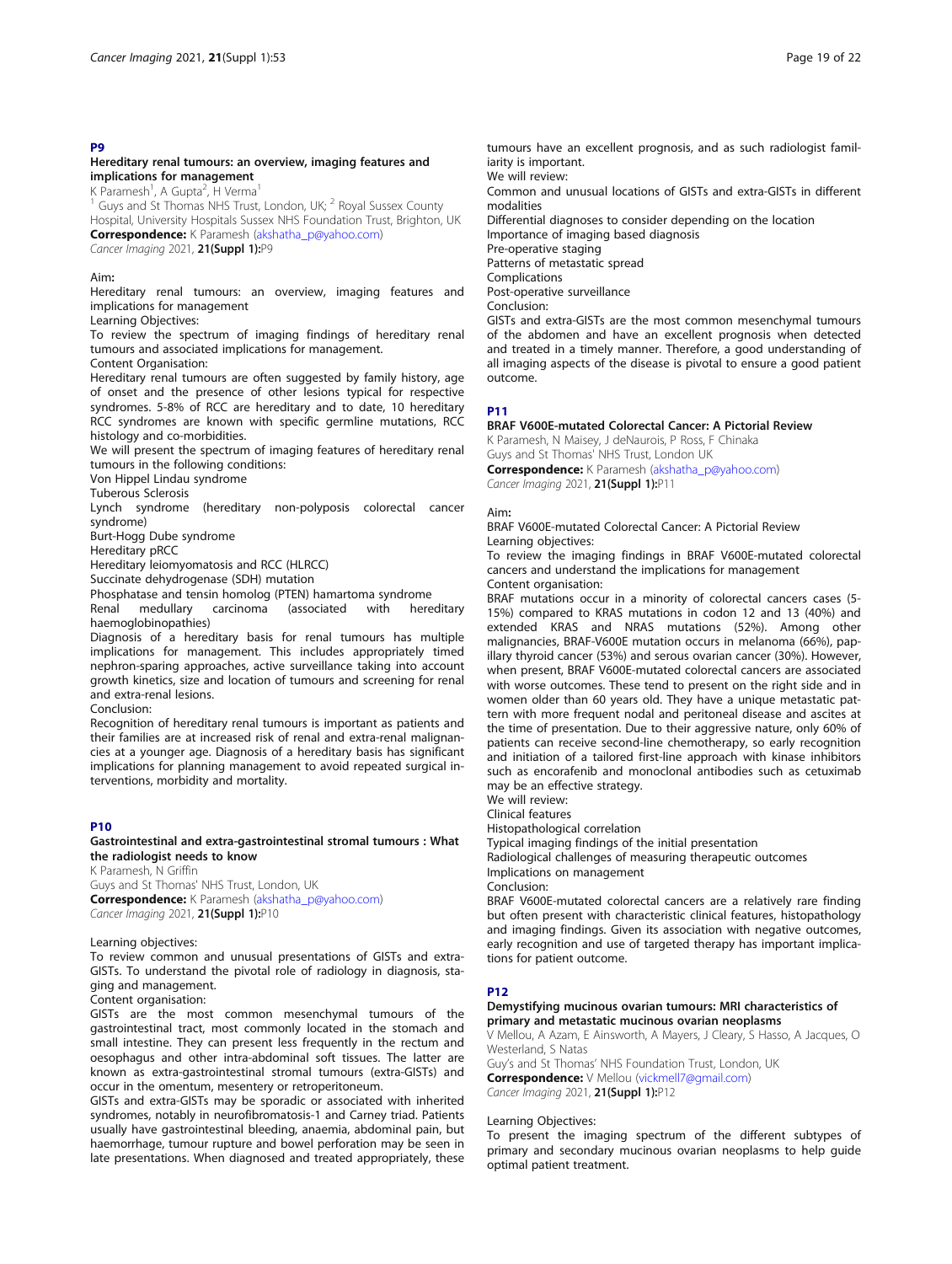### Content Organisation:

Primary mucinous ovarian tumours represent a subset of epithelial neoplasms. However, these tumours may also be secondary to metastases from other adenocarcinoma primaries, usually arising from the gastrointestinal tract.

Primary mucinous ovarian tumours are classified into:

- a) Benign ovarian mucinous cystadenoma
- b) Ovarian borderline mucinous tumour
- c) Malignant ovarian mucinous cystadenocarcinoma

Metastases most commonly result from: appendix, colon, stomach, gallbladder or pancreatic primaries.

We will highlight the MRI features of primary mucinous ovarian tumours, demonstrating benign, borderline and malignant neoplasms, and will provide examples of metastases, and their primary disease. Accurate assessment at diagnosis is vital to help guide optimal management, whether by limited surgery, a full ovarian cancer staging operation, or systemic treatment, in the case of metastases. We will also highlight the importance of surveillance after initial treatment, with a case of malignant transformation of peritoneal implants after primary mucinous borderline ovarian tumour.

Conclusion:

MRI allows accurate characterisation of ovarian mucinous lesions to allow differentiation of benign, borderline and malignant primary tumours, and imaging features may suggest an alternate primary tumour, which may be identified on review of the remainder of the abdomen and pelvis. Cross sectional imaging is also important for post-operative surveillance.

### P13

### Renal Involvement in Lymphoma; extranodal high risk lymphoma sites for secondary CNS lymphoma and the SIHMIR tool

E. Musanhu, B. Sharma The Royal Marsden Hospital, Sutton, UK Correspondence: E. Musanhu [\(ed.musanhu@oxon.org](mailto:ed.musanhu@oxon.org)) Cancer Imaging 2021, 21(Suppl 1):P13

#### Learning objectives:

To review the imaging patterns of renal involvement in lymphoma. Content organisation: Recognition of renal lymphoma involvement in DLBCL patients is critical, the kidneys being a paired organ high risk extranodal risk site for secondary CNS lymphoma. The number of involved extranodal sites is critical for prognostic score modelling defining whether CNS prophylaxis therapy is required (testes, adrenals, kidneys and breasts being high-risk sites). Nuanced features of renal lymphoma on CT and PET are presented, together with features of other extranodal risk sites, prognostic risk models for secondary CNS lymphoma (SCNSL) and a 'specialist integrated haematological malignancy imaging reporting' (SIHMIR) methodology for clinical and research practice in lymphoma radiology. We present examples of patterns of renal involvement encountered on CT and PET:

- Focal cortical lymphomatous lesions, nuances on CT, PET imaging, and of response assessment. High grade lymphomas – DLBCL.

- Infiltrative disease with no discrete mass

Solitary masses (often difficult to differentiate from the hypovascular papillary and chromophobe RCC subtypes)

- Contiguous spread from retroperitoneal disease

- Pararenal fascia lymphoma infiltration- low grade NHLs, e.g. extranodal marginal zone lymphoma, nuances on CT and PET

Pelvicalyceal, ureteric and bladder lymphoma - typically follicular lymphoma

- Extranodal high risk sites for secondary CNS lymphoma (SCNSL; testes, adrenals, kidneys, breasts)

- Specialist integrated haematological malignancy imaging reporting' (SIHMIR) methodology (template driven tool).

Conclusions: Recognition of extranodal involvement is important for proper prognostication and clinical management.

### P14

### Chronic Lymphocytic Leukaemia and Richter Transformation, an overview of multiparametric imaging principles, diagnosis and pitfalls

E. Musanhu, B. Sharma The Royal Marsden Hospital, Sutton, UK Correspondence: E. Musanhu [\(ed.musanhu@oxon.org\)](mailto:ed.musanhu@oxon.org) Cancer Imaging 2021, 21(Suppl 1):P14

#### Learning objectives:

To review and outline the role of imaging in the management of Chronic Lymphocytic Leukaemia (CLL) and Richter Transformation (RT).

### Content organisation:

CLL is the commonest leukaemia amongst adults in the Western world. The incidence is increasing in tandem with the aging population with a concomitant RT increase expected as patients survive longer owing to the novel therapies

Whereas CLL diagnosis and surveillance is predominately clinical with the aid of haematology, imaging plays a pivotal role in early recognition of possible RT, a critical complication of CLL with poor patient outcomes requiring urgent change of therapy.

We will present the spectrum of imaging findings covering the following:

- CT and PET/CT appearances of indolent & uncomplicated CLL
- Accurate splenic evaluation on CT in CLL patients
- CT and PET/CT features suggestive of accelerated phase CLL and RT
- Diagnosis of RT US-guided biopsy and use of multiparametric imaging for selection of biopsy sites
- Histological appearances of the two main RT variants
- Potential pitfalls in the diagnosis of RT including its mimics and the effect of novel immune therapy agents on imaging manifestations of RT.

#### Conclusions:

It is imperative that radiologists and clinicians are aware of the nuances of multiparametric imaging in CLL, the natural history of CLL and RT, and are able to diagnose RT in a timely manner to improve patient outcomes. An algorithm for the use of PET/CT as a decision-making tool in CLL, accelerated phase CLL and RT is presented, with regard to a) whether biopsy is indicated, and b) selection of a representative biopsy site.

#### P15

### Accuracy of F18-FDG-PET/CT in pretherapeutic lymph node staging in NSCLC: A single-center retrospective analysis

V. von Thun, J. Müller-Hübenthal, J. Sommerlath-Sons, M. Hoffmann Praxis im KölnTriangel Germany, Praxis im KölnTriangle Germany, Praxisnetz Radiologie Bonn Germany, Department of Occupational Health & Safety Bonn Germany

Correspondence: V. von Thun [\(vickyvonthun@hotmail.com](mailto:vickyvonthun@hotmail.com)) Cancer Imaging 2021, 21(Suppl 1):P15

Aim: To evaluate the incremental performance of FDG-PET/CT in preoperative lymph node staging of NSCLC based on an outpatient single centre database.

Method: Out of a total of approximately 5870 examinations from 2007-2021, integrated FDG-PET/CT examinations were performed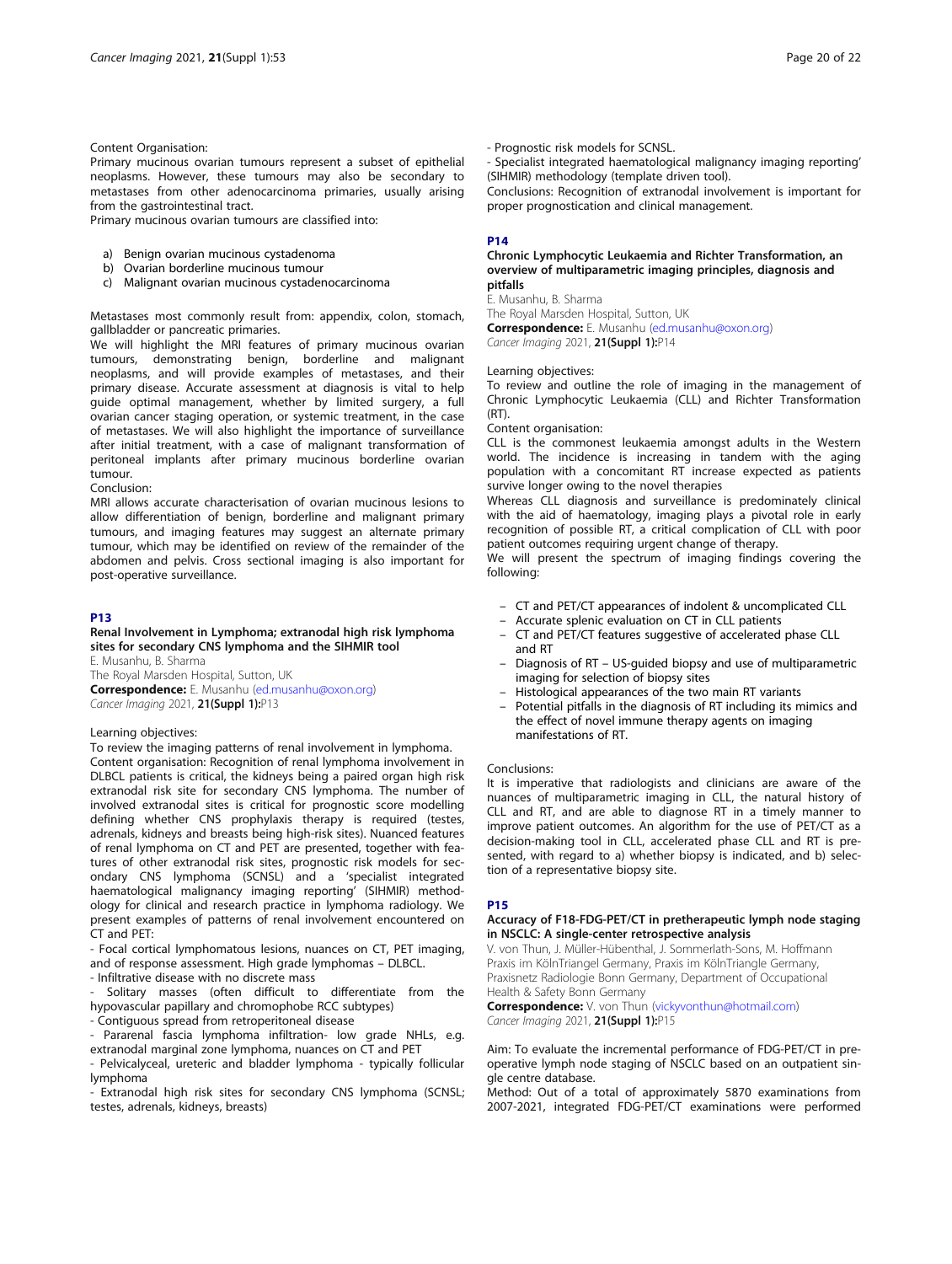according to EANM procedure guidelines and EARL performance standard for Initial staging in n=375 patients with newly diagnosed non-small cell lung cancer. Standardised reports were generated according to TNM-7 and TNM-8 respectively. Lymph node staging was pathologically confirmed in all patients on surgical specimen, TBNA, EBUS and/or mediastinoscopy. Pre-PET/CT staging was based on CTscans in all patients. Lymph nodes in FDG-PET/CT were considered positive if corresponding focal FDG-uptake was equal or higher than mediastinal-blood-pool level.

Results: In the current analysis integrated PET/CT correctly N-staged 260 out of 375 patients (69,3%). Pre-PET/CT N-Staging based on CT scan and clinical appearance remained unaltered in 42% of the cases. Upgrade of the N-stage resulted in 40% of the cases, and downgrade in 7%, histologically confirmed in 23% and 3.2% respectively. Sensitivity and specificity of PET/CT were 85% and 75%. 7% of cases were falsely staged N0. Possible reasons were direct tumour infiltration, low uptake, neoadjuvant chemotherapy but predominantly truly PET negative cases.

Conclusion: These data obtained from a private outpatient setting are in agreement with the published literature as well as current guidelines and confirm an incremental value of integrated PET/CT to CT alone in pretherapeutic N-staging of NSCLC patients. However the primary scope of PET/CT is M-staging. Reasons for false negative PET/ CT reports are identified.

### P16

Cutaneous T-cell lymphoma - What the radiologist needs to know and the pitfalls to avoid

K Paramesh, D Dasgupta, C Goncalves Guys and St Thomas' NHS Trust, UK, London Correspondence: K Paramesh ([akshatha\\_p@yahoo.com\)](mailto:akshatha_p@yahoo.com) Cancer Imaging 2021, 21(Suppl 1):P16

#### Learning objective:

To review imaging of extracutaneous manifestations of cutaneous lymphoma and identify potential pitfalls that create diagnostic uncertainty.

### Content organisation:

Primary cutaneous lymphomas are a group of extranodal non-Hodgkin lymphomas confined to the skin with no extracutaneous disease at time of diagnosis. Mycosis fungoides (MF) and Sezary syndrome (SS) are the most common variants. MF is an indolent lymphoma and patients often have several years of skin lesions before the diagnosis is made. In later stages, lymphadenopathy and widespread visceral involvement occur, which significantly decrease 5-year survival, almost 0% with systemic spread.

However, radiological detection of extracutaneous disease is a diagnostic challenge. Imaging features of MF and SS can be nonspecific and patients are susceptible to secondary malignancies, infections such as HIV and COVID-19 which create additional pitfalls. We will review:

- Extracutaneous manifestations in lungs, central nervous system and abdominal viscera
- Nodal disease and dermopathic nodes
- Secondary malignancies
- Concurrent infection HIV and COVID-19
- Differential diagnoses such as connective tissue disorders and cutaneous involvement of leukaemia
- Standardised assessment of extracutaneous disease burden

### Conclusion:

Extracutaneous manifestations of cutaneous lymphoma significantly decrease patient survival but the imaging findings can be nonspecific and confounding factors add to diagnostic uncertainty. Radiological demonstration of disease progression beyond the primary site is important as it has significant implications for management and patient survival.

### P17

### Pre-operative diagnosis of extracapsular extension of prostate cancer using MRI derived semantic features

Adalgisa Guerra, Liliana Parreira, Kris Maes, João Cassis, Filipe Caseiro-Alves, Rui Maio, Helena Mouriño

Radiology Department/Hospital da Luz Lisboa, Faculty of Sciences-University of Lisbon, Urology Department/Hospital da Luz Lisboa, Pathology Department/Hospital da Luz Lisboa, Faculty of Medicine-University of Coimbra, Nova Medical School-Nova University of Lisbon, Faculty of Sciences-University of Lisbon

Correspondence: Adalgisa Guerra ([gisaguerra@gmail.com\)](mailto:gisaguerra@gmail.com) Cancer Imaging 2021, 21(Suppl 1):P17

Aim: The purpose of this study was to assess the MRI morphostructural (semantic) features and clinical findings for the diagnosis of extracapsular extension on pathology (pECE+) in patients with prostate cancer (PCa).

Methods: We performed a retrospective 3T MRI study comparing the clinical and MRI semantic features with pathology findings from 184 patients treated with Robotic Assisted Radical Prostatectomy (RARP). Rad-path correlation of the index lesion was performed. The study's binary outcome variable was pECE status on prostate specimens. The covariates under consideration were clinical and MRI semantic features, according to PIRADS-v2, adding to these the capsular contact length (TCL) and the length of the index lesion. Simple and multiple logistic regression models were applied to explore the association between covariates and pECE.

Results: From the 184 patients, 25% were pECE+, and these had significantly (p-value<0,05) larger PSA density (mean 0.23 vs 0.19), higher index lesion size (mean 17.7 vs 12.9mm) and higher TCL (mean 20.3 vs 11.2) compared to patients without ECE on pathology (pECE-). Based on the multiple logistic regression model, TCL, capsular disruption, measurable ECE on MRI and GS  $\geq$  7(4+3) at biopsy were the impact risk factors for pECE+. The AUC was 0.906, providing high sensitivity (93%) but moderate specificity (70%).

Conclusion: Combination of high TCL, ECE on MRI and GS ≥7(4+3) on index lesion are sensitive discriminators for pre-operative diagnosis of pECE+.

#### P18

### Extranodal risk sites for Secondary CNS Lymphoma – Prognostication

E.Musanhu; B.Sharma The Royal Marsden Hospital, Sutton, UK

Correspondence: E.Musanhu [\(ed.musanhu@oxon.org](mailto:ed.musanhu@oxon.org)) Cancer Imaging 2021, 21(Suppl 1):P18

Learning Objectives: To recognise the extranodal sites of lymphoma involvement which confer high risk for secondary CNS lymphoma. Content organisation:

Lymphoma involving sites other than lymph nodes, spleen, thymus and Waldeyer's ring is termed extranodal lymphoma. The higher the number of extranodal sites of involvement by diffuse large B-cell lymphoma, the higher the risk of secondary CNS lymphoma (SCNSL, a devastating complication of lymphoma, with poor outcomes), requiring prophylactic methotrexate. The testes, kidneys, adrenals, breasts are high risk extranodal sites for SCNSL. Paranasal, orbital, epidural involvement are also considered high risk by some series. Patterns of involvement are nuanced, a number of critical review sites apply on assessment of CT, PET/CT and MRI data in lymphoma patients. We present the imaging appearances of lymphoma on multimodal anato-functional imaging at the sites described above, and other extranodal sites, including the bone marrow and the myriad of lung lymphoma appearances. Prognostic scores for extranodal involvement and SCNSL are described. The nuanced appearances of lymphoma response at extranodal sites, including the newly described concepts of Indeterminate Response (IR1,2,3; the LyRIC